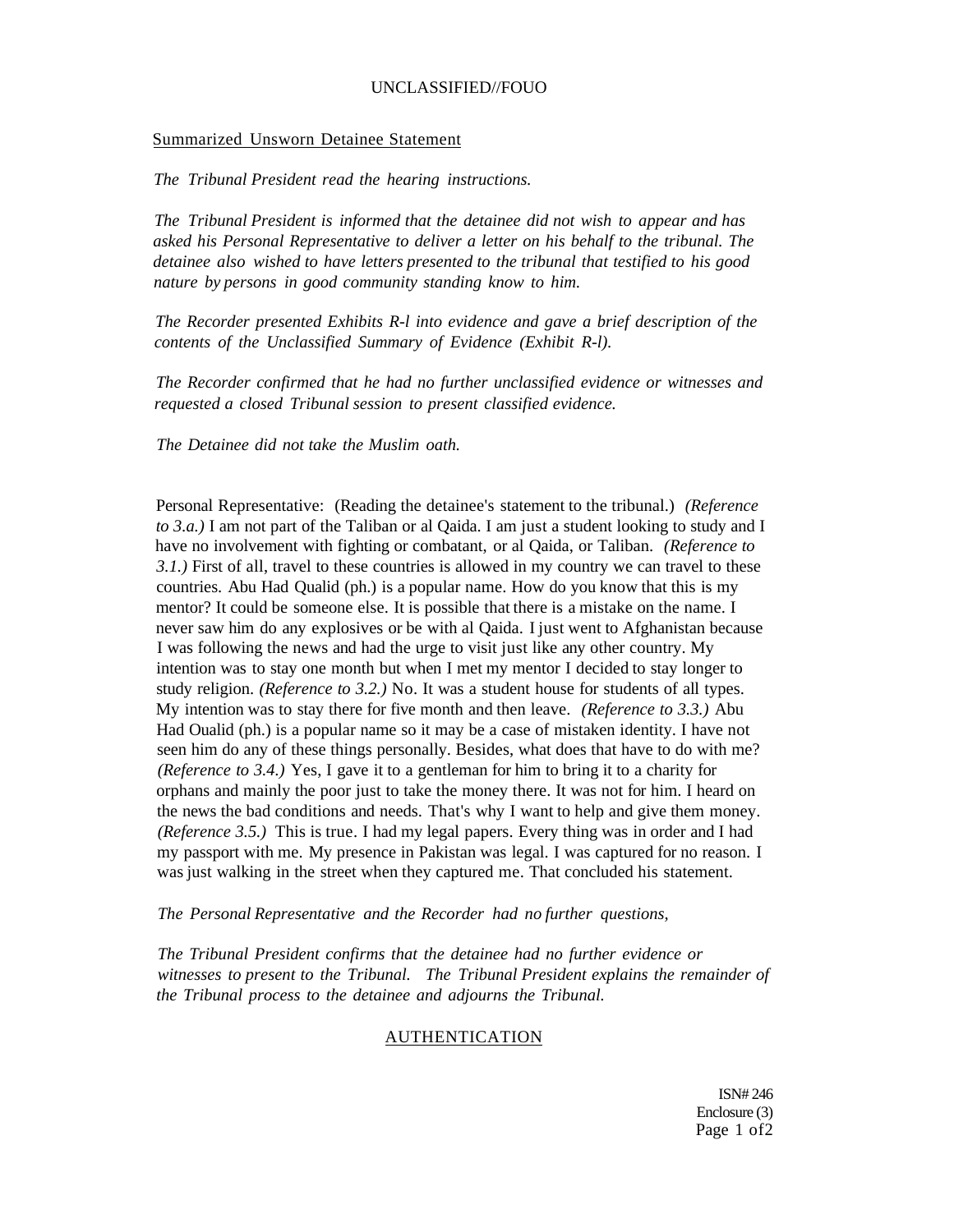I certify the material contained in this transcript is a true and accurate summary of the testimony given during the proceedings.



Colonel, United States Army Tribunal President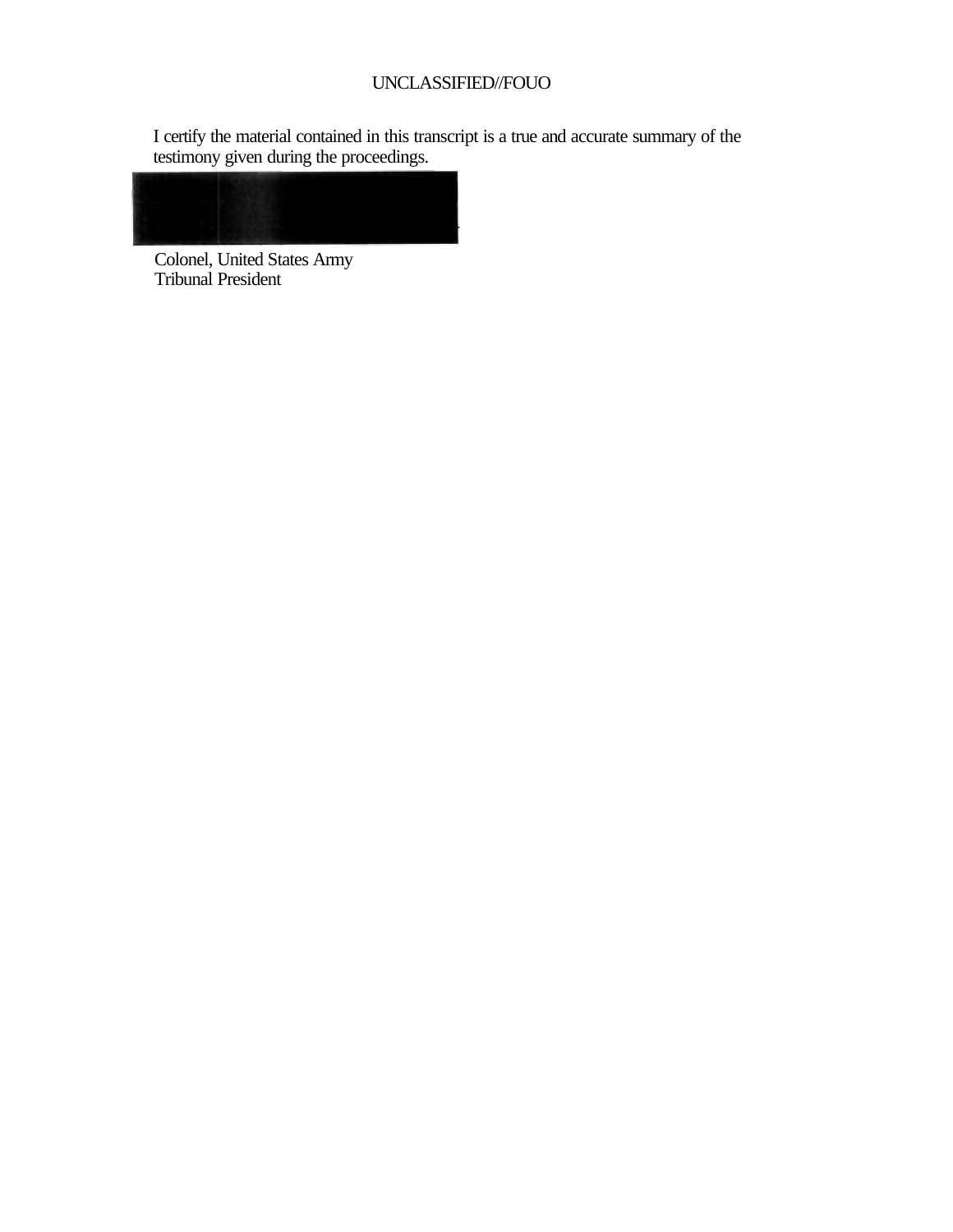#### UNCLASSIFIED

#### Detainee Testimony

a. The detainee is associated with the Taliban and al Qaeda:

I am not part of the Taliban or al Qaida. I am just a student looking to study and I have no involvement with fighting or combatant or al Qaida or Taliban.

i. Detainee is a citizen of Bahrain who admitted he traveled thru Malaysia, Egypt, Pakistan, and then to Afghanistan in 2001 to study with a mentor who is a known operative and member of the explosives team of al Qaeda,

First of ail, travel to these countries is allowed by my country. We can travel to these countries. Abu Adwalid is a popular name. How do you know that this is my mentor, it could be someone else. It is possible that there is a mistake on the name. I never saw him do any explosive activities or be with al Qaida. I went to Afghaciitan because I was following the news and had the urge to go there and visit, just like any other country. My intention originally was to stay one month but when I met my mentor, I decided to stay longer to study religion.

2. Detainee arrived in Kabul in Jane 2001, he then decided to stay indefinitely with his mentor in a house ased by foreign fighters.

No it was a student house for students of all types. My intention was to stay there for 5 months and then leave.

3. Detainee's mentor was seen escorting soldiers to the front and promoting morale.

Abu Adwalid is a popular name, so it may be a case of mistaken identity. I haven't seen him do any of these things personally. Besides, what does that have to do with me.

4. Detainee admits that in 2001 he gave \$5000 (USD) to a man in the Taliban Embassy in Pakistan.

*Yes 1* gave it to the gentleman for him to bring it to the charity for orphans mainly and the poor. Just to take the money there, it wasn't for him. I heard on the news the bad condition of the poor and needy, that's why I wanted to help and give them money.

5. Detainee was captured by Pakistan armed forces in *tht* village of Cheman (next to the Pakistan Afghanistan border) while on his way to Qaetta Pakistan.

This is true. I had my legal papers. Everything was in order and 1 had my passport with me. My presence in Pakistan was legal. I was captured for no reason. I was just walking in the street when they captured me for no reason.

Exhibit D-e

UNCLASSIFIED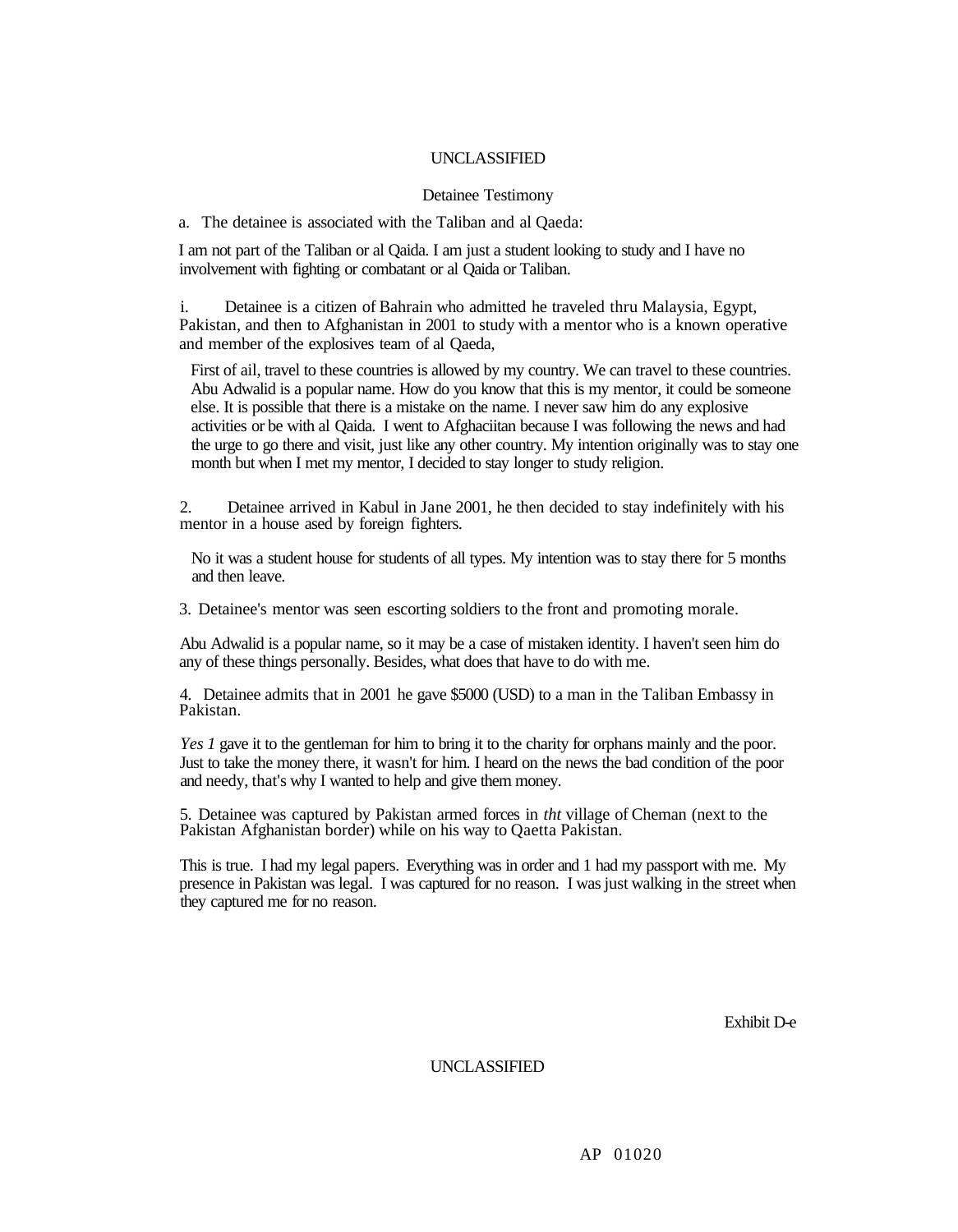## *The Tribunal President advised the Detainee that he would not be permitted to read classified evidence, and the following discussion ensued:*

Detainee: Is it possible to see this evidence, in order to refute it?

Tribunal President: The classified information cannot be made available to you for reasons of national security. You may see the unclassified evidence.

Detainee: The past three years, through all of my interrogations\* the evidence presented in the Unclassified Summary is basically a summary of what I've said in the interrogations before. The interrogators have talked and discussed every issue, big and little, that has been said. I'm not expecting there to be anything more than what is written here in the classified evidence, because the interrogators have not discussed any other evidence besides this.

Tribunal President: We don't know what might he in the classified evidence; we have yet to see it.

Detainee: I do not know what the Recorder has presented, in terms of evidence, but I do know that a lot of witnesses here, other Detainees here, are against my country. Some are Iraqis or other nationalities and may say something against me because of their dislike for my country. Some people here are crazy and not reasonable and some have talked with us Kuwaitis about the fact that they do not like our country. They may have said something against me because of that.

Tribunal President; We will take the things you have brought to our attention into consideration. We will give you an opportunity shortly to go into detail any information on the Unclassified Summary, as well as anything else you would like us to be aware of.

### *The Tribunal President continued reading the hearing instructions to the Detainee.*

#### **Summarized Sworn Detainee Statement**

*The Detainee was sworn,* 

#### • **3(a) The Detainee is an Al Qaeda and/or Taliban supporter.**

This is very far from the truth and I deny it completely. I have worked with charity organizations for seven years and the Taliban had been governing Afghanistan for six years. Al Qaeda, who knows how long they've been around? Since the 90's or since the days of the Russians?

Not one day in my life had I traveled to Afghanistan, Iran or Pakistan and I never transferred even \$1,00 into the accounts of any of these people.

> ISN# 065 Enclosure (3) Page 1 of 24

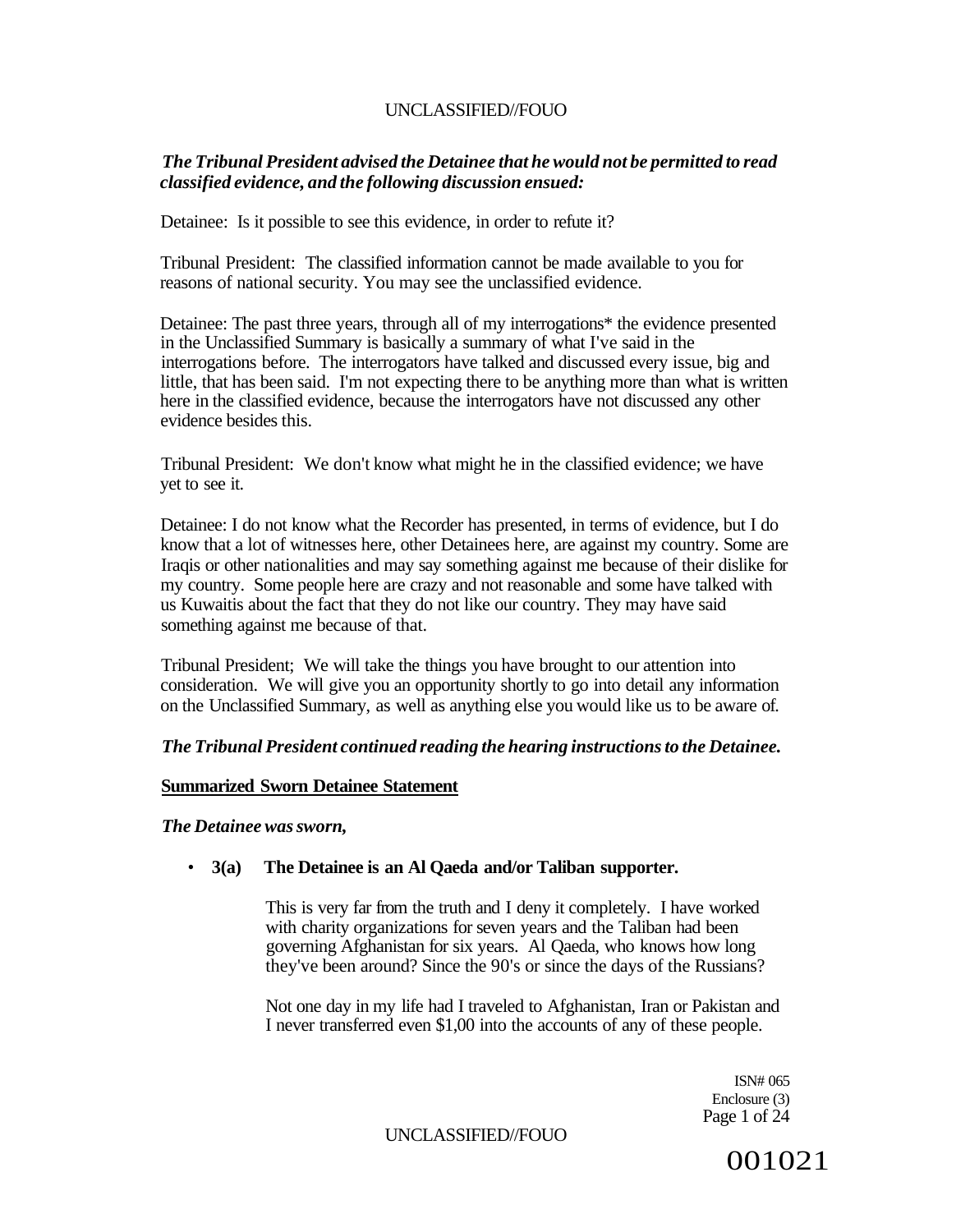The Americans, the FBI and the CIA, know this. My name is not even on any of their "black lists."

The Taliban has been around for six years and enforce the (inaudible) Islamic law and they destroyed the statue of Buddha. All of this did not attract me to help them for even one day.

All of the sudden I am an Al Qaeda and/or Taliban supporter? This is something that is, quite honestly, very very far from the rest of the evidence. I did not expect this to be on here.

Regarding these points, some of them are correct, but the interrogators have altered their meanings. Some points have some words changed and some are very far from the truth. Some points have never been mentioned to me in three years. If you wish, 1\*11 go through each point separately and elaborate on each one.

#### • **3(a)l The Detainee traveled from Kuwait, through the United Arab Emirates to Bahrain, to Iran, and finally to Kabul, Afghanistan on 2 October 01.**

**I** did not travel to Bahrain; I traveled from Kuwait to the United Arab Emirates to Iran, and that was my final destination point.

I had seen the news, and even CNN was reporting that there were *2*  million refugees that were fleeing from Afghanistan to Iran. I wanted, to my ability, to work with charity organizations, NGO's I had worked before in Zagreb, Croatia for 1*<sup>l</sup>A* years and for 5 *V%* or 6 years in Bosnia.

I will mention this more, but this is just to address why I was going to Iran.

The 2 million refugees in Iran and the million refugees in Pakistan; their situation was terrible and sad. I was very touched by this and I felt the need to help. I went to Iran to see this for myself. Those of us who work with charities do not put too much emphasis on what we hear from the media. We like to see it for ourselves; we have to see the reality of the situation. I took about 1 to 1 V<sup>^</sup> months leave from my work, so I could briefly see what the situation was.

I did raise \$10,000 before I went there, and that is approximately 3,000 Kuwaiti Dinars. For Kuwaitis, 3000 Kuwaiti Dinars is not a large sum of money at all. About 1/3 of that amount I contributed myself and the rest of the money was from my brothers and sisters. I was very quick and

> ISN# 065 Enclosure (3) Page 2 of 24

UNCLASSIFIED//FOUO

0010^2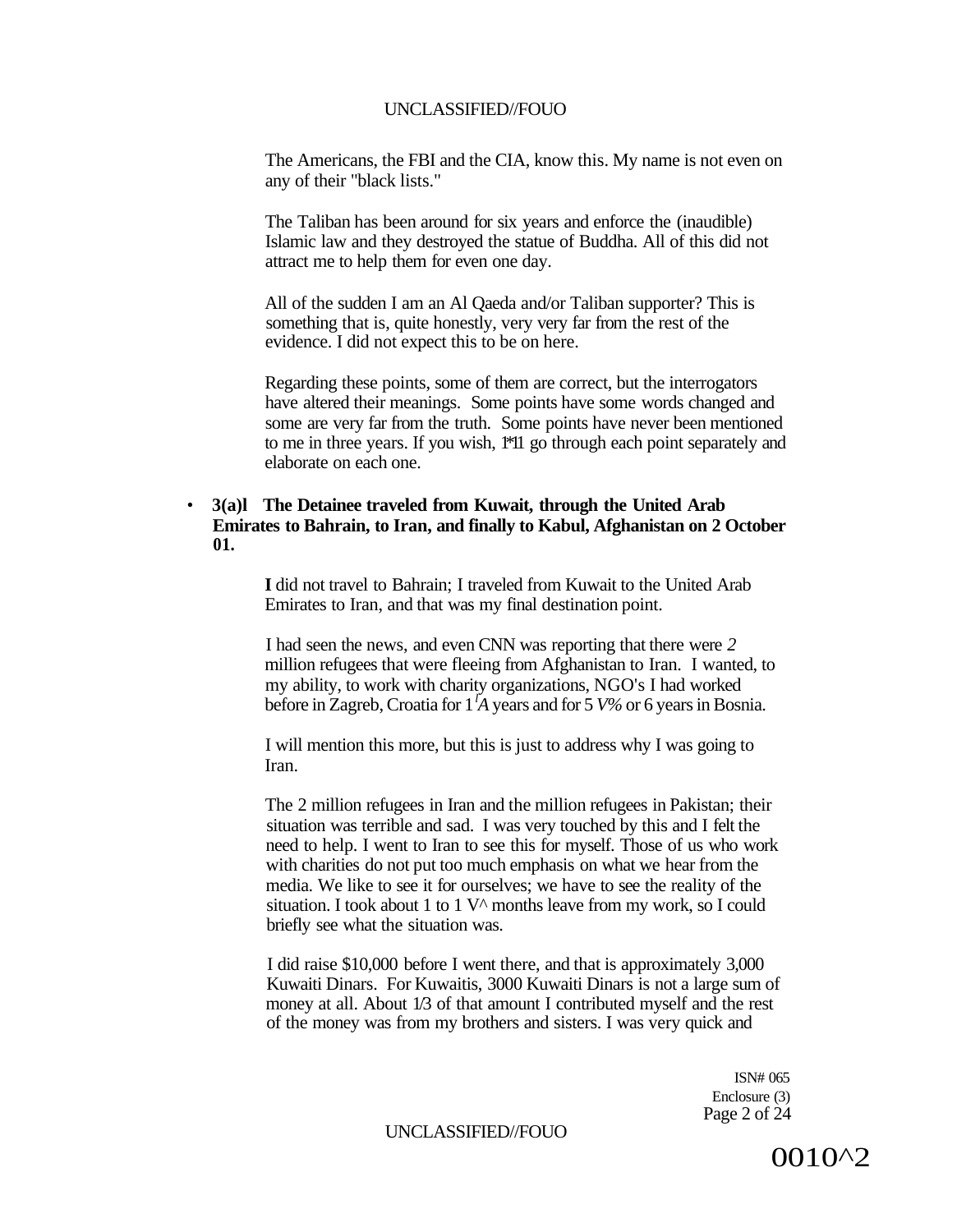necessary because I was going to see 2 million refugees, so it wouldn't make sense to go empty handed.

I went to Iran and went to the borders and I didn't see anything. At that point, I had to make a decision, either to go in [to Afghanistan] or to go back, so I decided *to* go in.

The interrogators asked me why I decided to go into Afghanistan when I knew the Americans would go into this war with Afghanistan. I told them that if I had known the Americans were going to enter the war, I would not have gone in. Also, if I had known that they were not going to apply the Geneva Convention, especially to people working in charity organizations, I would not have gone in.

I always repeat this to the interrogators, a statement from the Secretary of Defense. I remember this statement very well and I'm going to say it in English. "He who thinks we will fire a couple of cruise missiles to Afghanistan is mistaken. This war is going to be a political war, an economical war, an information war and an intelligence war." They didn't say it was going to be a military effort. This was a statement that was repeated by all American officials. The Secretary of Defense said this was going to be an unconventional war.

The Americans were not stupid. They were not going to commit all their troops to go into Afghanistan to die, like the Russians and the British. The same thing was said by military analysts on the news. I saw it myself, on the news. The Americans were not going to be foolish, and that's why I made the decision, that ultimately brought me here, to go into Afghanistan to see those 2 million refugees, that apparently were not even there.

#### **3(a)2 The Detainee is a member of the non-governmental organization (NGO) Kuwaiti Joint Relief Committee.**

It is true; I was a member of the Kuwaiti Joint Relief Committee from 1993 until 1999. From 1993 to mid 1994 I was in Zagreb, Croatia and from 1995 to 1999 I was in Bosnia. The Kuwaiti Joint Relief Committee didn't have anything to do with me going to Afghanistan, because in 1999 I was done with it.

#### 3(a)3 **The Kuwaiti Joint Relief Committee is suspected of providing funding and travel documents for raujahadm. Possible links to Al Qaeda.**

This is apparently explaining 3(a)2 and is against me, it seems. The Kuwaiti Joint Relief Committee was in Bosnia from 1993. The Americans were in Bosnia from 1995 to 1999, or until I left. They might have been

> ISN# 065 Enclosure (3) Page 3 of 24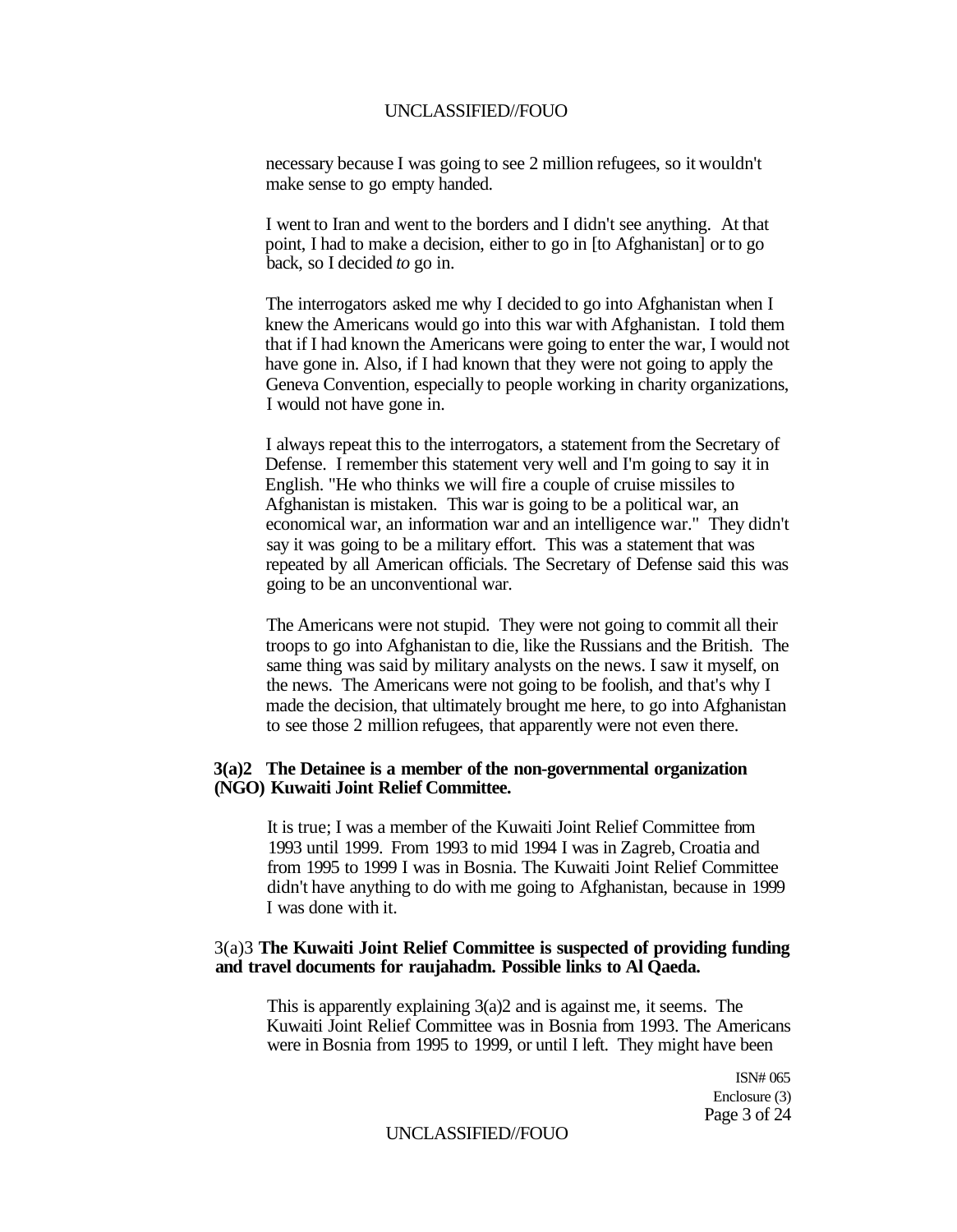there longer. No one ever gave this committee any trouble or said anything about their activities in Bosnia. On **the** contrary, the Americans would come and meet with us and with the head of the committee. We were given many thanks from the Bosnian government, the American government and the Croatian government, for the work this Joint Relief Committee was doing in Bosnia,

No one ever voiced any opposition against what we were doing until September  $11<sup>th</sup>$ . Only after September  $11<sup>th</sup>$  is this point being brought up.

If you look at the wording of this statement it says "suspected" or "possible." Nothing concrete. It's all speculation. Only after September  $11<sup>th</sup>$  did it become like this. It's not normal.

#### • **3(a)4 The Detainee admits raising \$10,000 (USD) and transporting it to Afghanistan.**

I think I covered this in my response to 3(a), but quickly I'll go over it. Yes, I did raise \$10,000 but it was not to transport it to Afghanistan. This statement implies that I was going to meet someone in Afghanistan and is not correct.

Yes, I did raise \$10,000 but this amount is very trivial in Kuwait,

#### • **3(a)5 The Detainee admitted fleeing with others due to the "opposition," (Northern Alliance) taking over the city.**

This is true, but I was not with anyone else. I went by myself. I did flee, but not only because the Northern Alliance was taking over the city, but also because the residents of the city were killing Arabs.

I had my own personal interpreter with me who helped me. We were working every day from the morning until sunset We would work all day, meeting with the poor people and the orphans.

Thank God, one day my interpreter said I shouldn't go back to the city because the Northern Alliance was either nearing the city or had already taken the city, but people inside the city were killing any Arabs in the city at the time. So, I left by myself.

Later on, I met other Arabs that were with Afghanis. They rounded us all up together. It was a very long trip to Pakistan and at that point, we surrendered ourselves at the Pakistan border. We turned ourselves in to the Pakistanis at their border.

> ISN# 065 Enclosure (3) Page 4 of 24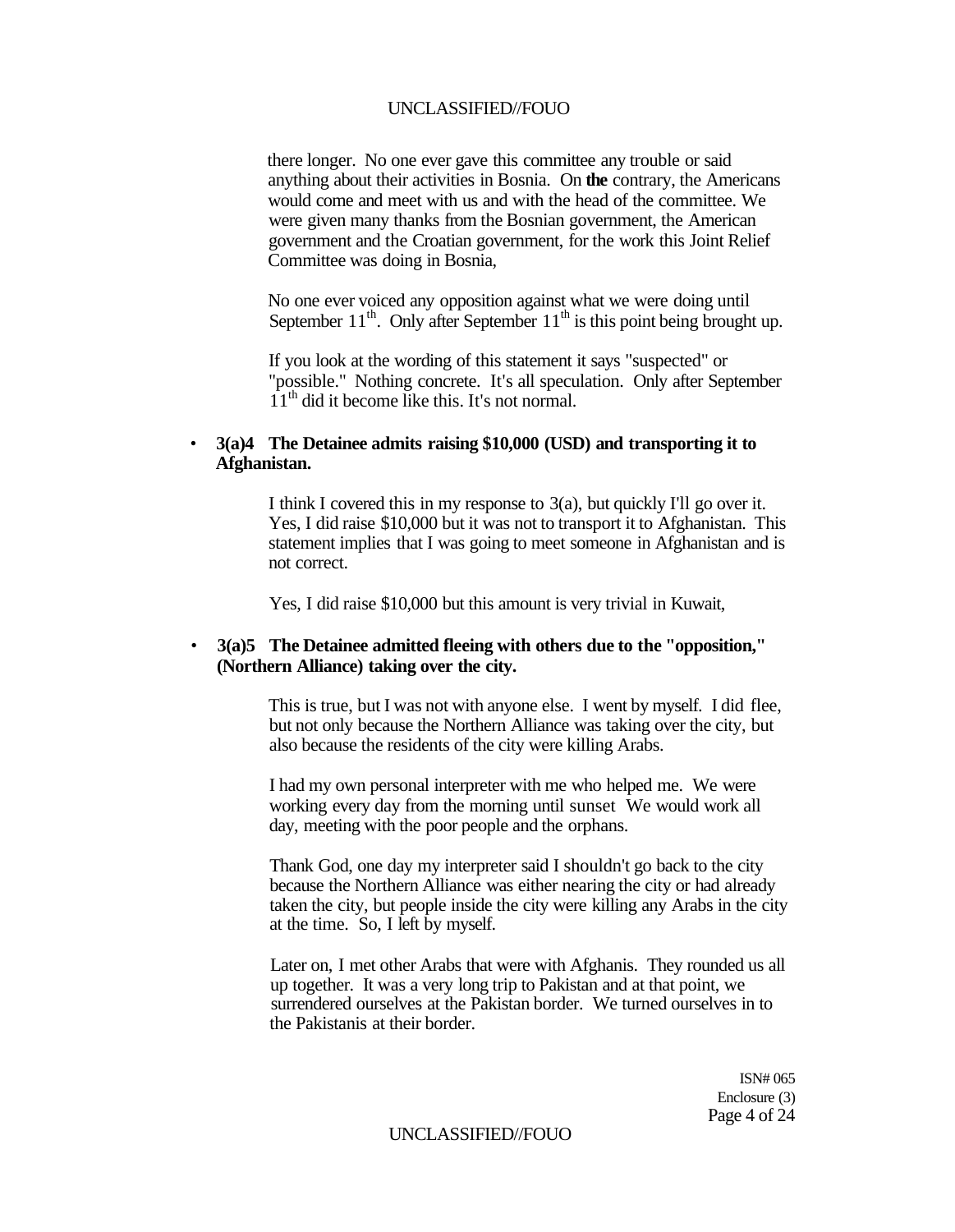#### • **3(a)6 The Detainee was listed on a document recovered in safehouse raids associated with suspected Al Qaeda in Karachi, Pakistan.**

Like I said before, this is the first time Pve heard of this. None of the interrogators ever brought it up at any of the interrogations. I know the interrogators make it a point to talk about every little or big thing that comes to their attention.

So, just my name doesn't make any sense. Did you see any documents of mine? Did you see a passport? Did you see anything? Just my name? That's it? This doesn't make any sense.

What I think is that some people in Pakistan were sympathetic to our situation and leaked our names to the media. These names that were leaked to the media were taken by Arabs and brought over to our families. Maybe some of the Arabs saw my name in the media and took it so they could tell my family what was going on. Other than that, it doesn't make sense.

I asked the interrogators if they found my passport over there and they said no.

• **3(a)7 During the raid on the Karachi safehouses, armed gunmen fought with police; firearms and grenades were seized; and police and security forces were injured by gunfire.** 

> *This item was not initially addressed by the Detainee (but seepage 7 below),*

#### **• 3(a)8 The Detainee was listed on a document as being a member of the Mujahadin Brigade in Bosnia.**

The interrogators have been asking me about this for three years. One time, the interrogator had a document in his hand and was reading from it and said that I was a member of the Mujahadin Brigade in the Bosnian Army from either 1992 to 1993 or 1993 to 1994.

I answered him by asking him if he knew where I was in the year 1992. I told him I was in Nebraska and I was graduating. I graduated in May of 1992. From 1992 to 1993,1 was in Kuwait, working for the Kuwait Institute for Scientific Research.

From 1993 to mid 1994 I was in Zagreb, Croatia. Of course, he became silent at that time. He asked how would the Bosnian government provide

> ISN# 065 Enclosure (3) Page 5 of  $24$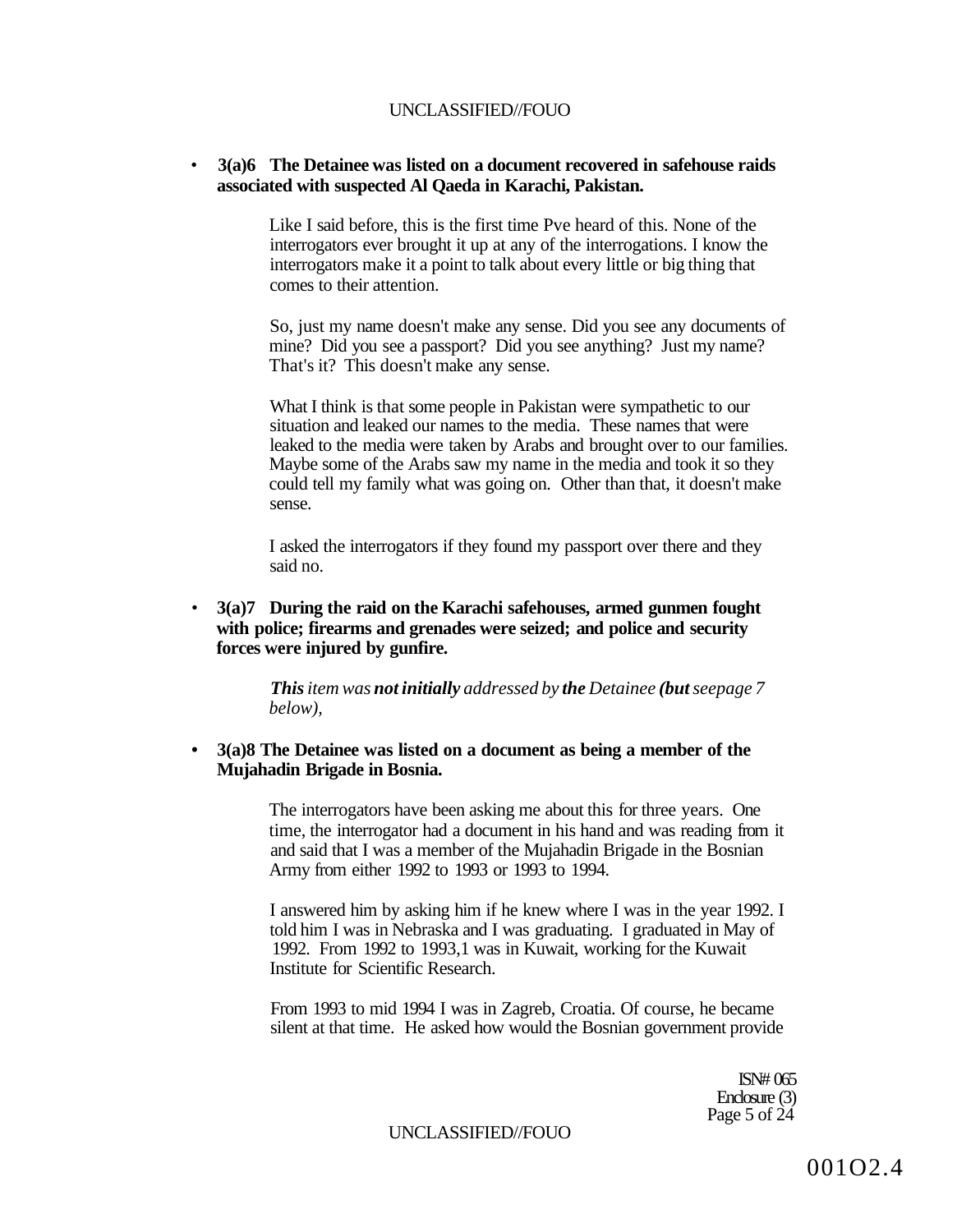him with this document and I told him I'd explain and I'll tell you the answer. It is a long story, but I'll tell you the short version.

I married a Bosnian woman in the end of 1994. As you know, there was a war over there at that time. When we got married it was a religious ceremony. It was a legitimate marriage but I didn't have a Bosnian citizenship at that time, so we weren't able to register the marriage with the Bosnian government. I was living in Kuwait, so I was not concerned with getting a Bosnian citizenship.

The problem was that my wife got pregnant during the war. At that time, if your wife was pregnant and you did not have a Bosnian citizenship, the child would not be legitimate. They would register the child in the mother's name, not the father's. To me, this was important.

At the same time, how could I go to Kuwait at that time to register my wife and son there? I did not have any documents or paperwork with me. The only way to register my son, legitimately with my last name, was for me to become a citizen. Now, I had to obtain a Bosnian citizenship, and I had the right to do this because I was living in Bosnia, married to a Bosnian citizen.

We got in contact with people who said they were able to finish the paperwork for us. The paperwork I requested, translated and notarized, I gave to this man. He asked for 1,500 Deutschmarks for fees or taxes and 500 Deutschmarks for his time and labor. So, I gave it to him so he could continue. At that time, thank God, I was able to get ray wife and go to Kuwait.

This should all be registered somewhere. The Kuwaitis brought this over to the interrogators. This paperwork said when I left and when I came back.

I returned, once again, in 1996 and the police asked me to meet with them, after the war had ended. I went to them and they said I had the right to citizenship. At that time, I wasn't really pleased or displeased; I just didn't have any objections. I took the paper and registered\* but unfortunately they gave me the citizenship through the Bosnian Army.

You can verify this. If you look at everyone who came in after the war in 1998, 1999 and 2000, that's how most got their citizenships, through the Bosnian Army. The person doing the paperwork tricked them, like he tricked me. He took the 1500 Deutschmarks that I gave him and if they do it through the Bosnian Army, he doesn't need to pay a tax or a fee.

> rSN# 065 Enclosure (3) Page 6 of 24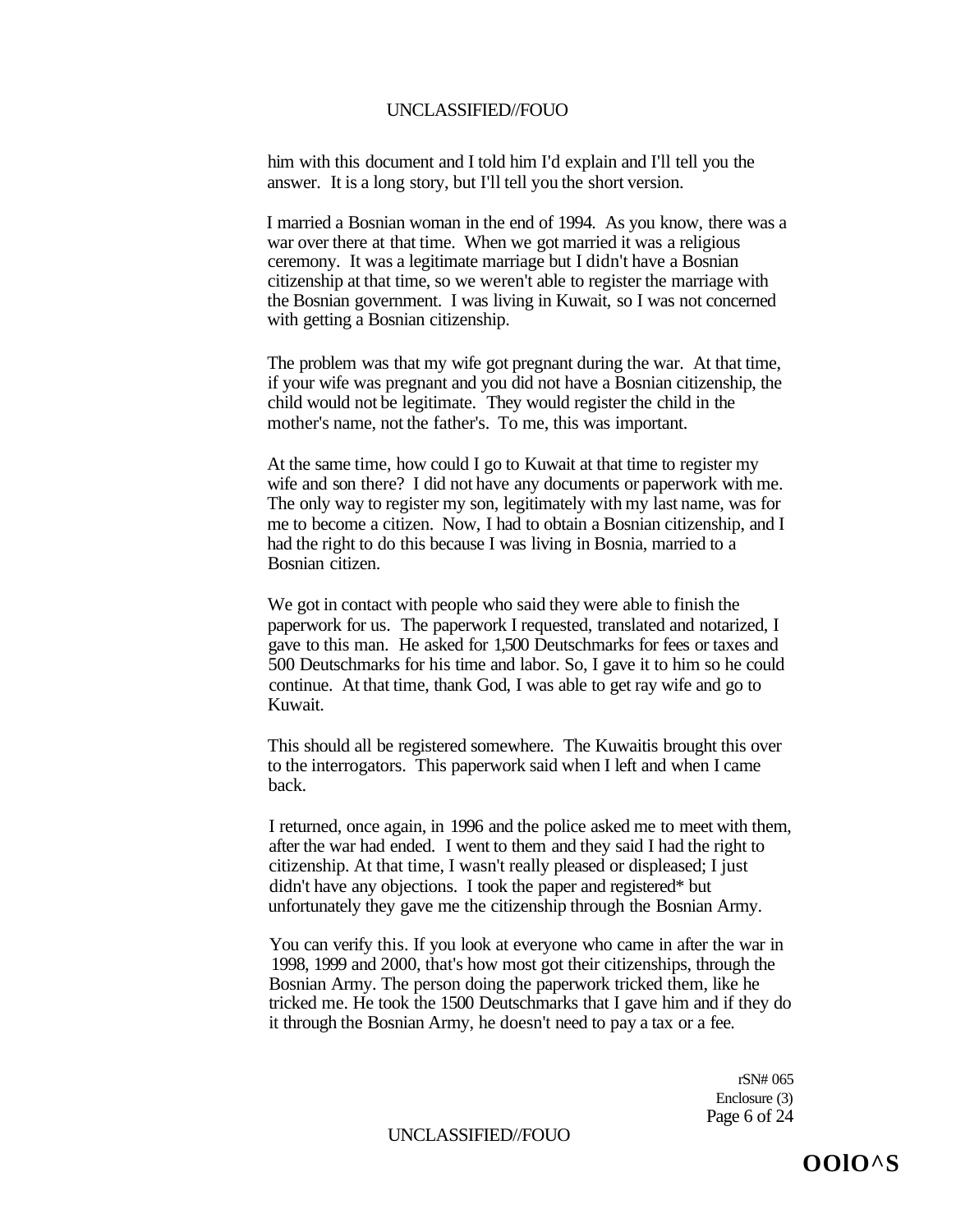### UNCLASSIF1ED//F0U0

The American government and the Bosnian government formed a committee to review these files, and I believe it was in 1999. They found that many of the people that got their citizenships at that time, got it the same way.

In truth, they never served in the Bosnian Army, but that's how they got their citizenship. It's all false certifications and that's what the interrogator was looking at when he was talking to me, saying that I was in the Mujahadin Brigade, the Bosnian Array, from 1992 to 1993.

That is false, and what proves that is that I was in Nebraska and Kuwait from 1992 to 1993. Or, 1 was in Zagreb, Croatia. Because I'm an Arab, it was easy for me to be registered in the Bosnian Army, in the Mujahadin Brigade. They would just take 200-500 Deutschmarks and register you under the Bosnian Army, like a bribe.

That is the truth, and I hope you take this into consideration. The Americans were in Bosnia and Kuwait and I never had any problems with them, or them against me. I was never on any "black lists," I was never wanted; no one was ever looking for me, until September  $11<sup>th</sup>$ . But, after that, these points came up.

Personal Representative, is there something that I did not say?

Personal Representative: Point 3(a)7.

Detainee: Obviously, if point 3(a)6 is not true, then what does 3(a)7 have to do with me? In my entire life, I never went to Pakistan, not even for one day, so what do I have to do with any safehouse in Karachi? The Pakistani government must have given the Americans this information. I turned myself in on the Pakistani border between Afghanistan and Pakistan. I didn't go in or come out of Pakistan.

There's a point I was shown on the document from the White House [R-4]. What is against me in this document? I have reviewed it with my Personal Representative earlier and, thank God, neither my name nor the name of the committee 1 was on was on that list of names or organizations. I don't know why the Recorder presented this to the tribunal.

Tribunal President: We noted, as well, that your name and your organization were not listed here. At this point, we don't know why that other name is highlighted.

Detainee: What is in there that is against me?

Tribunal President: Classified information might link it together, but we don't know that at this point.

Detainee: I know there is nothing that links them together. Thank you for listening.

JSN# 065 Enclosure (3) Page 7 of 24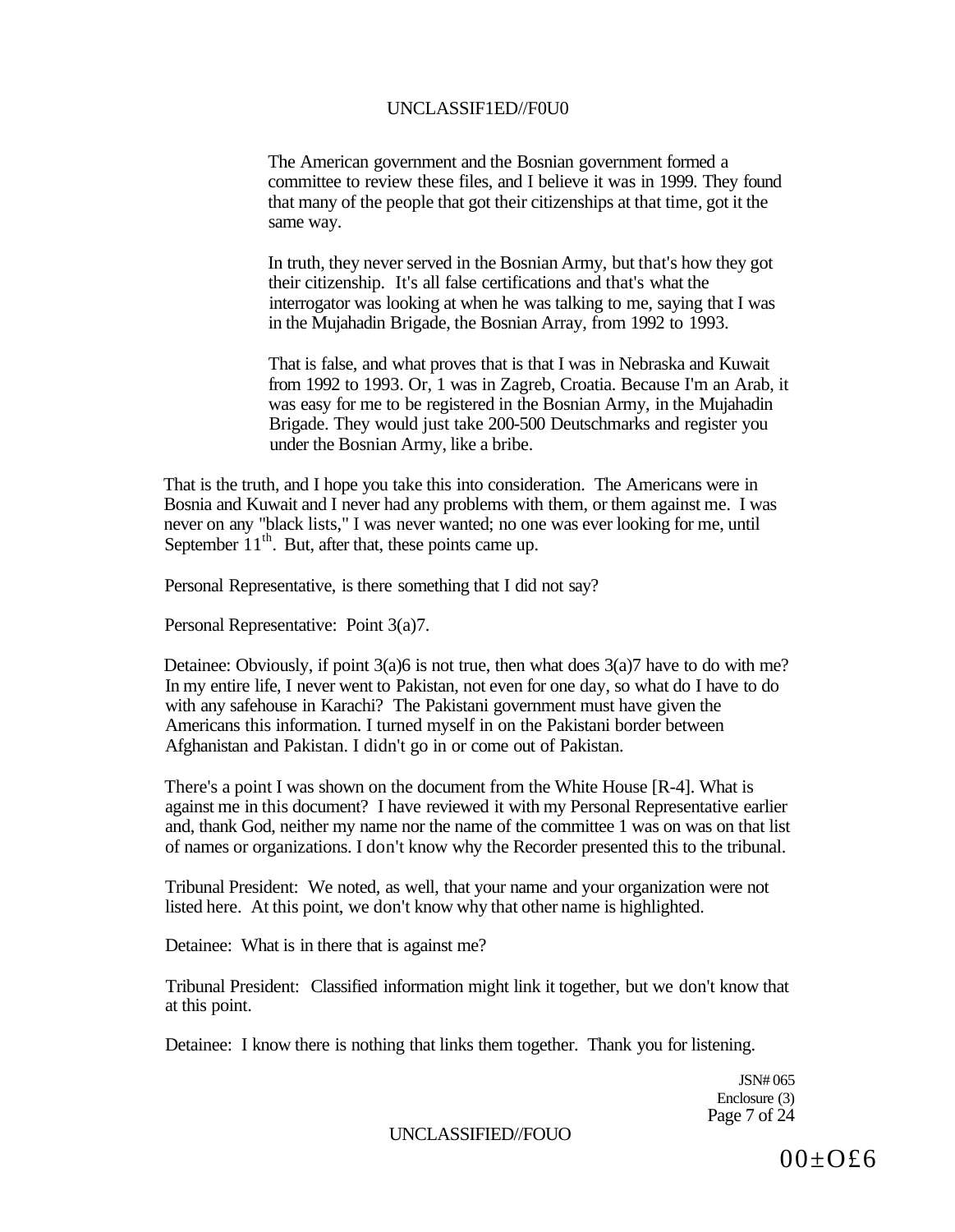Personal Representative: Would you like to explain what those four documents [the documents the Detainee requested, but the government was not able to produce] might have said?

Detainee: Obviously, it's clear that I requested these documents because I was going to Iran for a specific purpose and was intending to return. I took leave from my job for a month to go there and come back. Obviously, I wasn't going there to stay and fight with the Taliban or help the Taliban. *1* went there with \$10,000.

The other thing I requested was that I have seven years experience working with charity organizations in Zagreb and in Bosnia. The Kuwaiti government brought this information over when they met me personally. They told me that they have everything on me. They asked me many questions regarding the infonnation I requested. Where did I work? When did I work? They met with me twice.

The third thing I requested was verification that my son was in the hospital, having heart surgery, so it was imperative I returned quickly. I was going for a specific purpose, and I had given a specific date for [my son's] operation in November, so I had to return quickly.

I think that the information in these documents would help me. I have experience working with charity organizations and that was my reason for going there.

Tribunal President: We may have some questions, but for now, does this conclude your statement?

Detainee: I hope this Tribunal is a fair one. I've already been classified as an enemy combatant but from what I know of the American justice system is that a person is innocent until they are proven guilty. Right now, I'm guilty trying to prove my innocence. This is something I haven't heard of in a justice system.

I hope that you look at this evidence and my statements with a fair mind. Don't look at, or take into consideration, my appearance or my clothes. I hope that the truth is just.

Personal Representative: I just want to clarify that when the Detainee was in Nebraska, he was at the University of Nebraska.

Tribunal President: We understand. We want to remind you [Detainee] that this is a non-judicial proceeding. It is an administrative, legal proceeding. We come here with an open mind to determine if you have been properly classified as an enemy combatant.

> ISN# 065 Enclosure (3) Page 8 of 24

UNCLASSIFIED//FOUO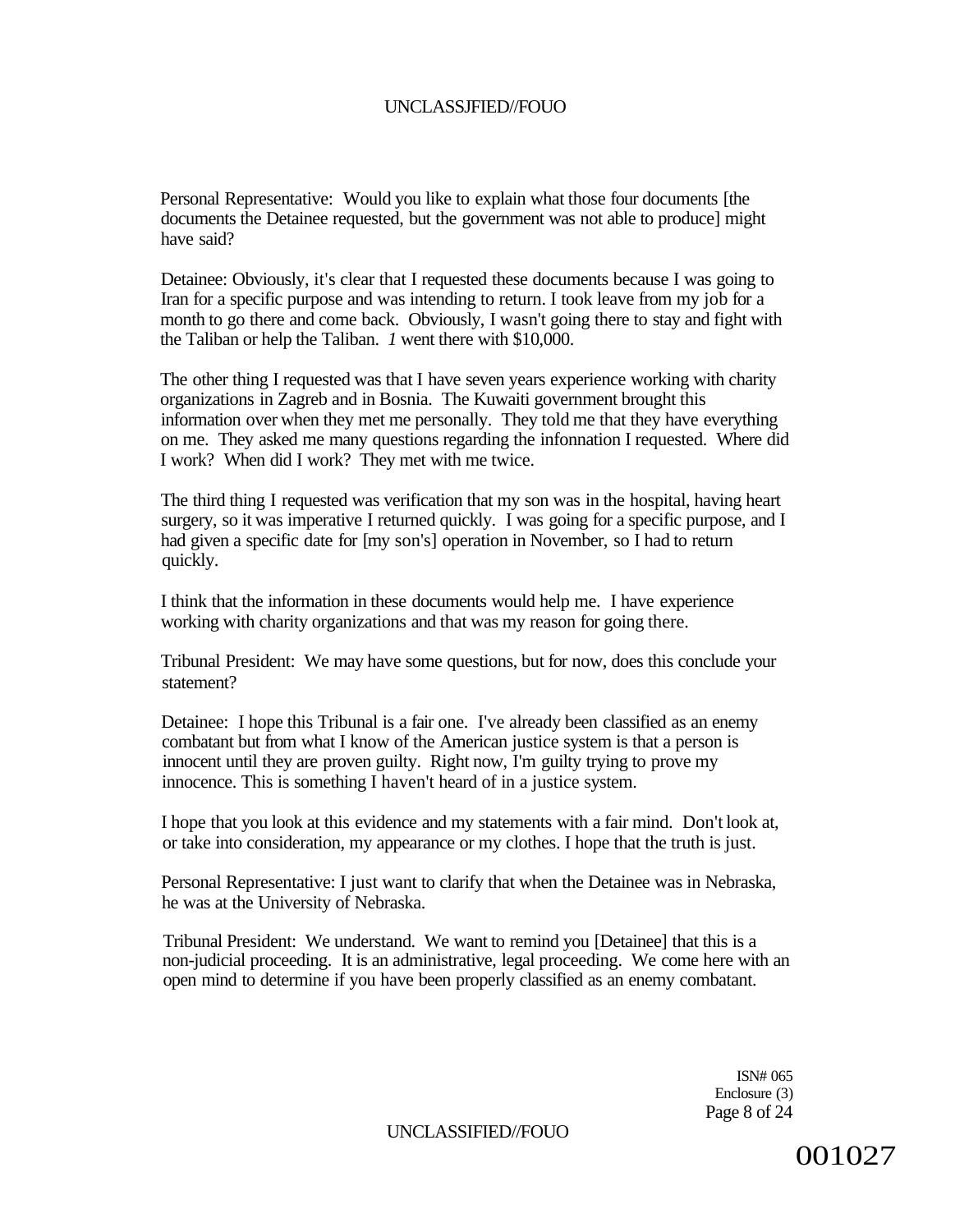#### **Tribunal Members Questions to Detainee**

- Q: Looking at the Affidavit your family completed on your behalf, you are an engineer by trade?
- A: I have a Bachelor's degree in Agriculture. In Kuwait they say Agricultural Engineering, but technically, it's not.
- Q: Did you work in this field after graduating?
- A: In Kuwait, yes, I worked with the Kuwaiti Institute of Scientific Research for about four months.
- Q: Your primary area of concentration was with charity work?
- A: My work with the Kuwaiti Institute of Scientific Research was difficult for me. I had just graduated and the work required a lot of research. Not difficult, but required a lot of work and long hours, you have to put a lot of effort into it. In 1993, the Bosnian dilemma came up. It was covered thoroughly in the media. At that time, many Kuwaiti charity organizations were working on the Bosnian issue, I wasn't working at that time; I was looking for another job. Truthfully, I was drawn to the Bosnians and the idea of charity work.

I worked in Croatia from 1993 to 1994. In 1995,1 worked with the Ministry of Labor and Social Affairs. We were working with the agricultural section of that ministry.

- Q: In 1993, when you first went to Croatia, was that organization already established, or did you help to establish it?
- A: No, it was already established. It was in Croatia, not Bosnia and the head of the committee was already there.
- Q: What duties did you have when you first started working?
- A: Because I was Kuwaiti, and the head of the committee was Kuwaiti, it was the two of us working with mostly Bosnians. Our work was concentrated mostly on refugees that were coming in from Bosnia.
- Q: What, specifically, were you asked to do?
- A; The orphans from Bosnia were coming in to a new place, so we would meet with them. We would do many things to make them more comfortable coming into this area. Just talking with them, saying kind words, giving them food, and

ISN# 065 Enclosure (3) Page 9 of 24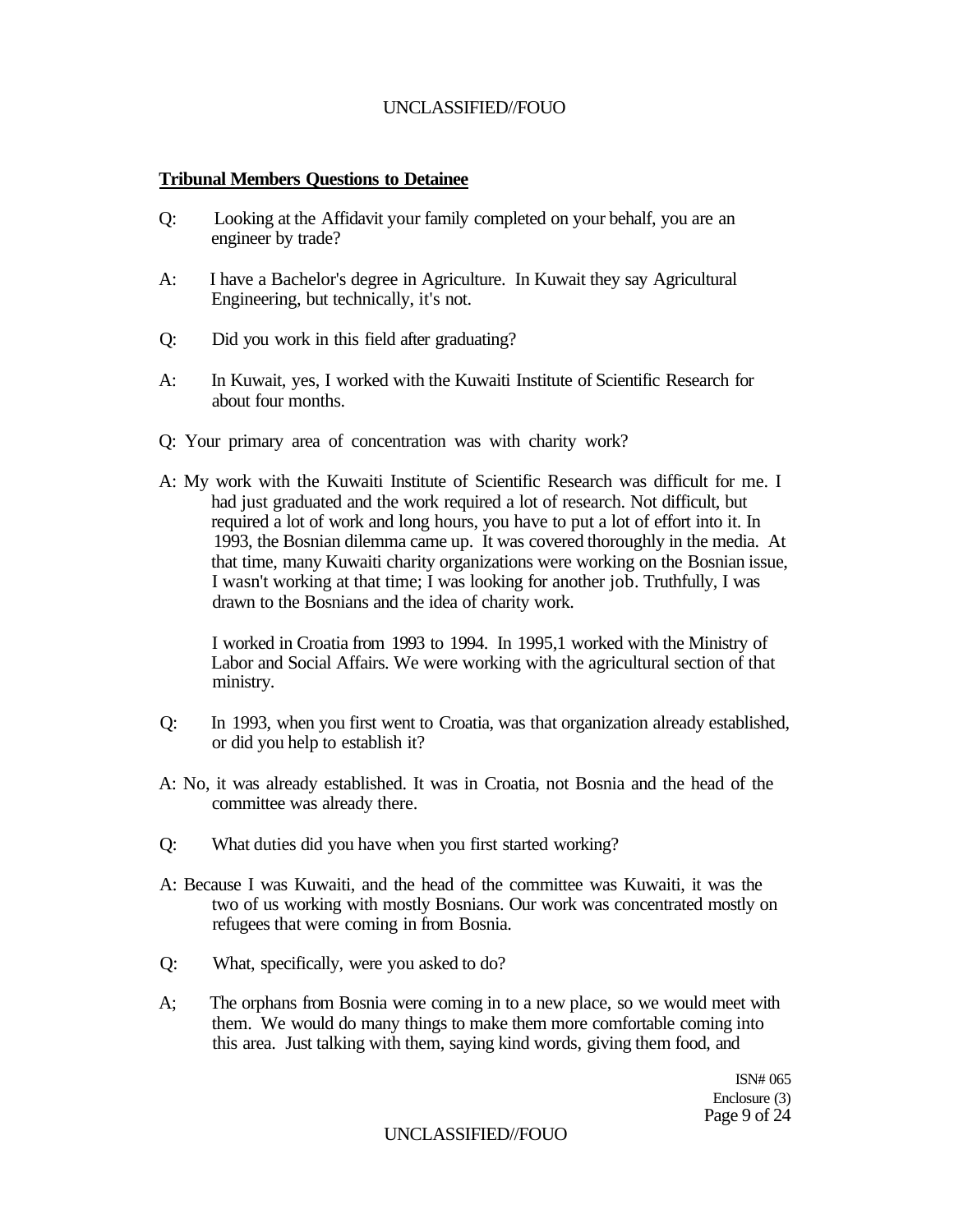paying for the houses they were staying in. We would give 50 Deutschmarks per month, per orphan. Things of that nature.

- Q: You were in Croatia and then Bosnia from 1993 to 1999?
- A: No, from mid 1994 until 19991 was in Bosnia.
- Q: All together.
- A: All together from 1993 to 1999.
- Q: What was the highest position you attained at this organization?
- A: Assistant Director of this organization,
- Q: So, basically, you were the #2 man there?
- A: Considered as #1. There were only two of us Kuwaitis and it's a Kuwaiti organization, a Kuwaiti had to be in charge of it.
- Q: That makes sense. In 1999, you finished your work with the Kuwaiti group?
- A: Yes.
- Q: Is it because the conflict in Bosnia ended, or because you wanted to find something else to do?
- A: I was working with the Ministry of Social Affairs since 1995. In 1995, they transferred me to the Kuwaiti Joint Relief Committee, by special contract between the two organizations. The Ministry of Social Affairs and the Kuwaiti Joint Relief Committee had an administrative affair. This was an annual contract.

In 1995 the Americans came in and started helping people there, and also getting back to their own countries. So, people started working and things started moving on. There was no longer a need at that time for charity work.

So, in 1999 I finished working there. I did not renew the contract and went back to my work with the Ministry of Social Affairs.

- Q: Was that your choice, or did the Kuwaiti government ask you to do that?
- A: I would go to them, and if they needed me they would approve me working there, but if they didn't need me, they would not sign me.

1SN# 065 Enclosure (3) Page 10 of 24

UNCLASSIFIED//FOUO

00lO£9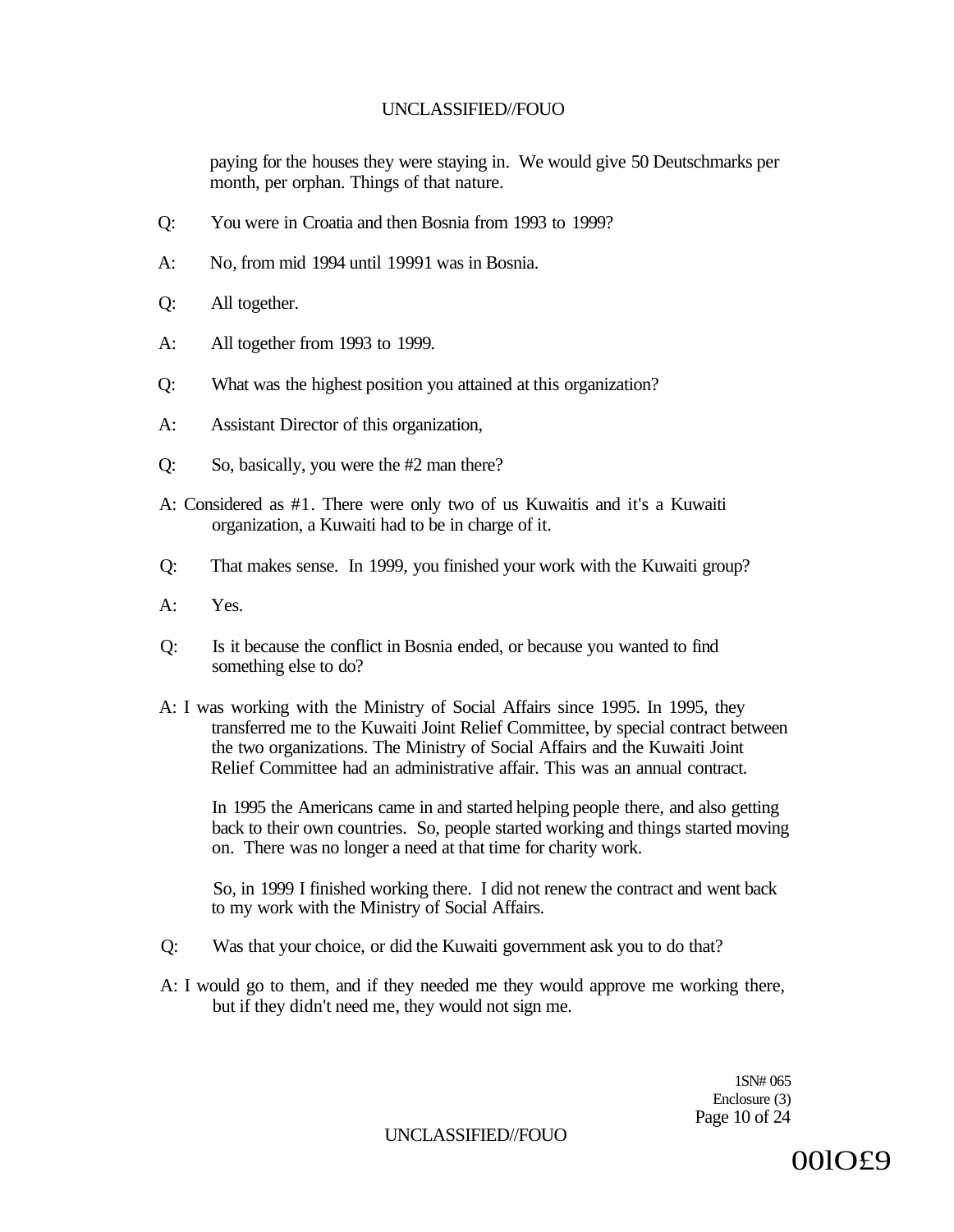- Q: The Unclassified Summary indicates there are possible links between the Kuwaiti Committee and Al Qaeda. I gather you don't know anything about that?
- A: You don't have that with you. Where did you get that information? The terrorism list that you have, that committee is not listed on there. How did you get a possible link to A! Qaeda? Where did you get that from? They don't have an office in Afghanistan.

You didn't state this, about the committee, until after September  $11<sup>th</sup>$ . Before that, there was no problem. If the American government knew this committee had any ties to Al Qaeda, the head of the committee would be here and anyone who worked with the committee would be here.

Now, unfortunately because 1 was brought from Afghanistan and I'm in Cuba, they're trying to try this Kuwaiti organization to Al Qaeda and it's not just. That is not fair. I was done with this Kuwaiti Joint Relief Committee in 1999 completely. Americans never had a problem with that committee, so why do you bring that now?

- Q: At this point, we don't know, but it may have something to do with this gentlemen listed on the Executive Order, Mr. Yasin Al Qadi.
- A: I don't know him. He never worked with us and he's not even the head of the department. I gave you the names of the Kuwaiti government. When they came here, they brought a list of the names of the people working, and that's not one.
- Q: Before today, you've never heard that name?
- A: No, by God, I do not know. Today, the Personal Representative showed me the document.
- Q: 3(a)5 of the Unclassified Summary says you admitted to fleeing with others due to the "opposition" taking over the city. That's Kabul?

[The Detainee nodded affirmatively.]

- Q: I think the implication is, that if you referred to the Northern Alliance as the "opposition," this implies you were sympathetic to those they were fighting against.
- A: Northern Alliance, "opposition," that's what the media is saying. I don't have anything to do with the words. I didn't say "opposition," the media said the "opposition" was fighting against the Taliban. That's the truth.

ISN# 065 Enclosure (3) Page II of 24

UNCLASSIFIED//FOUO

**OOlOoG**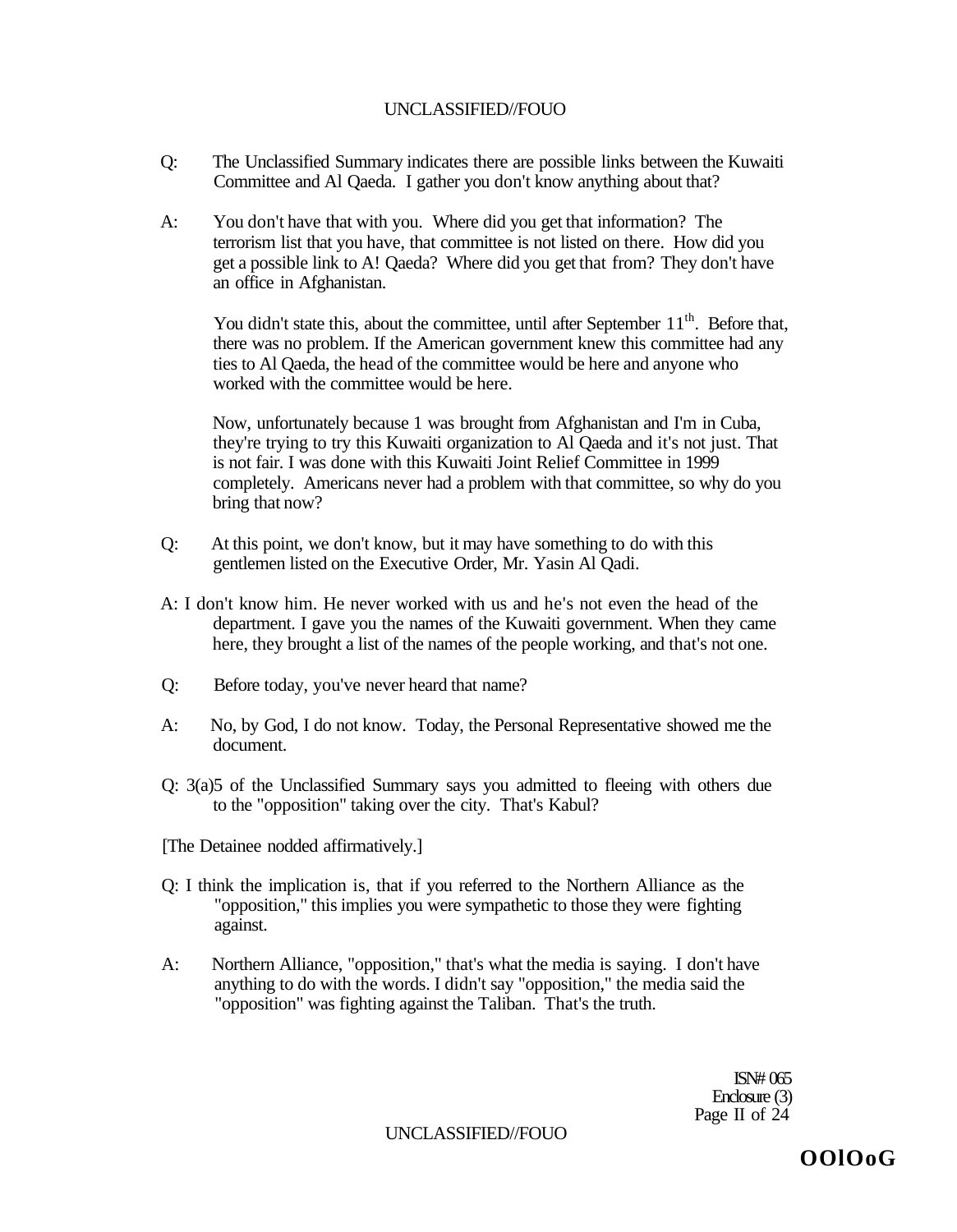The Taliban was governing the country for six years. If I was concerned with them, I would have gone there, at least once.

- Q: Regarding 3(a)6, where your name was supposedly on a document recovered in Karachi.
- A: This is the first time I've read this. The interrogators never brought this up. Usually, when they get information, they show me so they can see my reaction is to that information. Truthfully, I don't know anything about this point.

I told you my theory about this point. Pakistanis were sympathetic to our situation, and you know what the situation was like at that time. They were leaking our names to the media so someone might get news of us to our families.

Did you find my passport or any documents? In the classified evidence, do you have anything like that? No. You didn't find that. Just a name like that? I don't have any explanation, except the one I gave you.

- Q: The obvious concern is, that if this is true, then, for some reason, Al Qaeda knows who you are.
- A: I don't know, like 1 said, this is the first time I've seen this. I don't have an explanation for that. It'sjustaname. Ifmy name was known by Al Qaeda, I would have been on a "black list" and you would have known about me.

The problem is that you can write anything down and then form any explanation for it. Like  $3(a)2,3(a)3$ , and  $3(a)4$ . You write down the fact, but then you form another explanation for that fact. That is not fair.

- Q: The question we must answer for ourselves is, say you were not involved at all with Al Qaeda. Then, why would they care who you are?
- A: Who?
- Q: Senior Al Qaeda people, we presume.
- A: I'm asking you a question. Since when has Al Qaeda been around? Since the 90' s? Since that time, have I ever had any relationship with Al Qaeda? Havel ever transferred any money to them? You would know. The Americans would know. Did I ever go meet them in Afghanistan or Pakistan?

Just a name like that? I don't have an explanation for it, besides what I told you. This is something that I've heard from many of the Detainees here, as well.

> ISN# 065 Enclosure (3) Page 12 of 24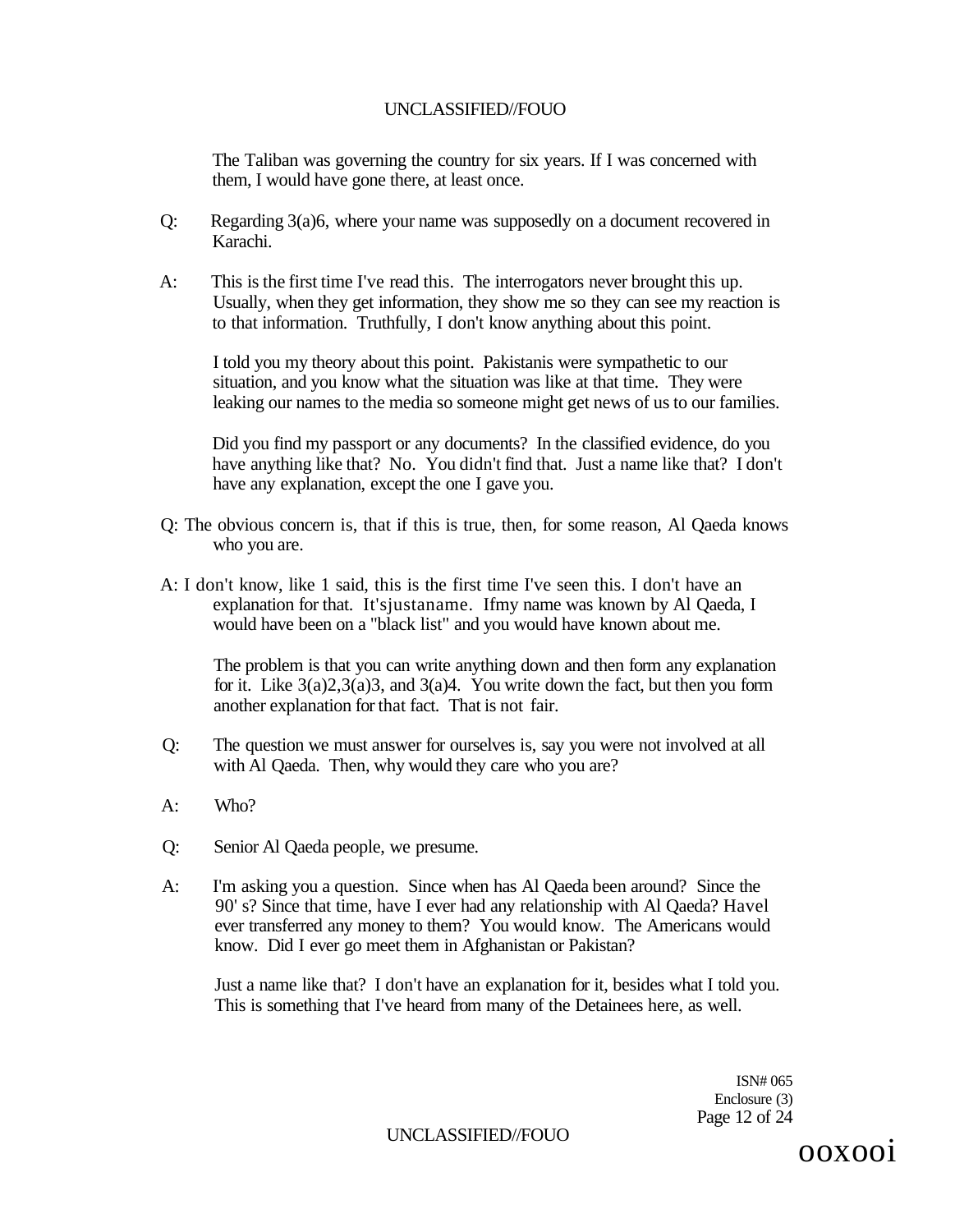There was a Kuwaiti Detainee here who was 16 years old. I heard he was captured in Pakistan, and as soon as he was captured, his name was leaked to the press; people called his family right away and the Kuwaiti government intervened and brought him back.

Why won't you accept my explanation for this? Honestly, I never entered Pakistan at all. I\*m sure the Pakistan government brought the information to the interrogators, whether I entered or didn't enter Pakistan.

- Q: In the Affidavit from your family, one of the questions asked was where you had traveled during your life. One of the responses they gave was "the countries he traveled to were the United States, Turkey, United Arab Emirates, Bosnia, Bahrain, Egypt, Saudi Arabia and Pakistan."
- A: Pakistan? No.
- Q: Is there, perhaps, a mistake there?
- A: I was captured in Pakistan. That's exactly what happened. They contacted my family and said "your son is present in Pakistan."
- Q: So, they were only referring to the fact that you were captured there?
- A: That's what I think, I haven't called my family or talked to them, but that's what I think.
- Q: The next part of the answer says, "In the United States, he attended university there and some vacations and in both Bosnia and Pakistan he did charity work."
- A: In Pakistan? I swear to God I did not go to Pakistan.
- Q: That's the only reason I thought you were there, because your family said this.
- A: I think, that since they knew I was captured in Pakistan, they were trying to help me in any way. I swear I did not go to Pakistan.
- Q: In 3(a)7,1 think I understood you to say, you know nothing about the raid on the Karachi house, and obviously you were not there and you don't know anybody who was there.
- A: Right. If I had never entered Pakistan, how would I know anything about this point? They only put down 3(a)7 because it's related to 3(a)6.

ISN# 065 Enclosure (3) Page 13 of 24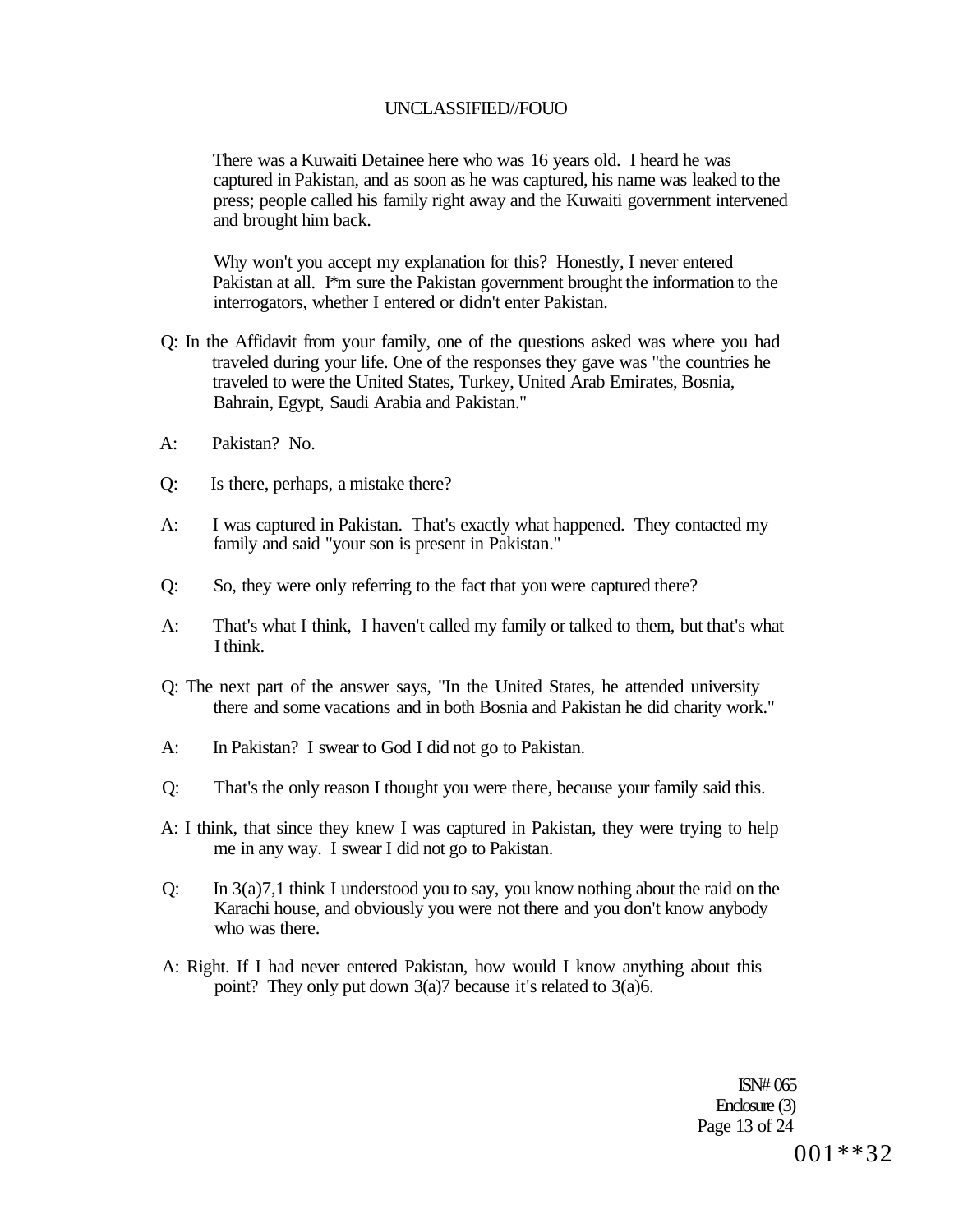- Q: In the first part of your statement, you mentioned after hearing the media reports there were 2 million refugees and you went to Iran and didn't see any refugees. Then you went from Iran to Afghanistan and that's where you found all the refugees?
- A: That's the tough decision I had to make; should I go in or should I return? The decision was to go and see if there were really refugees there or not Part of the decision was if the Iranians would allow me to proceed without any problem, then I would proceed.

At the same time, I was thinking about all the statements that were released from the Secretary of Defense and the military analysts, and from the news media.

The Americans went into Yugoslavia and captured the biggest dictator in the world, Milosevic, and people were still working. No one interfered with any charity organizations. The same thing in Bosnia; we were never subject to anything.

The fact that the Americans would not apply the Geneva Conventions to us; that they would capture us and bring us here, never did I expect this to happen. The UNHCR was there and there were other Christian organizations that were helping, and no one bothered them. I think that because I'm an Arab and I'm a Muslim, maybe that's why I'm here.

- Q: So, no matter what you found in Afghanistan, whether it was better or worse than you thought, your plan was to only stay 1-14 months and then return to Kuwait?
- A: When I took leave for 1 to 1 *V2* months, that was just so I wouldn't be rushed. That was the longest period I would have stayed, but in reality, I expected my time in Iran to just be one to two weeks; just go in, look at the situation to see what was going on, and then return.
- Q: But, you were going to distribute your funds and whatever else you had to the refugees, either directly or through some other group? How was that going to work?
- A: Anyone that does charity work knows the first thing you do when you go to a country, whether it's Yugoslavia, Iran, Iraq, or any other country, the first thing you do is get permission from the government of that country to distribute whatever funds you have or to do charity work.

Truthfully, it's a matter of getting a document and permission that says that you have formed a charity organization or committee that was going to distribute the funds and that you have permission from the government to do so.

> ISN# 065 Enclosure (3) Page 14 of 24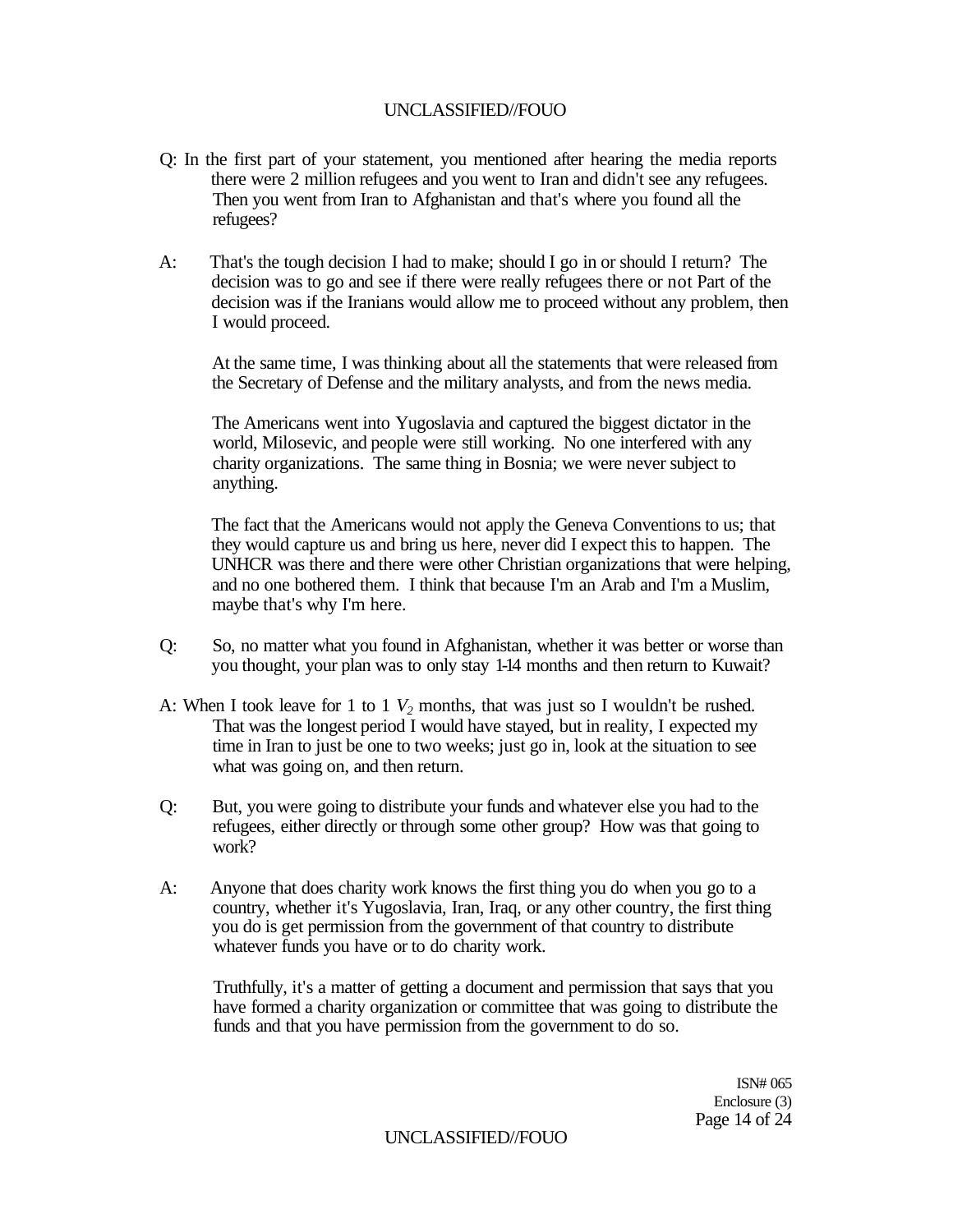### UNCLASSIF1ED//F0U0

After that, it's easy. You get permission and then you go meet with the refugees and determine what they need. Do they need food? Do they need money? You talk with them and find out exactly what they need. It's an expedited form of charity. You just quickly go, and get a quick overview of what the people need.

- Q: That was my next question, because you obviously know how to do this from your experience with charity work, but that seems awfully ambitious to do all that in a week.
- A: What's the problem? You go meet with the government officials; you get the permission from them. That takes a day or two. After that, you meet with the refugees or the orphans, distribute money, record their names, and that shouldn't take more than a day or two. I wasn't going there to lay my head down and sleep. That's charity work. I go in the morning and I come back at night. That was my work. That's how we worked in Zagreb and Bosnia; that was our job.
- Q: It is not so much an observation on you, as on the Taliban government; in the middle of fighting a war, I didn't think they'd be that efficient.
- A: The important thing is just to get approval; it can be orally. You don't have to get a written statement or anything, just as long as someone doesn't present any objections to what you want to do. It doesn't need to be a big production.
- Q: How far were you able to advance your plan before things got difficult?
- A: First of all, I made the wrong decision that brought me here to Cuba, by entering Afghanistan. I thought the Americans would not harm me, like they did not harm the people in Yugoslavia, and that was if they even entered the war. When I entered, Americans were not there at that time. There were no Americans; there was not a war.

I got to Kabul, and two days later, the Americans started bombing. At that time, I realized that my mission would be really difficult, and I decided to leave. I had to formulate an evacuation plan when the Americans started bombing.

- Q: In two days, you weren't able to accomplish a whole lot?
- A: There was nothing I could do. I went to Kabul and the next day, I was trying to find a place to stay. I was explaining that I worked in charity and was looking for an official from the Taliban to get the documents signed, with the approval I needed.

I couldn't communicate very well with them, just using sign language, so the owner of the restaurant helped me. He wrote something for me, [and] got me a

> ISNtf 065 Enclosure (3) Page 15 of 24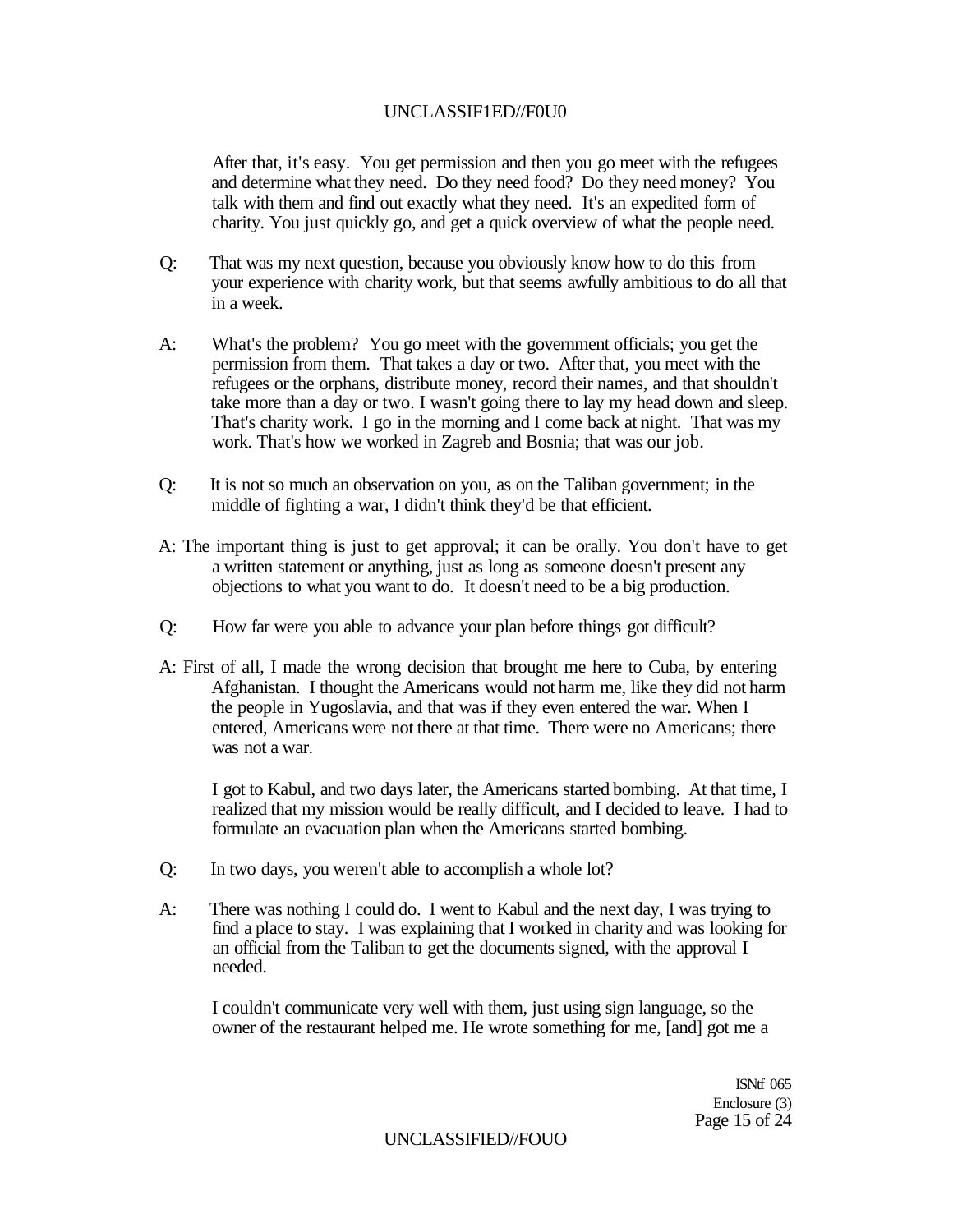taxi. I got in the taxi with the paper and went to a building where a Taliban official was.

I went to the  $2<sup>nd</sup>$  or  $3<sup>rd</sup>$  floor. No one spoke Arabic, just very, very basic Arabic. They saw that I was not Afghan, so they brought me to someone that spoke a little Arabic. I told him I was Kuwaiti and introduced myself, I told him I was looking for someone in the department for refugees and I wished to help the refugees.

They said that person was not there, but I could make an appointment for three days later. Who he was or where he was, I don't know. I said it wasn\*t a problem, but I need an interpreter to be with me. He said he'd try to find an interpreter for me.

For those two days, I couldn't really do anything, I was looking for a place to stay and looking for a translator. I was not able to do anything.

Then, the bombing happened, and that's why 1 couldn't do anything in those two days.

- Q: At the time of your capture, you were still considered to be an employee of the government of Kuwait?
- A: Right, with the Ministry of Social Affairs, because I had taken official leave.
- Q: You brought up the situation with the young Kuwaiti detainee who was here. You said that once the Kuwaitis found out here, they immediately intervened and he was released...
- A: Not here, not in Cuba. We heard here that he had been captured in Pakistan or somewhere else. He was either 15 or 16 years old. His name was leaked, like these names I'm telling you about and they contacted his family right away. I think his family went straight away to the Kuwaiti government.
- Q: I was wondering, if you are with the Kuwaiti government, and Kuwait is an ally of the United States, why the Kuwaitis hadn't done the same for you.
- A: I wish they had done that. We asked the Pakistanis to meet with people from the Kuwaiti embassy, but they turned us over to the Americans right away. They didn't allow us to talk to anyone. I don't know what they did. They sold us or there was an agreement. I don't know.
- Q: When you went to Croatia to do charity work, did you have interpreters set up ahead of time?

ISN# 065 Enclosure (3) Page 16 of 24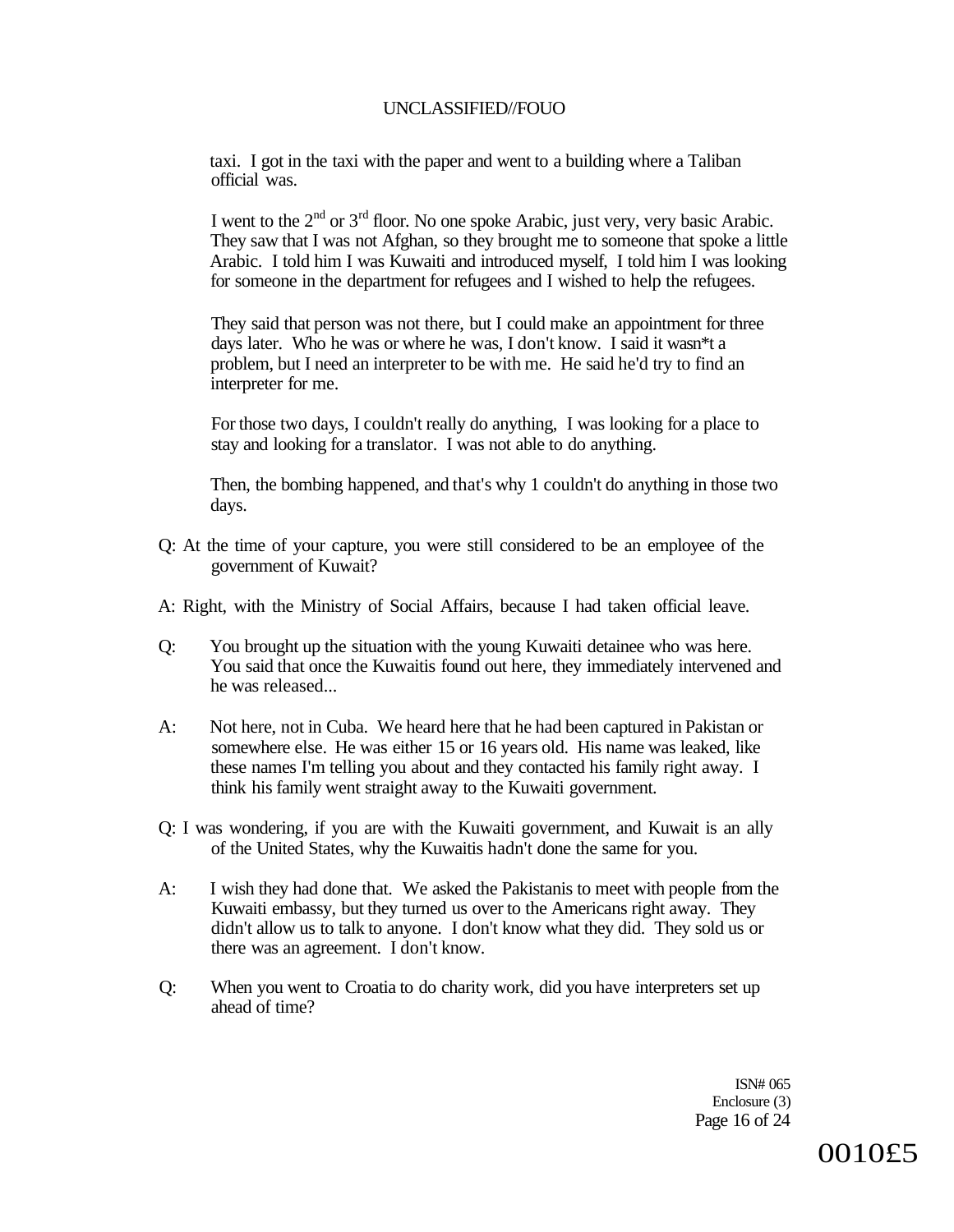- A: We had a big office there, and when I arrived the office was already established. We had many employees working there at that time. They were officially registered with the government; everything was done already.
- Q: You knew there would be interpreters ahead of time and it wouldn't be a problem?
- A: Yes, the met me officially and introduced me to everyone. At that time I was a volunteer, not the Assistant Director.
- Q: To converse in the language, there would be people to help? Or, maybe you picked up some of the language after being there for so many years.
- A: No, the language was very...there were Bosnian interpreters to help us.
- Q: When you went to Iran and decided that the refugees weren't in Iran, and then you decided to go to Afghanistan, how did you know where to go in Afghanistan to find some refugees to help?
- A: Like I said, I was going towards the border and thougjit that if they let me go in, then I would go in. I was thinking that the refugees would go to the border close to Iran. I thought if they hadn't actually gone into Iran, they'd at least be close to the Iranian border.

I went to the closest village and there was nothing there at all. No refugees whatsoever.

- Q: Excuse me if you said this before, but what city in Afghanistan were you in?
- A: Herat. From the airport, I took a plane from Herat into Kabul.
- Q: You said you stayed at the room on top of the restaurant. During your travels, was it ever required to use a safety deposit box to safeguard your money or to keep your passport? Did anyone indicate it was problematic and potentially dangerous to travel in Afghanistan?
- A: Do you mean during our flight or at the place we were staying? I stayed in three different places and was kicked out of them. Every ten days or so, they'd kick me out of the house, once the bombing started.
- Q: Every how many days?
- A: The first house, I stayed maybe a week or ten days and was then kicked out. The Americans were bombing at that time and the residents of the house were afraid because they had an Arab in the house with them. They were afraid the

ISN# 065 Enclosure (3) Page 17 of 24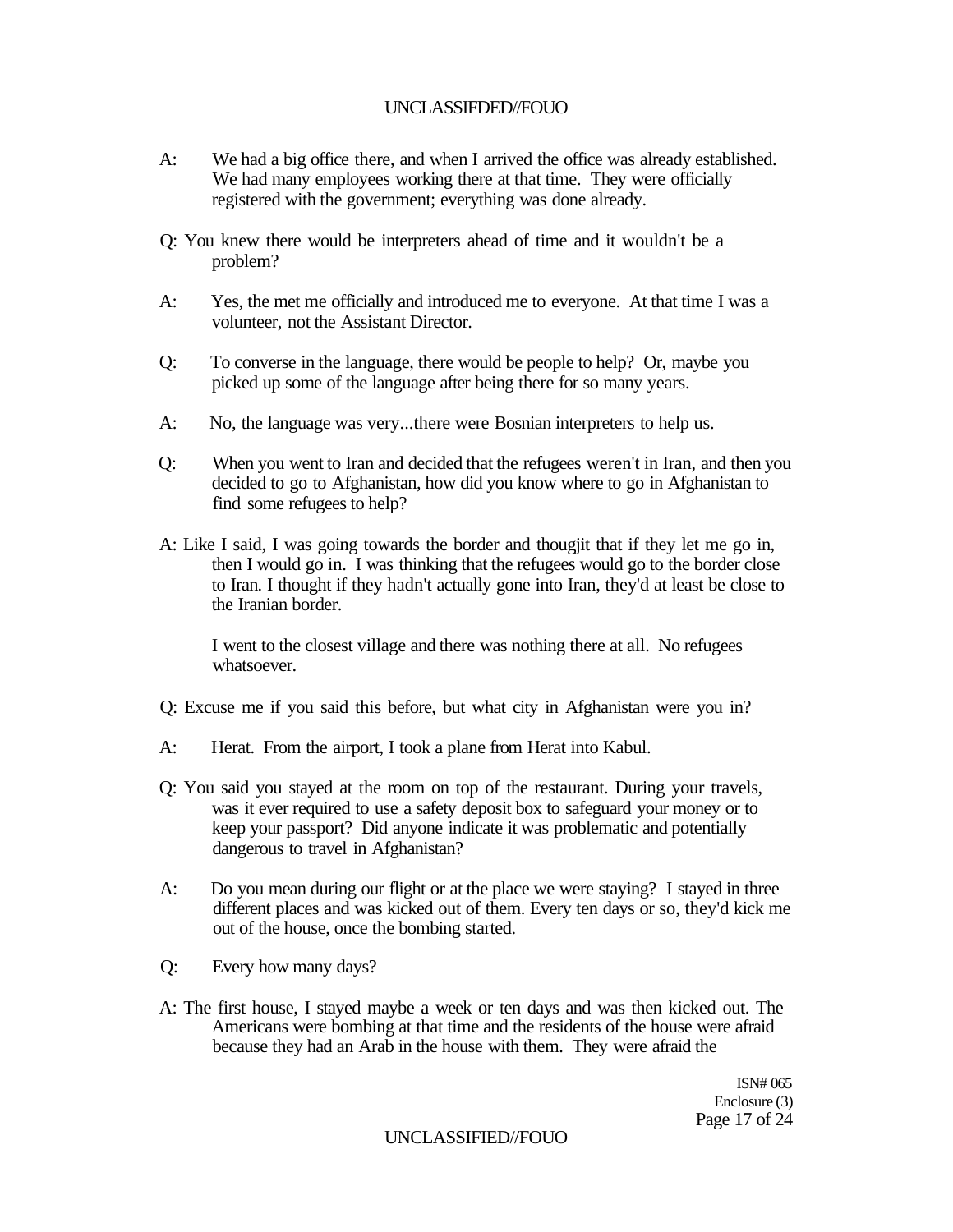Americans would bomb the house because of that, so they decided to ask me to leave.

The second house was maybe a week or ten days. The third house, thank God, he allowed me to stay in that house.

- Q: For how long?
- A: Until I left.
- Q: How long?
- A: I don't remember, it's been three years. I don't remember how long I stayed in the house.
- Q: One day or more than a week?
- A: No, a long, long time. You can probably calculate it. From the time I entered Kabul and then I left Kabul when the Northern Alliance took over that city. I don't remember exactly.
- Q: I realize that the amount of money you brought for charity wasn't considered a lot of money by Kuwaiti standards, but by talking with the people in the house, did they indicate that you should put the money someplace for safe keeping?
- A: I kept my passport and money in the house. When I left, I'd take \$500 to \$600 at a time and go and distribute that money. First I would convert it to Afghani money and then Fd distribute it. The rest of the money and the passport were in the house. \$100 is a lot of money in Afghani currency, so you couldn't carry the whole amount with you.
- Q: The money you had, it was Kuwaiti money or U.S. Dollars?
- A: U.S. Dollars. Kuwaiti Dinars do not work in Afghanistan. It wouldn't be useful.
- Q: I guess you had lots of \$20's and \$50's?
- A: All \$100's. Also, from that money I bought my plane tickets, paid for my presence in the houses, the hotels I stayed at in Iran and the United Arab . Emirates.
- Q: You had your passport at the time you were detained?
- A: No, it was in the house. The interrogators had asked me before why wouldn't I take my passport with me and I should take it everywhere I go. Ask any Kuwaiti

ISN# 065 Enclosure (3) Page 18 of 24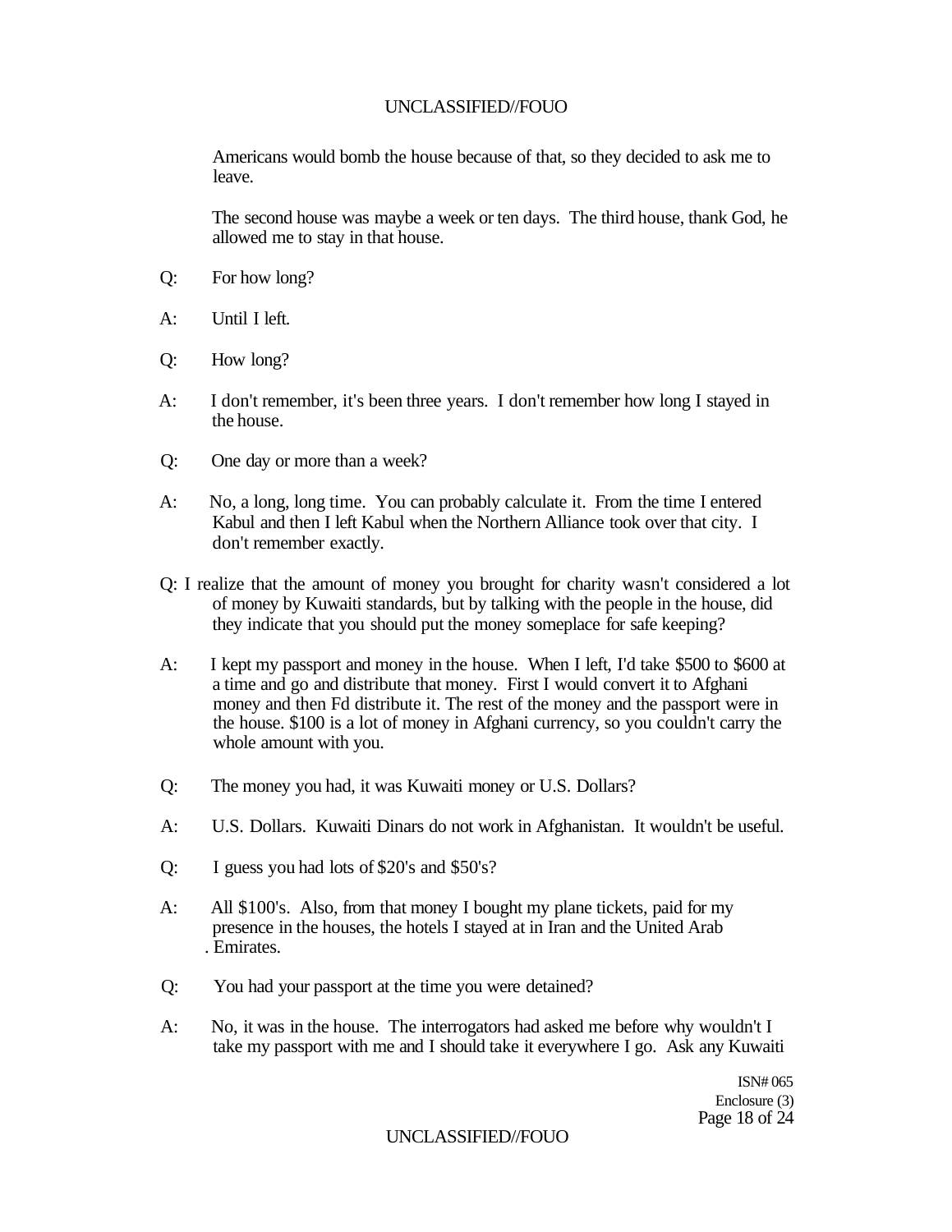if he takes his passport with him when he travels or not. It is impossible that I would travel with Afghans and have my passport with me. If I lost it or dropped it, what would I do then? If a highway robber came up to me and took my passport and my money, what would I do then? That's the Kuwaiti mentality. Anyplace we stay, we put our passport in that place.

- Q: While you were staying at the three houses, there were other people there also...
- A: No there weren't others. It's not a guesthouse; it was a house I would rent.
- Q: Okay, so you were never with more than yourself then?
- A: No, I'm independent. I was in America, Zagreb and Bosnia by myself. I don't need anyone and I depend on myself.
- Q: Did you ever make contact with the Taliban government, officially, to say you were going to distribute money?
- A: I tried, but wasn't able to. They gave me an appointment three days later, but then the war happened. I knew right away that the official Taliban government buildings would be the first ones bombed, so I didn't go back.
- Q: So, you decided to just pass out the money without the...
- A: Yes, the war happened, and I just did it myself. I had the translator with me and as soon as the war started, I said find any way for me to get out. Truthfully, he helped me a lot.
- Q: I missed the part about the translator. Where did you pick up the translator?
- A: The secretary that gave me the appointment to come back, he told me he'd help me get a translator after he got off work. We went to this place and he introduced me to this person. Of course<sub>T</sub>Ihadto give him money. He helped me, I gave him money and he helped me a lot. He was with me the whole time until I left.
- Q: Did he give you suggestions as to where you could go to provide this money?
- A: Yes, he was with me and he'd tell me where to go. I didn't know anything, that's why I requested this translator. Otherwise, I would have just stayed in the house until something happened.
- Q: You must have been very popular there, giving money for charity.
- A: I'm sorry, there's a misunderstanding. Did you mean I was very popular or the translator was very popular?

ISN# 065 Enclosure (3) Page 19 of 24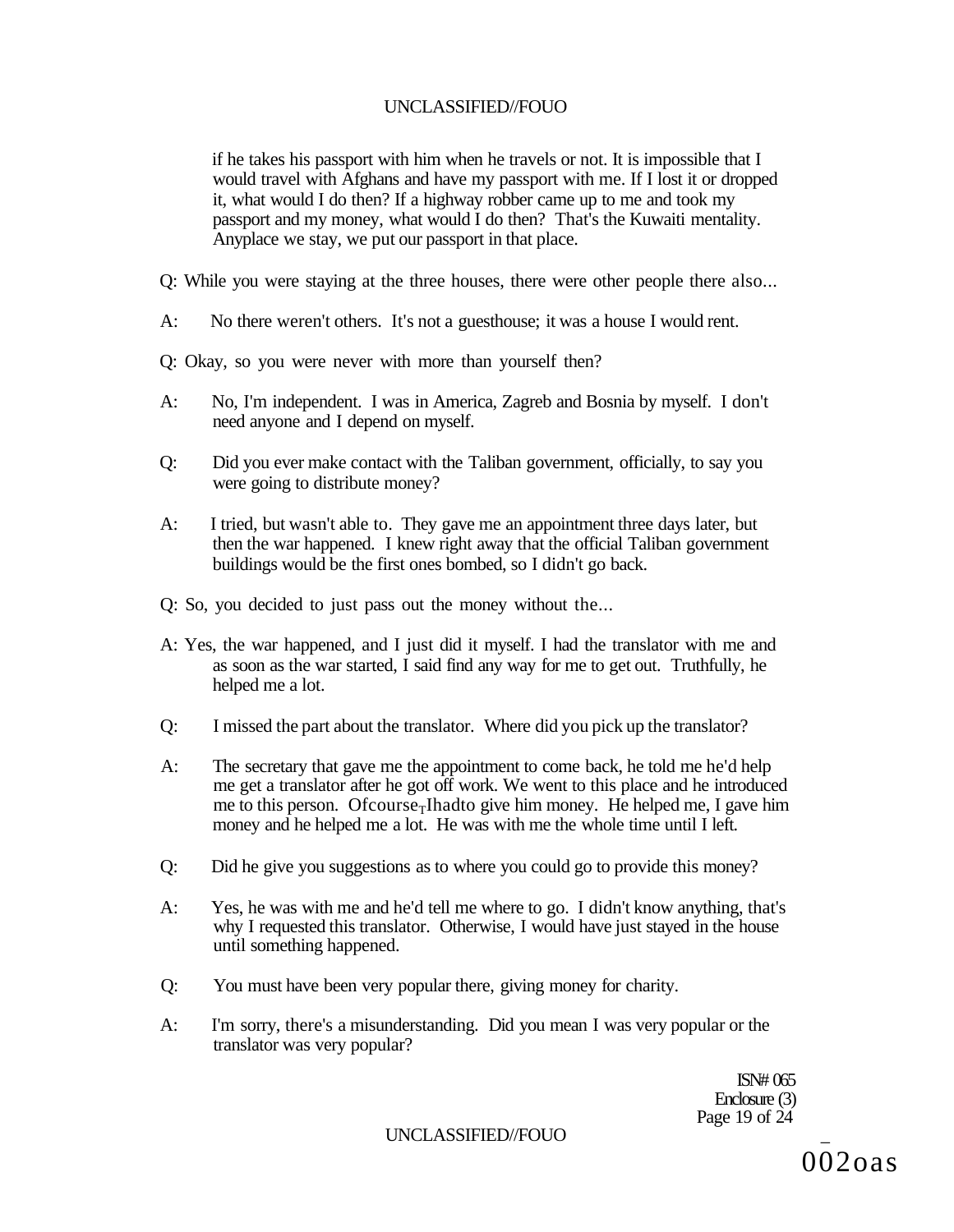- Q: Well, both would be popular. A man was giving out money and the translator was helping you give **the** money out. It would seem that people would come to you and say "I could use some money" or talk to the translator to say there is Kuwaiti there to provide money if you need anything.
- A: It's not like we were calling out to people on a radio or a megaphone and they were all coming to us and we were giving out money. That's not the way. We would go into a house and see the situation. We'd sit down, have juice with the people and we'd give them some money and then we'd go. It was a very civilized way of doing things; not just yelling out to people.
- Q: I wasn't suggesting that was what you were doing, I was just wondering if word got out. You were there for several weeks providing this service.
- A: We weren't in the same village every day. There are many villages in Kabul and we'd be in a different village all the time.

#### **Tribunal President's Questions to Detainee**

- Q: When you crossed the Iranian border, you said you didn't see any refugees, as you would expect. You flew from Herat to Kabul. You were in Kabul for a few days because confusion started because of the bombing. Then you started to move around a little bit in an effort to help distribute funds and charity. It sounds like a month has almost already passed and the time you planned to be in Afghanistan was coming close to the end. Why didn't you make an attempt, especially after things started becoming more difficult, to return to Kuwait sooner?
- A: I told you. From the minute they started bombing, I told the translator I needed an evacuation plan and I wanted to get out as soon as possible.
- Q: Yet you delayed [by going to] several houses and were attempting to pass out charity.
- A: The translator said I couldn't just leave, just like that and take any way. The Taliban is still there and is preventing people from going outside. The villages surrounding Kabul could be with the opposition, the people opposing the Taliban. Even during the days when the Taliban was governing the country, there were still people against the Taliban. There were Shiites and Farsi speakers. He told me he had to search for the best way for me to get out I couldn't just leave like that.

It is a very long trip from Kabul to Pakistan. I would pass villages and valleys. It's not that easy. I was looking at the same time for a place to stay. Where

> ISN# 065 Enclosure (3) Page 20 of 24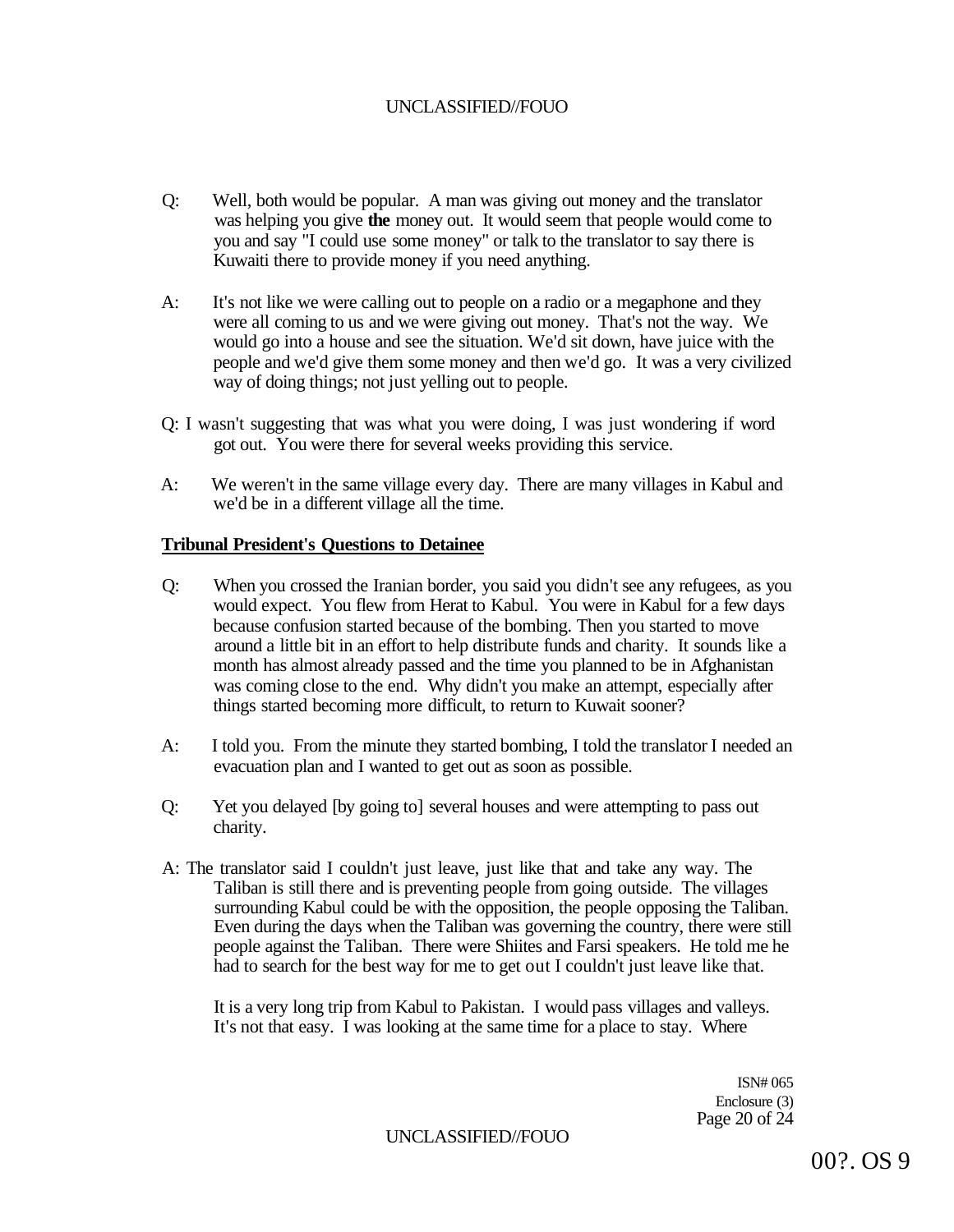would I stay? Everywhere I would go, people were kicking me out. At the same time, from the fist day, I was looking for a way to get out.

- Q: Did Kuwait have an embassy in Kabul?
- A: I don't know.
- Q: Did you try to find out if they did?
- A: No, I didn't think of it.
- Q: Did you try to contact your family or your employer and let them know you'd be delayed in your return?
- A: Yes, in Herat and Kabul I contacted my family several times. They were scared because the war had started.
- Q: So, they got word that you were going to be delayed?
- A: Ofcourse.
- Q: And, your child that was scheduled for heart surgery.. .did your child have heart surgery?
- A: Yes. They sent me a message and said thank God he's okay and they sent me pictures as well.
- Q: While you were in Afghanistan?
- A: No, it was in November. I don't remember if I was in Cuba, If it was in November, I was in Pakistan or Afghanistan, I'm not sure. If they did the surgery after that, I might have been in Cuba.
- Q: You got word that the surgery was completed and it went well?
- A: Yes.
- Q: And your child is healthy today?
- A: Yes.
- Q: Good.
- A: There are two holes in his heart, but now, thank God, he's okay.

ISN# 065 Enclosure (3) Page 21 of 24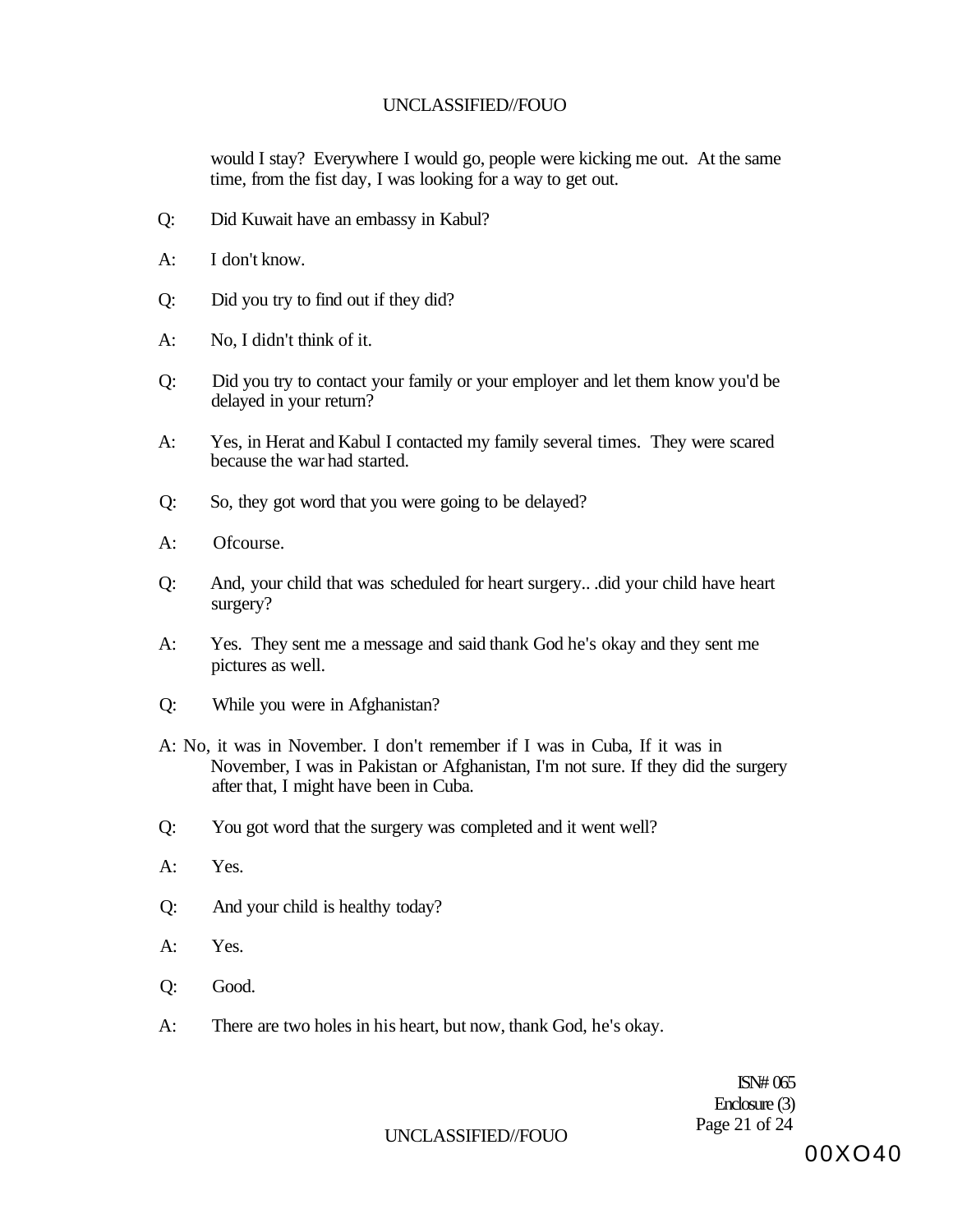- Q: We're certainly glad to hear that and we certainly hope his health continues to do well.
- A: Thank you.
- Q: When you turned yourself m to the Pakistan authorities at the border, what type of documents, money or items did you have in your possession?
- A: Nothing. The money I was distributing was in the house.
- Q: When you left to cross into Pakistan, you purposely left all of your money and your passport in the house?
- A: I was running for my life. What is \$4000 dollars? In a month I can make this money.
- Q: I would think it would help your effort to get home. If you had money to pay for guides, more translators, and your passport to show to the Pakistan authority to take you to the Kuwaiti embassy, it would help your chances of getting home safely.
- A: We did have money. We give it to the Afghans to help us as we were proceeding, but not all of the money. I wasn't concerned with the passport or papers because if they had taken me to the Kuwaiti embassy, they would have known I was from Kuwait. It's easy to know; they don't need a passport. I wasn't thinking that the Pakistanis would turn me over to the Americans.
- Q: You indicated that you graduated from the University of Nebraska in 1992?
- A: Yes.
- Q: Why didn't you ask for documentation from the University of Nebraska, for your graduation evidence?
- AL I didn't think it would help me. The Kuwaiti government must have brought it with them and they probably gave it to the Americans. The Americans know that I have graduated. I don't need.. .1 didn't know this would do me any good.
- Q: But, you said your citizenship papers from Bosnia would indicate you were a member of the Bosnian Army in 1992.
- A: I didn't ask for the Bosnian citizenship or the Kuwaiti citizenship.

ISN# 065 Enclosure (3) Page 22 of 24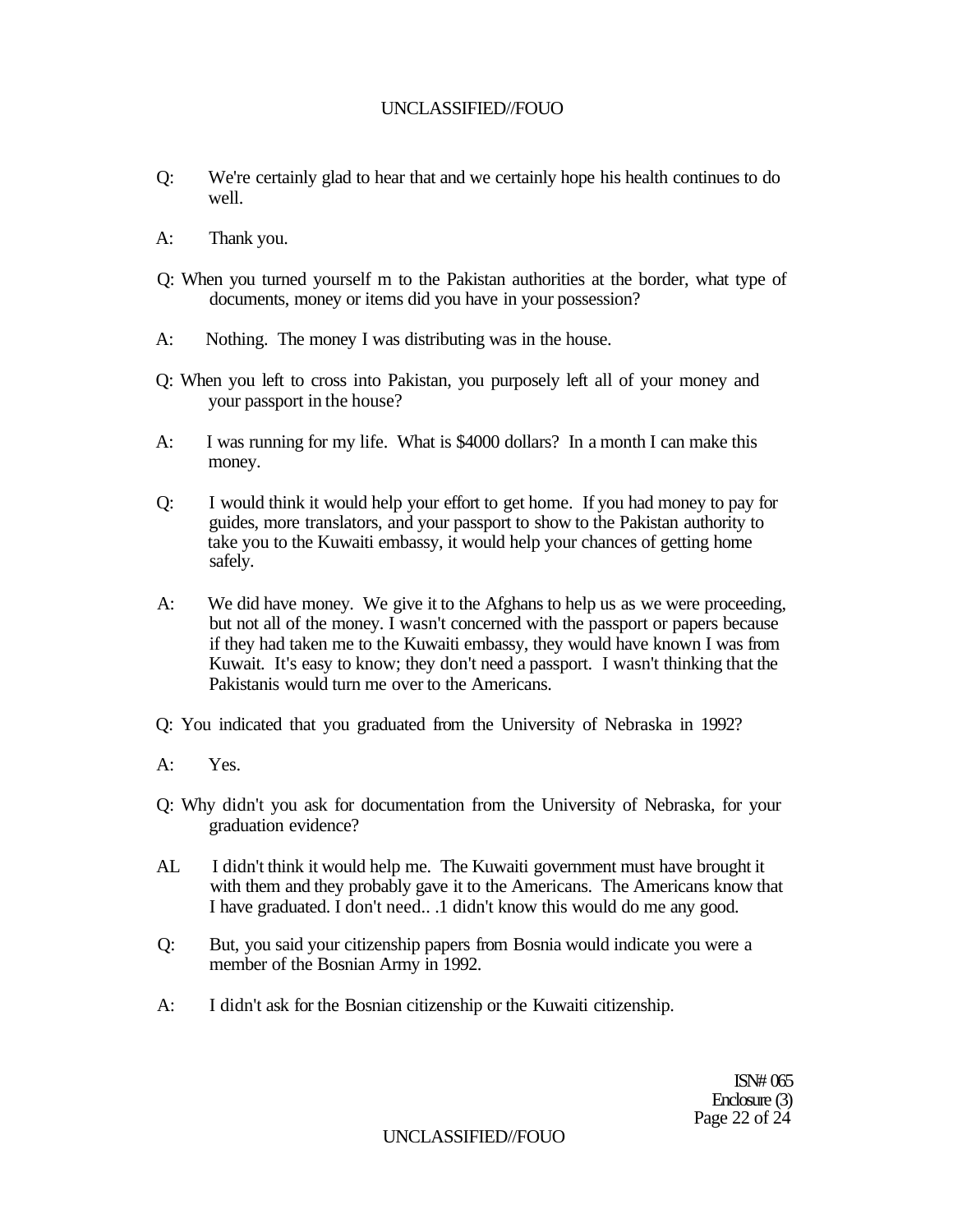- Q: You asked from citizenship papers for Kuwait and Bosnia. The citizenship information is needed to answer 3(a)8 on the Unclassified Summary. 3(a)8 is the Detainee is listed on a document as being a member of the Mujahadin Brigade in Bosnia, which would have been around 1992 or 1993. Is that correct?
- A: No. Maybe the first Personal Representative. I asked for three things; a certificate of my work, my son's operation and my leave request from work. After two weeks, the Personal Representative met with me again and said there were some questions from the State Department he needed to ask me so you could give me these documents.

He asked me my son's name, the one going through the operation, where I worked and the address, my wife's name, and some other questions. When did you get your Bosnian and Kuwaiti citizenships? That's what happened. After four weeks, I got a new Personal Representative. I didn't request the Bosnian or Kuwaiti citizenship.

If it does me any good, I'll tell you I got the Bosnian citizenship in 1996 and I automatically got the Kuwaiti citizenship once I reached 18 years of age.

- Q: I remember you saying that although you got the Bosnian citizenship, it reflected, incorrectly, that you were a member of the Bosnian Army that served in 1992 and 1993 with the Brigade.
- A: It's not the actual citizenship that I requested. It was the paper that the interrogator was reading from that said I was in the Bosnian Army from 1992 to 1993. I asked him where he got the document from and he said he got it from the Bosnian government.

I explained that in 1992 and 1993 I was in Nebraska, Croatia and Kuwait. Then he became quite and I told him I'd explain how this information got to him incorrectly.

#### **Tribunal Members Questions to Detainee**

- Q: You mentioned that while you were in Afghanistan, you did contact your family several times. But, in the questions that went to your family, the question was "did he tell you his reasons for going to Afghanistan?" The response was "He did not mention anything about going to Afghanistan. We have no information that he went or entered Afghanistan."
- A: Who said this? Was it my family? Was it the Kuwaiti government?
- Q: It was your family's response.

ISN# 065 Enclosure (3) Page 23 of 24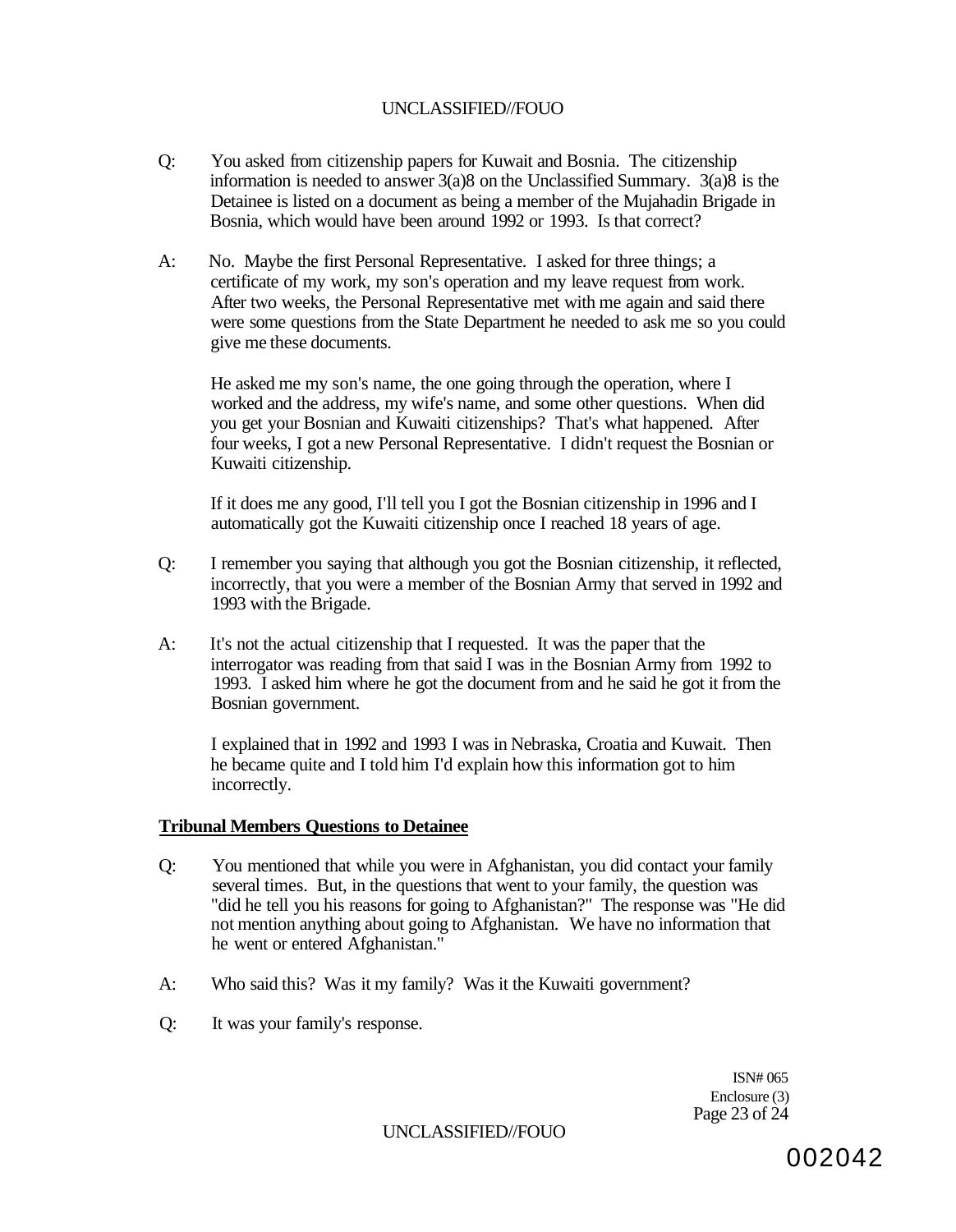- A: Saying that I did not go to Afghanistan?
- Q: No, they're saying you didn't mention anything about going to Afghanistan.
- A: That's incorrect Maybe they said this because they were trying to help me and they didn't want me to be here.
- Q: You said that before you went to Afghanistan, you did ...
- A: I mentioned it, yes. I told my wife, my mother and my sisters.

## **AUTHENTICATION**

**I** certify the material contained in this transcript is a true and accurate summary of the testimony given during the proceedings.

CoToneI,"nS. Marine Corps Tribunal President

> ISN# 065 Enclosure (3) Page 24 of  $24$

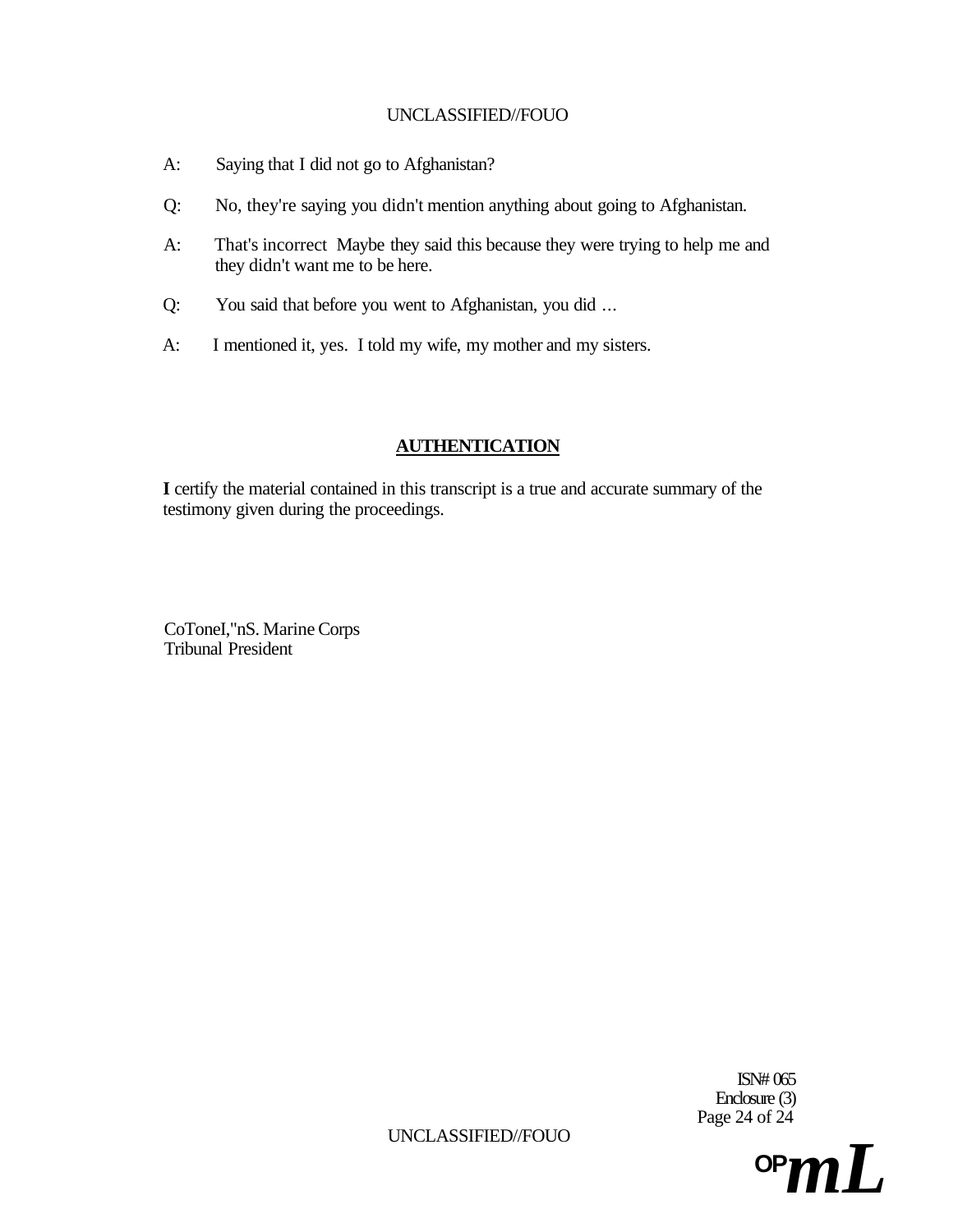**Although the detainee elected not to participate in the Tribunal process, as indicated on the Detainee Election Form (Exhibit D-a), he asked his Personal Representative to verbally provide information to the Tribunal The following summarizes the Personal Representative's presentation of the detainee's information.** 

Personal Representative: None of the information in the unclassified summary was truthful. He was kidnapped from Pakistan, he has been tortured, and all the information he has given up prior to talking to me on 17 September 2004 was under duress.

Tribunal President: Is that statement written?

Personal Representative: No, Ma'am, that's the oral statement he gave me.

#### **At the request of a Tribunal member taking notes, the Personal Representative repeated the above information from the detainee.**

Tribunal President: When you say coming here, you mean coming to GTMO?

Personal Representative: Yes.

Tribunal Member: Did the detainee mention if he was tortured here or under duress at GTMO?

Personal Representative: He says he has been tortured since his capture. He's reported it to the International Red Cross. When the International Red Cross meets with him and asks him what the person's name was who supposedly tortured him, he answers, "How can I tell you a name if the name tags are taped over?" Its been reported to the International Red Cross. He also determined that the fact that he's in Camp 5 where the lights are on and the fans run constantly is a form of torture.

Tribunal President: Where was the torture committed?

Personal Representative: He just said up until this time.

Tribunal Member: He said he was kidnapped from Pakistan, taken to Egypt, and then brought here?

Personal Representative: Correct, and given to U.S. custody.

Tribunal President: Personal Representative, do you have any other evidence to present to this Tribunal on behalf on the detainee?

Personal Representative: No, Ma'am. I have no other evidence to present.

ISN#661 Enclosure (3) Page 1 of2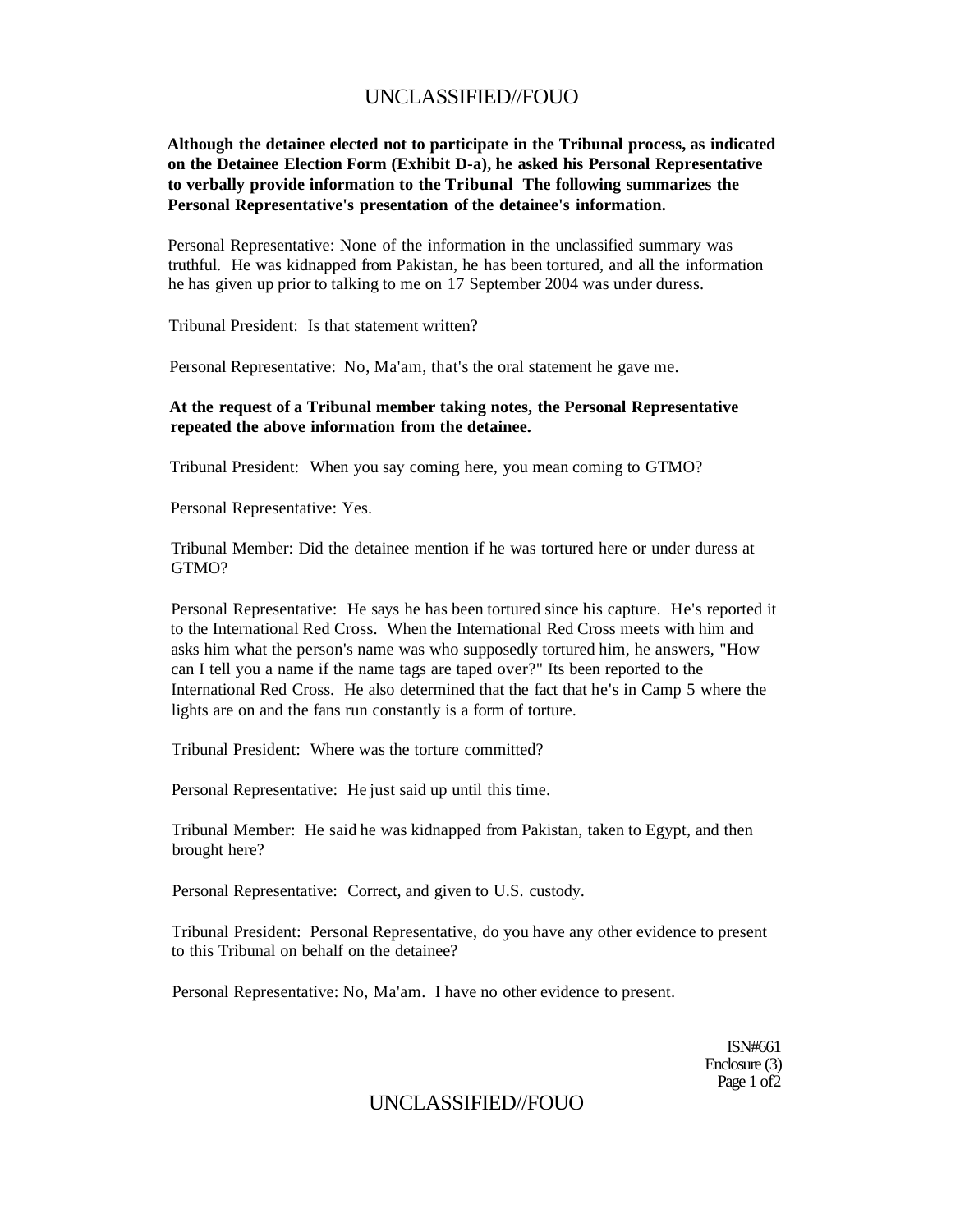Tribunal President: All unclassified evidence having been provided to this Tribunal, this concludes this Tribunal session.

# **AUTHENTICATION**

I certify the material contained in this transcript is a true and accurate summary of the testimony given during the proceedings.



Colonel, U.S. Army Tribunal President

> ISN #661 Enclosure (3) Page 2 of 2

# UNCLASSIFIED//FOUO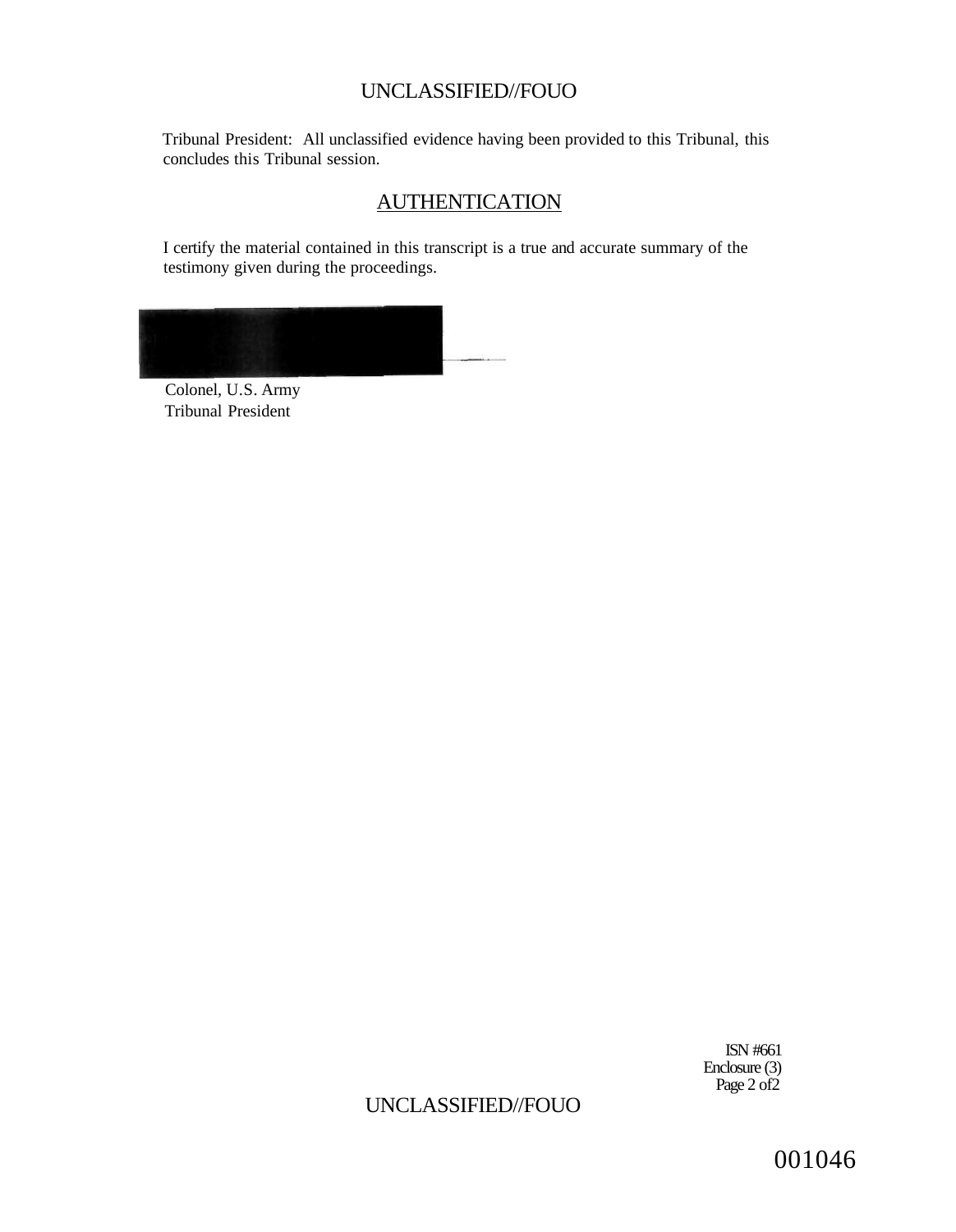#### Summarized Sworn Detainee Statement

[The Tribunal President asked if the detainee understood the CSRT process]

Detainee: Yes.

[The Tribunal President asked if the detainee had any questions concerning the Tribunal process]

Detainee: No

Detainee: The paper that my family sent, is that part of the evidence?

Tribunal President: It is additional information that has been provided to us.

[The Tribunal President asked if the detainee wanted to make a statement the detainee stated, "yes", and provided the following statement after electing to be sworn]:

I want to tell my story from the beginning. You know what happened on 11 September. Shortly after, I heard about eight million people wanted to leave Afghanistan and go to Iran. They were stuck. Iran wanted them to go inside Iran. They prayed to go to the war. The poor people were suffering and I want to give to the Aid committee. I wanted to give them money to send to the poor people. They told me no and said they didn't go there. The poor people were abused. So, I thought to myself, I have money, I have my feet, my car, I have everything. I thought of the poor there, children and old men. I thought of my family and my emotions over came me. So, I told myself I would go. I left and met a person in the Mosque. 1 can't think of his name.

[Tribunal Member asked the Detainee]: When you say there, do you mean Afghanistan or Iran?

Detainee: No, Kuwait. When I went to the Mosque in Kuwait I told the man I want to give. He said good and thank you. He told me to go to Iran, I think to Tabat I went to Iran and they stamped my passport. I showed them a paper and told them I want to go to this place. I went there and showed some one the paper. They told me thank you for helping the poor people. I took \$15,000.00 dollars. He did everything; he bought them blankets and food. I was there about ten days. I took a vacation from my job. I didn't know there was a war. When I finished I wanted to go back to my country. When I got to the Iranian border, they told me no. I asked why, you stamped my passport when I came in. I told them I wanted to go to my country and they told me I was not allowed. I asked the man with me, what do we do? He told me of a place called Jalalabad. I told him okay and we went to Jalalabad. He put me in a home and he went back to the border. They told him no, I couldn't leave the country because I am Arabic. I was then moved from home to home. The problems got worse. The people there wanted to kill Arabics. I was told to be careful and don't go anywhere. I was always stuck in a small room and

> ISN #228 Enclosure (3) Page 1 of8

## UNCLASSIFIED / FOUO

00104?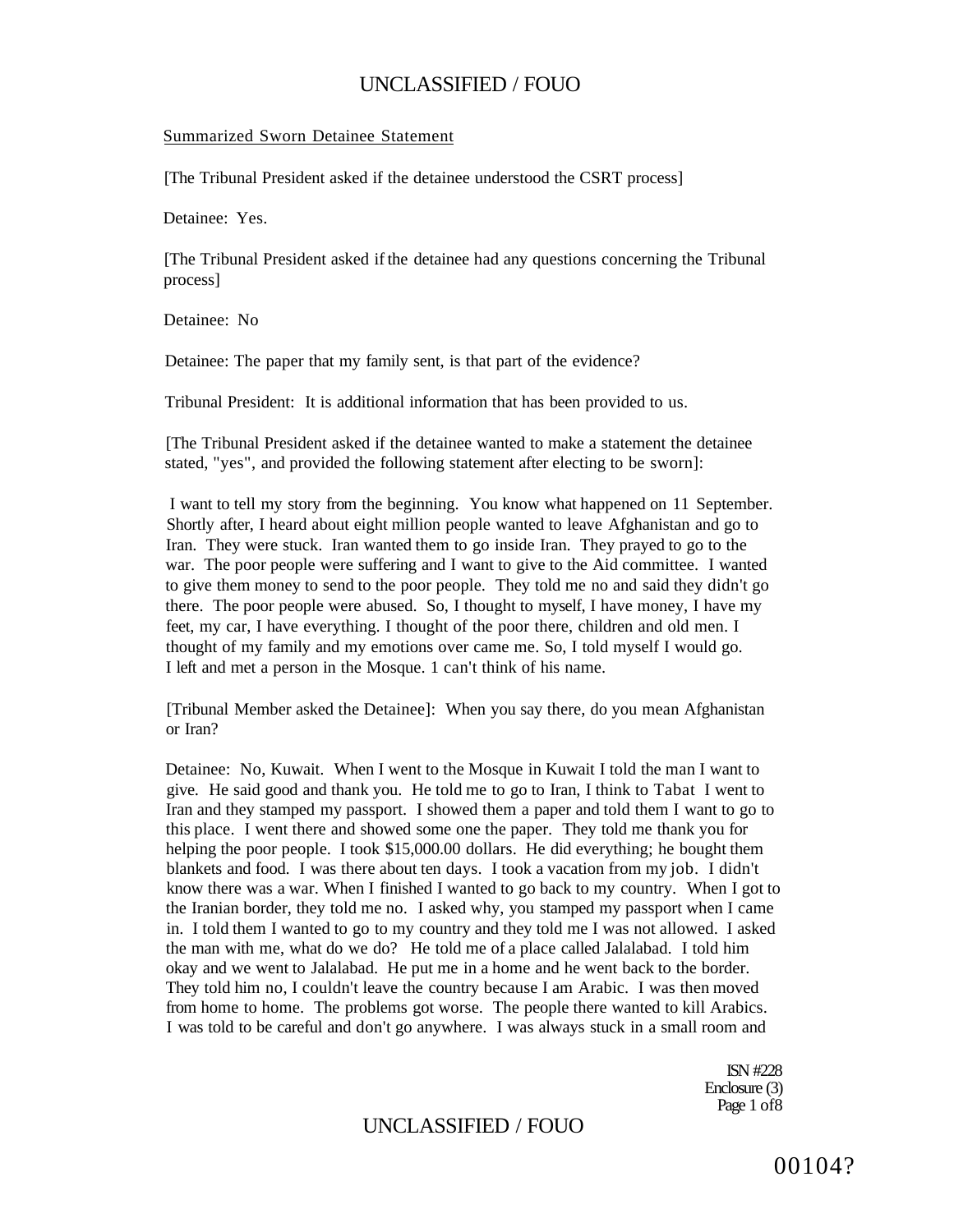never went out. They would bring me food. My passport was in my jacket pocket and I left it somewhere. They continued to move me from house to house. I continued to say that I wanted to go home and I was told I couldn't. I told them I would give them anything and told them I had children and a pregnant wife. I told them I had a good job and if I didn't get back I would lose my job. I was told not to worry and was brought two people to guide me. We left in the snow and went through the mountains. I saw death but I wanted to go home. We arrived in Pakistan and I was put in another home. Every couple of days I was moved to a different house. One night they came and got me. I asked where we were going and told them I wanted to go to my embassy. They told me okay and took me to a Mosque. There were about one hundred people at the Mosque. They started to pick ten people at a time. I was told not to worry; I would get to my embassy. I was then put in a jail and they didn't take any of my information. I was then put in a bus; there were three of them. 1 was put in the first bus and told not to worry I was going home. When the bus stopped, we were told to "go, go, go." I asked what was happening but no one knew, I was put in another jail and searched. Everything was taken from us. We were given no food or blankets. We heard later that many of the people on the bus behind us were killed. We were then put in a truck and we drove for about twenty hours with our hands tied. We asked why and were told to shut up and we were hit. They took us to a big jail. We were investigated and then sent to Kandahar and then to Cuba.

[The Detainee then asked if the Tribunal wanted him to address each of the charges on the unclassified summary. The Tribunal President told the Detainee if he wanted to that would be fine.]

**Regarding the allegation 3. A 1.** (Detainee traveled to Afghanistan, via Iran, after 11) September 2001, with approximately \$15,000 U.S. dollars.)

Detainee: About the \$15,000.00 dollars, was it clear or do you want me to tell you again?

Tribunal President: We understood from your statement, we understood what you were saying.

**Regarding the allegation 3.** A **2.** (Detainee was captured with a Casio watch, model F-91W, a common watch used by Al-Qaeda to detonate improvised explosive devices.)

Detainee: About the Casio watch I had. When they told me that Casio's were used by Al-Qaeda and the watch was for explosives, I was shocked. We have two watches in Kuwait, Fossil and Casio, The watch shows the direction of Mecca.

[The Tribunal President asked if it had a compass.]

Detainee: Yes. It can show me from anywhere in the world. I go all over the world. I am Muslim and pray five times a day. I need it. Many people in Kuwait have this watch. It's not tied to an Al-Qaeda company is it? I swear I don't know if terrorist use it or if

> 1SN #228 Enclosure (3) Page 2 of8

## UNCLASSIFIED/FOUO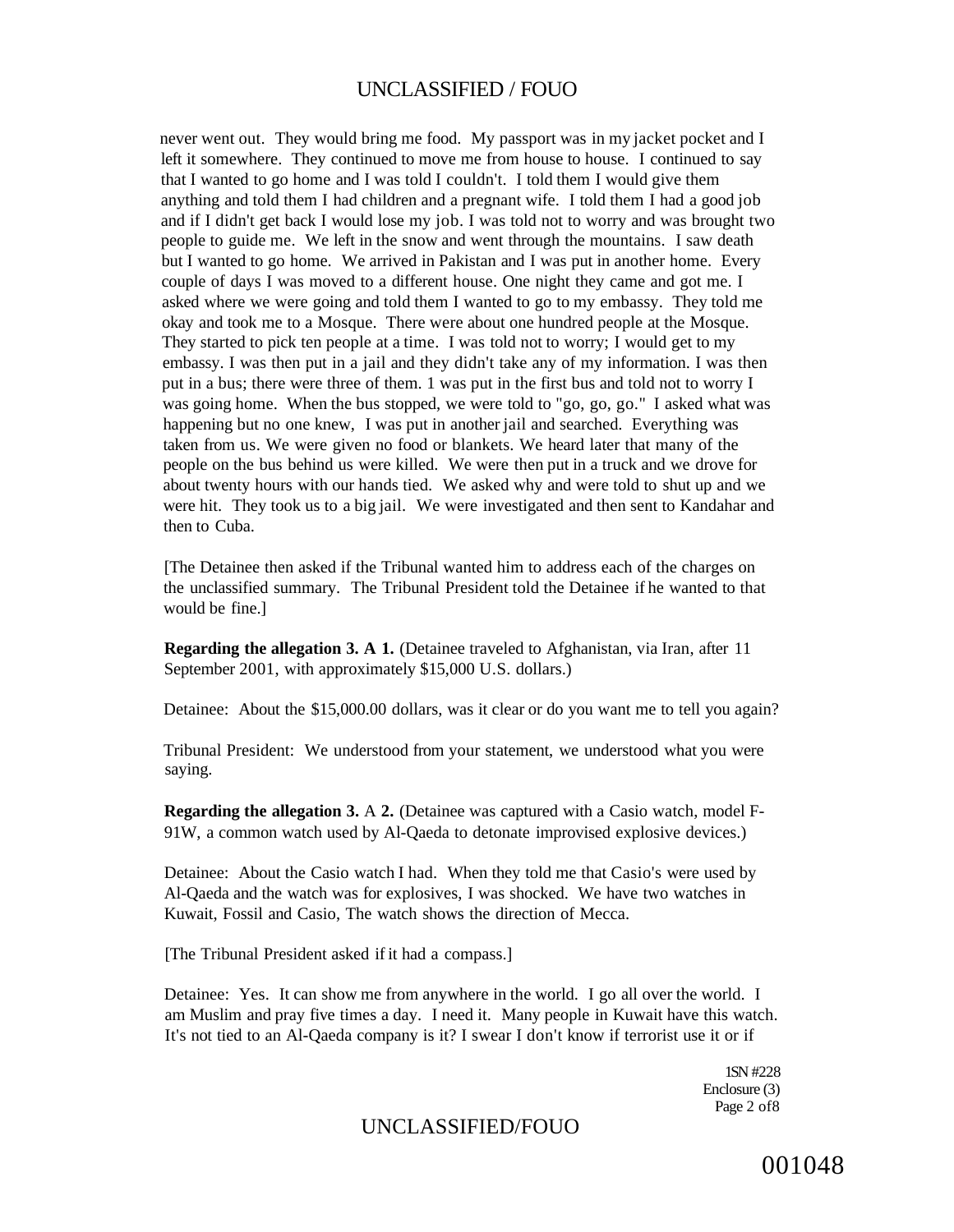they make explosives with it. If I had known that, I would have thrown it away. I'm not stupid. We have four Chaplains [at Guantanamo] all of them wear this watch. I am not Taliban or Al-Qaeda.

**Regarding the allegation 3.** A **3.** (One of the Detainee's known aliases was on a list of captured hard drives associated with a senior Al-Qaeda member.)

Detainee: Can you tell me the name that was found in the computer?

Tribunal President: We don't have that information in the unclassified evidence. I don't know what name was in the computer at this time.

Detainee: If he put my name Adullah Kamal, I am famous at home. I play on the National Volleyball team. Why he put my name in the computer, I don't know. They don't know me 1 swear they don't know me. Look at me, look at the clothes I wear and how tall I am. I have a large scar on my hand, (inaudible) I would like to know the name. I go by Saliman, my son is Saliman, and there are many Salimans. The problem is the secret information, I can't defend myself. I have money, I have cars, I have my children, I have my wife and unborn children and I'm going to be Al-Qaeda? I'm not stupid and I'm going to do this against the biggest country in the world, America. When I was told I was Al-Qaeda I was shocked. They don't have any evidence against me, to put me here. I don't have a choice, God is well here, so I'll be patient. Why did they put me here like this?

Tribunal President: That's what we are here to determine.

Detainee: That is my statement, thank you.

#### **Summarized Answers in Response to Questions** by **the Personal Representative**

Q. What nicknames are you known by?

A. Al Saliman.

Tribunal President: And just so we understand what does that mean?

Detainee: If you call your son John, its father of John, If you call your son Smith, its father of Smith.

Tribunal President: I knew that but I wanted it for the record that what that means is, you are the father of Saliman.

Detainee: Yes my son is Saliman. We have a different culture. If he called me Abdullah, its kind of disrespectful, it's normal but not nice.

> 1SN #228 Enclosure (3) Page 3 of8

### UNCLASSIFIED / FOUO f! fl i 049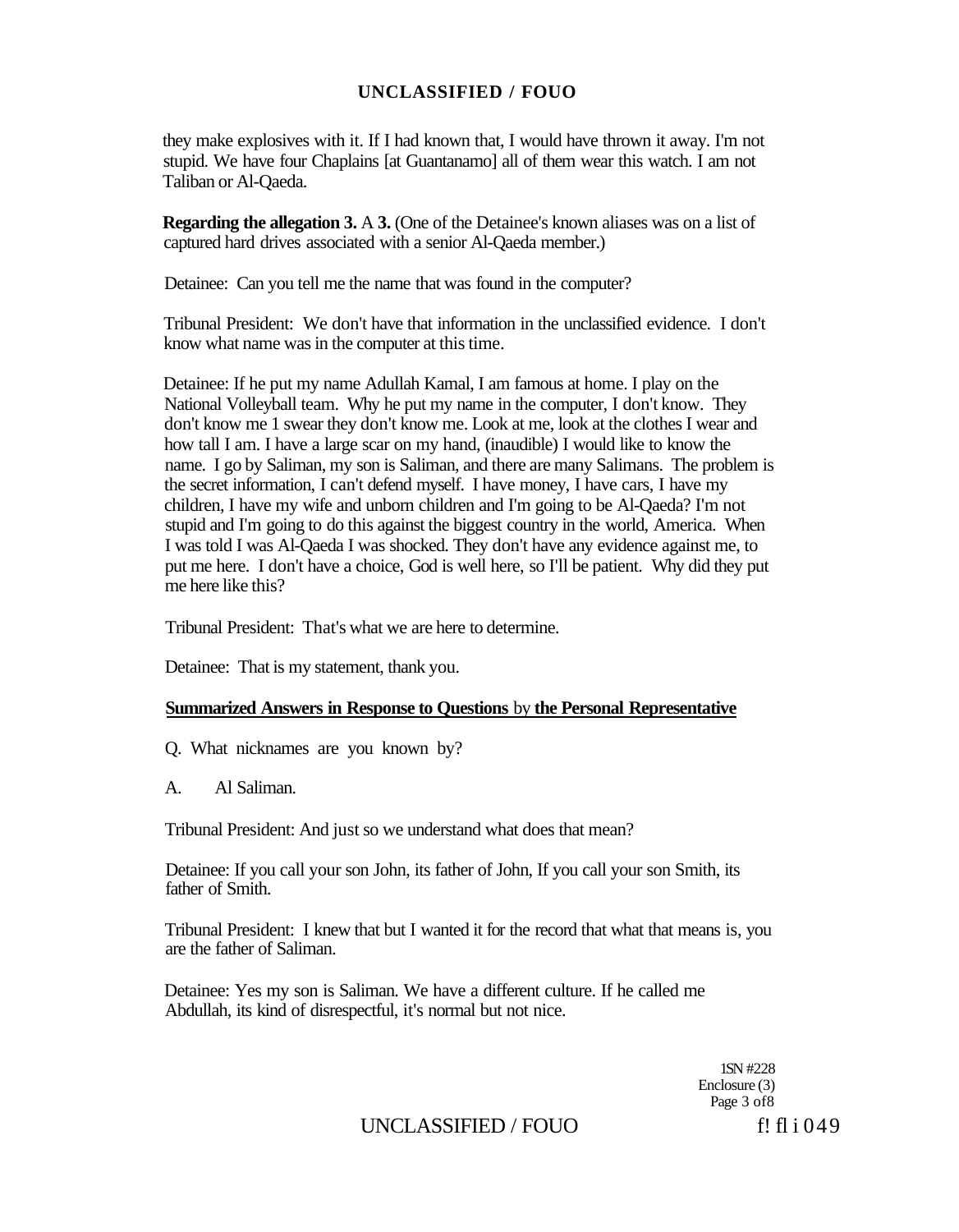- Is your name a common name in Kuwait? Q
- Yes, many Abdullah's. A
- You told us you have a good job, what do you normally do with your salary? **Q**
- I make a good salary about \$3,700. My wife works and we make about \$4,500. A
- Do you spend all of your money? Q

A. Because of the troubles we had in the past, I try not to spend my money. I put half of my money in the bank and the other half in my home. If there is trouble at the bank I have my money at the house. If some one steals the money in my home, I have the money in the bank. I take care of my children, my father in-law, my sister and her four children. Her husband has a drug problem, so she lives in my home. When this situation happened, my emotions took over. I try to keep my money, I'm not a stupid man that gives my money away.

#### Summarized Answers in Response to Questions by the Tribunal Members

- Q. You're educated as an Electrical Engineer, is that correct?
- A. Assistant Engineer.
- Q. Assistant Electrical Engineer?
- A. Water and Electricity. The Ministry of Water and Electricity.
- Q. So, you know how to design and build electrical devices?

A. That is not my Major. I am the water manager. I watch the people dig the holes and set the pipes. I make sure they are right, they are covered right and the pressure is right. I do not work with electricity only water. I am the supervisor.

Q. Were you educated at a University for this job?

A. Academy.

Q. The Casio watch you had, was it in anyway altered so it would emit electrical signals?

- A. Only a battery change.
- Q. So, it couldn't transmit anything, just a regular watch?

1SN #228 Enclosure (3) Page 4 of 8

## UNCLASSIFIED/FOUO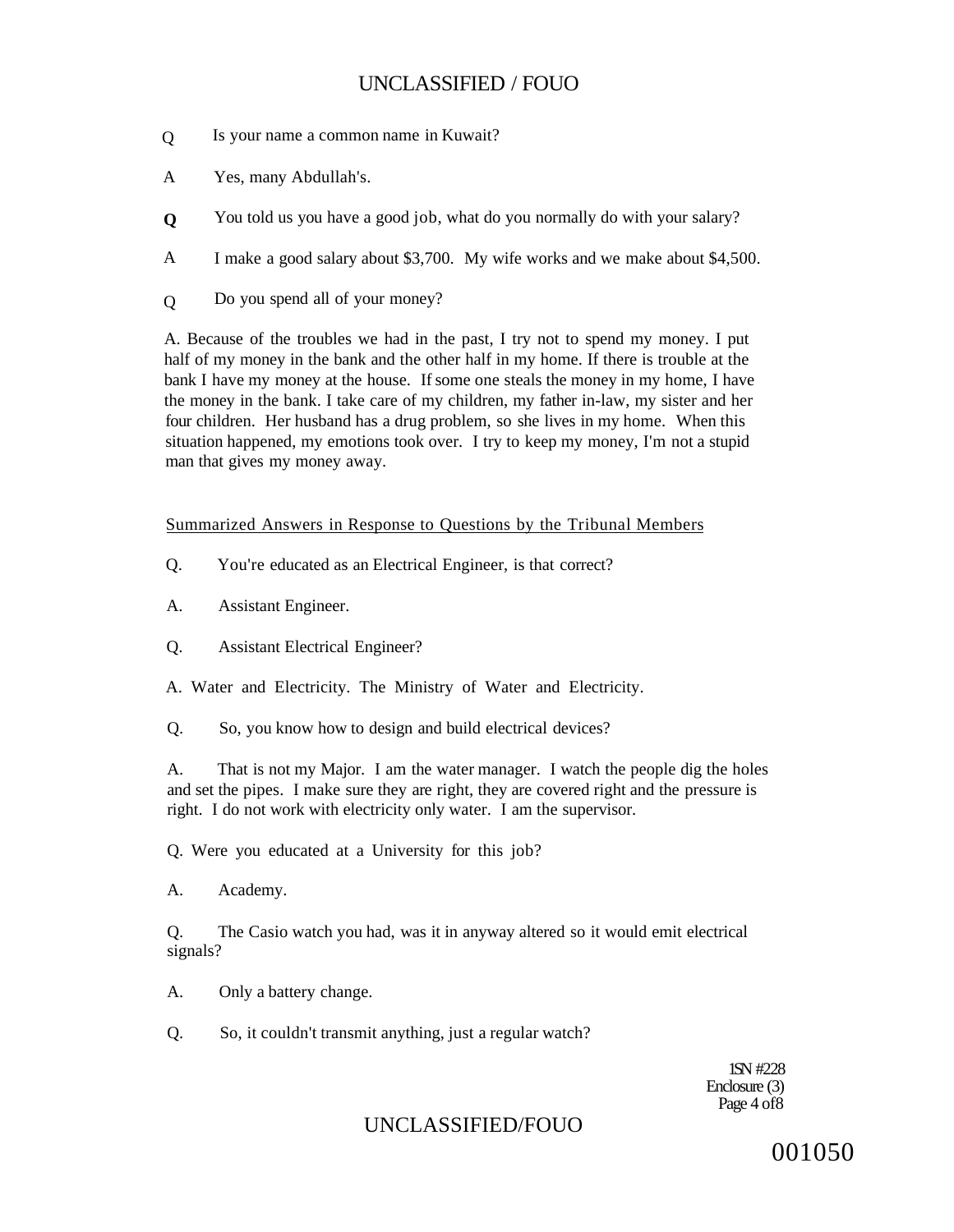A. If it were altered it would have been stupid to keep it.

Q. Where did you stay in Afghanistan? Can you tell me about the guesthouses you stayed at?

A. They were not guesthouses they were normal houses. I was always hiding.

Q. And you had to do this because they felt that the Pashtu hated Arabs?

A. Yes, Pashtu are Afghanis.

Q. You said you had a letter from your Imam for permission to travel, is that what that letter is for?

A. I don't understand.

Personal Representative: Whom did you get the letter from when you were looking for instructions on how to get to Afghanistan?

A. What letter?

Q. Why did you need, you said when you left Kuwait you went to your Imam at the Mosque?

A. Ann. This was normal, the Imam doesn't know anything, he is Kuwaiti. He doesn't know about Pakistan or Afghanistan. He told me he would write me a letter. He said you go to Iran, go across the border, go to Tabat, and use the letter. I don't know Pashtu or the Iranian language.

So, the letter was written in Pashtu.

I don't know.

Did he make travel arrangements for you or did you do those yourself?

I did them, he is a poor man, he just gave me the letter.

So, it is sort of a letter of introduction?,

Yes.

Did you ever receive military training?

No, I have been excused from the military because of my hand.

ISN #228 Enclosure (3) Page 5 of 8

### **UNCLASSIFIED / FOUO**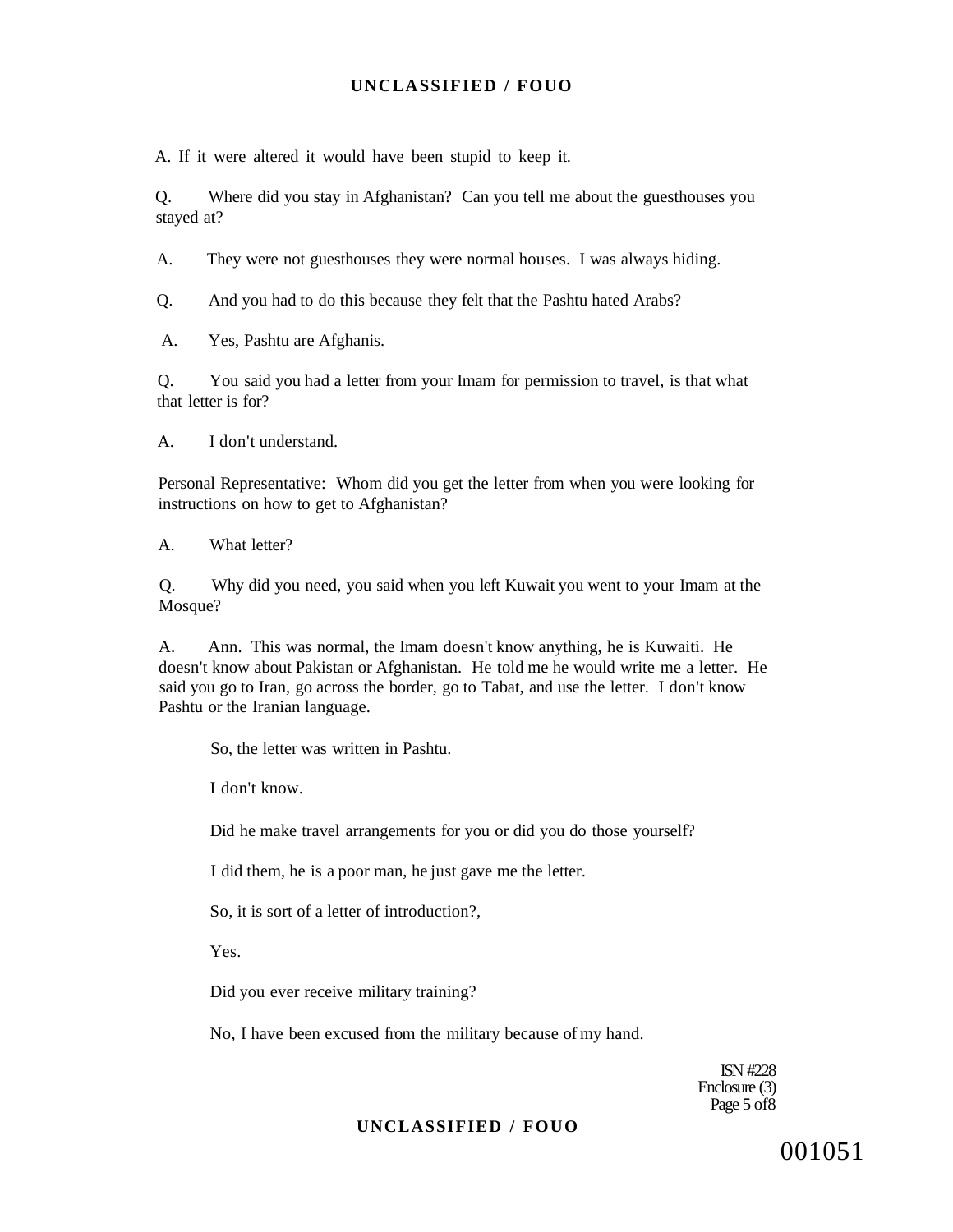- **Q**  Did you ever see any fighting in Afghanistan?
- **A**  No.
- **Q**  Did you ever interact with any Taliban members or Al-Qaeda?
- **A**  No.
- **Q**  The evidence says when you were captured you still had \$15,000 on you?
- **A**  No I spent it.

You had spent it already?

A. Yes. I spent \$13,000.00 and kept \$2,000.00 for travel. I gave it to the poor people.

Tribunal Member: You're right, I misread it. I apologize. It does say you traveled there with \$15,000.00 dollars.

Q. So, you gave \$13,000.00 to the poor people and kept \$2,000.00 to help you get back?

A. Yes.

Q. When you left Afghanistan, whom did you travel with, who were your guides, and were you in the company with some one when you went to Pakistan?

A Two people in Afghanistan who showed me the way.

- $\overline{O}$ Do you know who they were?
- A I gave them money and said let's go.
- Q Just the three of you traveled across the border?
- A Yes.

Q Arabs? And when you got to Pakistan were you in a group of other people or other

- A. No. Only at the Mosque.
- Q. Had you heard of Al-Qaeda before you left?

ISN #228 Enclosure (3) Page 6 of 8

### **UNCLASSIFIED / FOUO**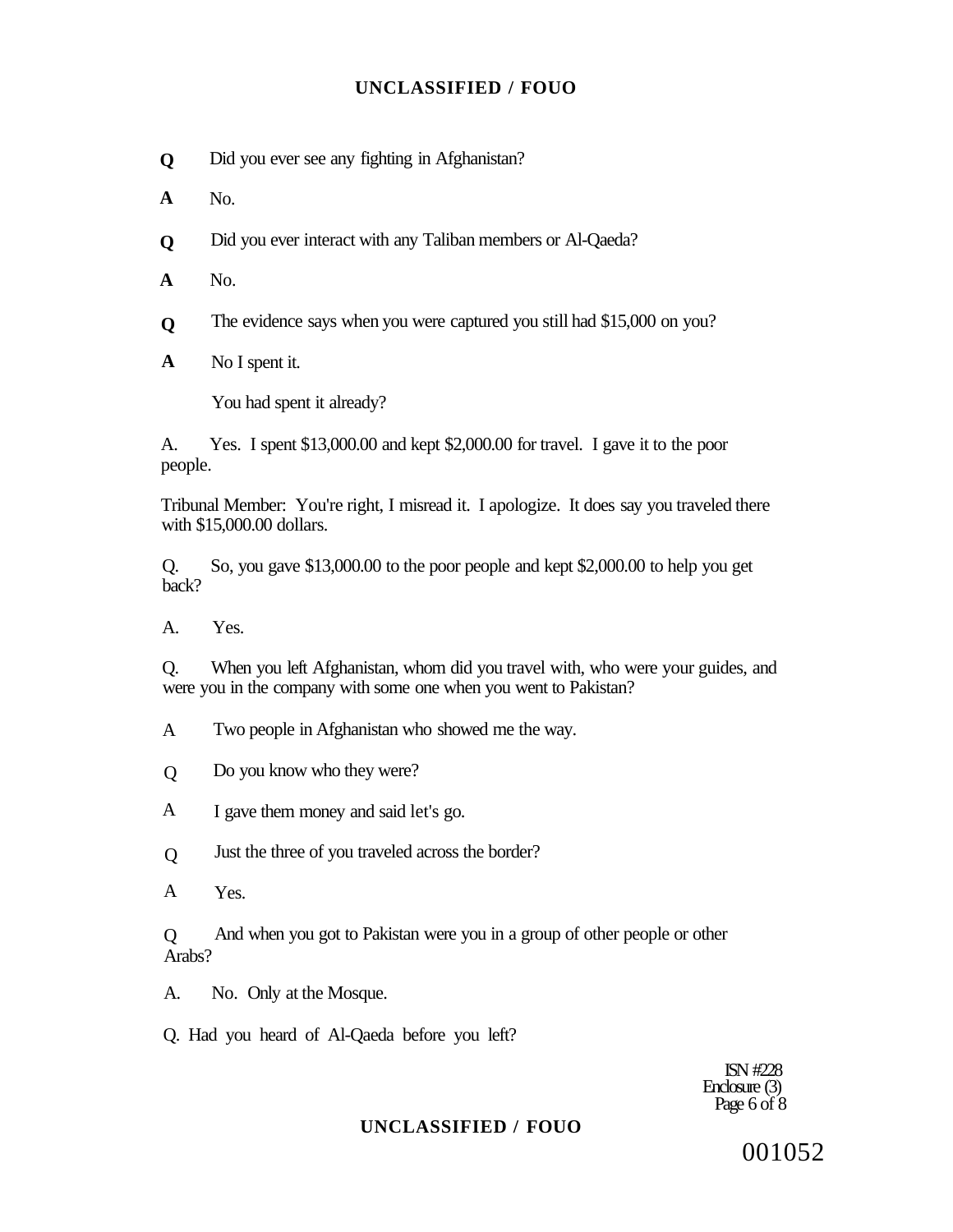- A. Everybody talks about them.
- Q. What is your opinion of Al-Qaeda?
- A. They are terrorist, vicious.
- Q. Do you have any other evidence to present to this Tribunal?
- A. No.

Q. Personal Representative do you have any other evidence to present to this Tribunal?

A. No.

[After the Tribunal closed and the Tribunal Members departed the room, the Detainee told his Personal Representative he forgot to say something that was very important.]

Tribunal President: The Detainee has stated he has something that he wanted to tell us, so we will reconvene the Tribunal in the unclassified session.

Detainee: I am sorry to get you back here.

Tribunal President: That's all right. It is important that you have the opportunity to tell us. We understand the importance to you.

Detainee: About when I was in Pakistan. People came and took our pictures. They took my picture and other prisoner's pictures and put them on the internet. They put us on list and said these people are Al-Qaeda and these people are Amujahadine. That is an important thing; I didn't have any choice in this. They took many pictures of me. Maybe they listed me as Al-Qaeda, but I swear I am not part of them.

Tribunal Member: So, you are saying they took you picture after you were captured and then put it on the internet and maybe that's how it got on this hard drive from there?

Detainee: Yes. I didn't believe it at first but then when I came to court and they told me my name was on the internet. I thought to myself, why did they put my name on the internet, and what name did they use?

Tribunal President: Thank you for your statements and we will take them all into account. Is there anything else you would like to tell us.

Detainee: Thank you and sorry again for bringing you back.

ISN #228 Enclosure (3) Page 7 of8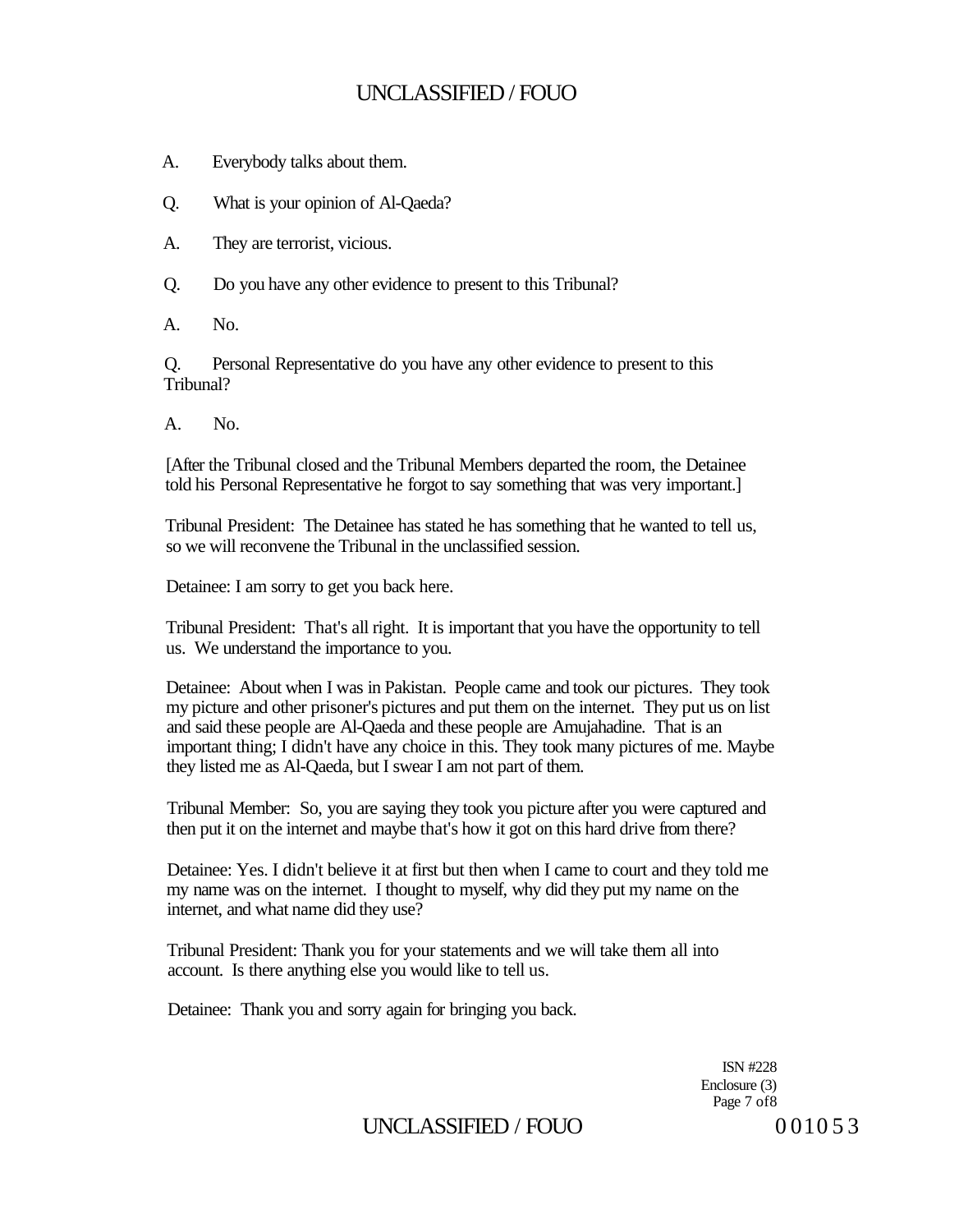# AUTHENTICATION

I certify the material contained in this transcript is a true and accurate summary of the testimony given during the proceedings.



ISN #228 Enclosure (3) Page 8 of 8

UNCLASSIFIED / FOUO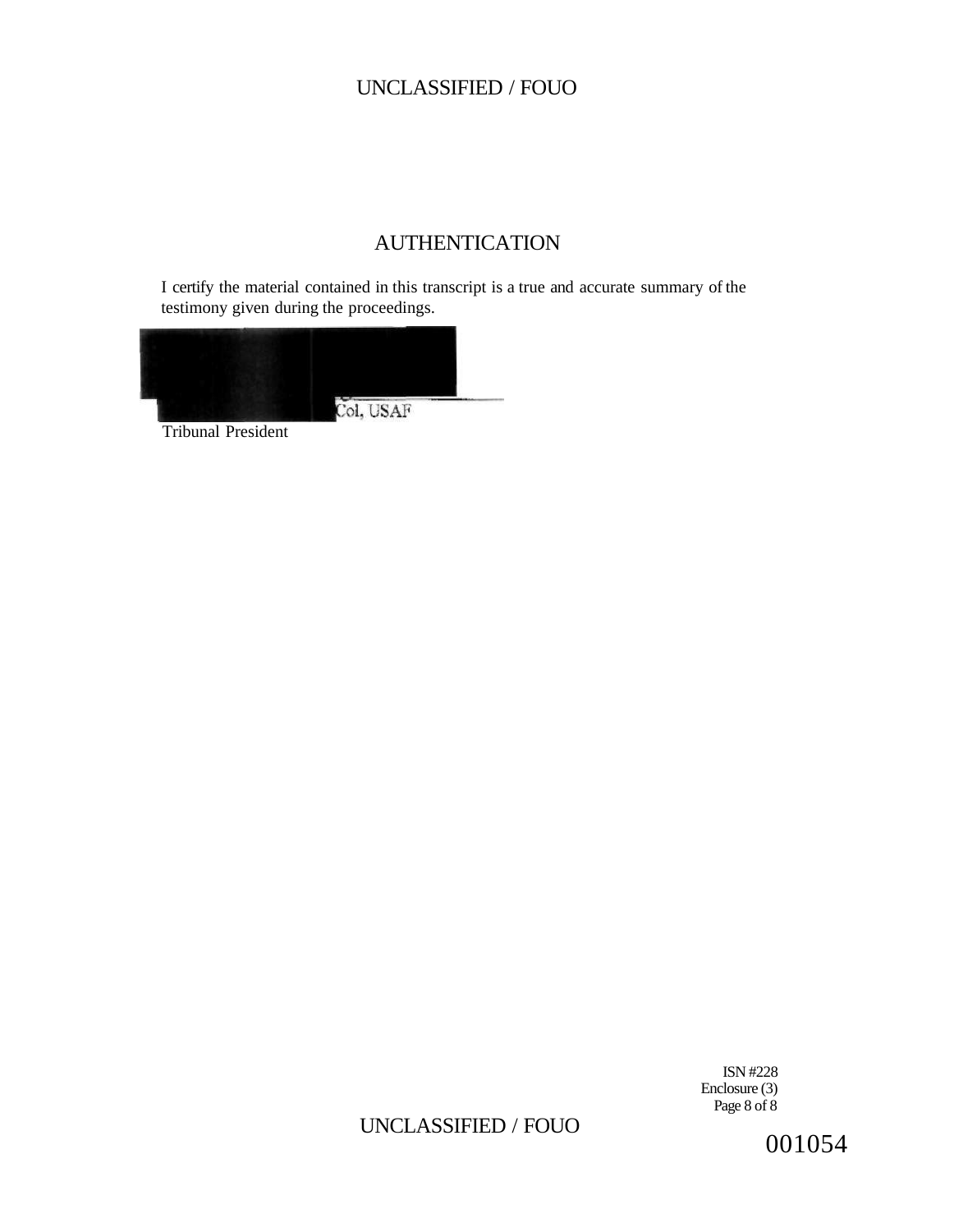#### Summarized Sworn Detainee Statement

[When the Tribunal President described the Tribunal process to the Detainee, the Translator stated he needed a short recess. During the recess, the first Translator was replaced with another Translator for the Tribunal process. During the recess, the Tribunal President gave the Oath to the new Translator.]

When asked by the Tribunal President if the detainee understood the CSRT process, the Detainee answered, "Yes, I do,"

Tribunal President: Do you have any questions concerning the Tribunal process?

Detainee: I will wait

Tribunal President: If you have a question, you may ask it at that time.

[After the Recorder presented the Unclassified Summary and read paragraph 3.a.3: "Detainee is a close association with, and planned to travel to Pakistan with, an individual who later engaged in a suicide bombing. Bilgin possibly is the Elalanutus suicide bomber." The detainee asked the following question:

Detainee: Where are the explosives? What bombs?

[Recorder to Tribunal President:] Sir, I don't believe I can answer in this session.

Tribunal President: I certainly cannot answer because this is the first time I have seen this evidence. It is my understanding that anything remaining concerning this individual (Bilgin) is in the classified session.

Detainee: Should I answer the question now, or later?

Tribunal President: You will have an opportunity in a moment to address this in any matter you would like.

When asked by the Tribunal President if he wanted to make a statement, the detainee stated yes and provided his statement after electing to be sworn. The detainee testifies essentially as follows:

Detainee: I am here because Selcuk Bilgin had bombed somebody? I wasn't aware he had done that. My association with him is not as a terrorist. We exercised together at the gym and played sports. We both raised dogs, and because of this common interest, we became very good friends. Even though he was several years older than me, he was like a big brother. I wasn't aware he had done those things. I don't need friends like that. I am a Muslim from Germany. I didn't start praying until I was eighteen or nineteen years old. My parents are not Muslim and they don't pray. My religion is peaceful. No one

> ISN #061 Enclosure (3) Pagel of 10

#### **UNCLASSIFIED** / **FOUO**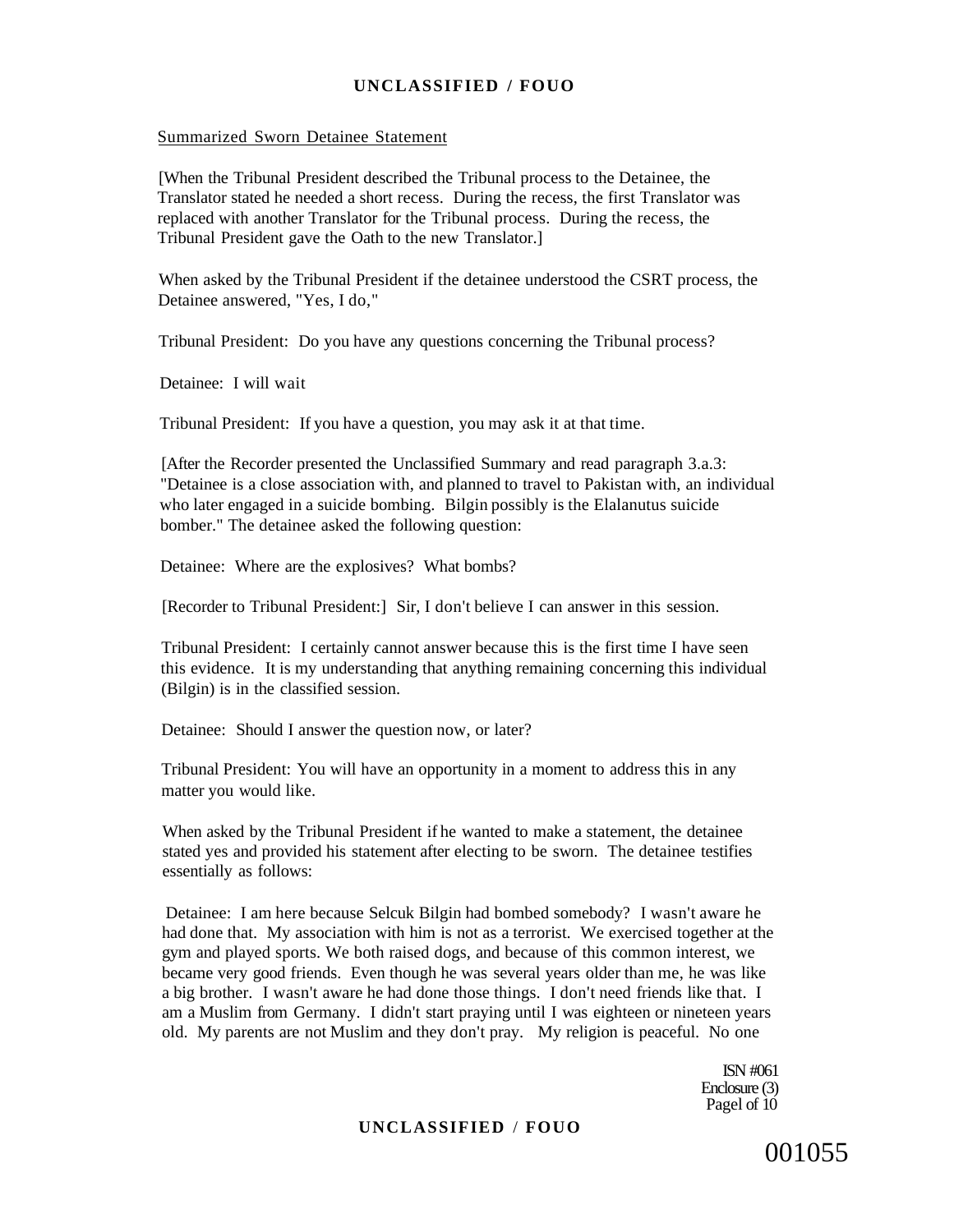has the right to kill anyone because they don't pray. If I were a terrorist, I wouldn't have needed to go to Pakistan. For example, if I killed people because they didn't pray, I would have started with my mother and father. They would be the first ones I would have killed, because they didn't pray. I love my mother and father more than anyone. I also have a lot of friends that don't pray. At the time I didn't pray, no one had the right to kill me because of it.

I never supported terrorists and I still don't support terrorism. I just want peace, to be a Muslim, and pray to God. That is the reason I wanted to study Islam from Jamayat Al Tabliq. Now I hear Jamayat Al Tabliq supports terrorism. I never knew that. The Muslims in Germany are peaceful people. They never talked about terrorist acts or that they support terrorism.

I have a lot of German friends that are Christians. If I supported terrorism and killing Christians, I could have done that in Germany. It would have been easier than traveling to Pakistan. My reason for going to Pakistan wasn't to kill anyone or learn about weapons, it was to study Islam. In Germany, Islam was only taught on weekends; therefore, it would take a few years to learn what would only take a month in Pakistan. Turkey and Saudi Arabia also had schools, but they also took longer. I didn't have any connections with any Muslims in Saudi Arabia. The Muslims I knew in Germany talked about the school in Pakistan. Although I didn't know them very well, I believed they studied Islam in Pakistan. That is the reason I went to Pakistan.

When I went to the school in Lahore, I asked if I could study Islam. I was told they would have to ask their leader. His name was (inaudible). I was then told that the leader wasn't in Pakistan; therefore, I couldn't talk to him. I was given a room for the night and food. The next morning, before I left, I was given breakfast. It was the day the war started in Afghanistan with the Americans.

After I left Lahore, I visited Jamayat Al Tabliq in different mosques. In one of the mosques, Mohammad helped me study Islam. He told me he would get me free food. It wasn't really free food. About five people would buy food for the ten to twenty people that were there. The next day, someone else would buy the food the next day.

I don't remember the exact date, but I was in Pakistan four or five weeks before I was put in jail. At that time, I learned a lot about the Koran and how to pray. The Pakistani's pulled me off the bus to talk to me. They told me they wanted to check my citizenship paperwork. I didn't understand what they were saying because they were talking in their native language. They ended up taking me to a room and asking me questions. A man with a turban wanted to know what I was doing in Pakistan. He had asked if I was an American or a journalist. After I told him I was a Turkish citizen living in Germany, he telephoned someone. After asking me several more questions, he took me to a room and told me to relax. I was then told I could use my plane tickets to go home. I explained to them I had a Visa. I asked them why so many questions? I didn't do anything wrong in Pakistan. They told me there wasn't any problems, they just wanted to take me to the

> ISN #061 Enclosure (3) Page 2 of 10

# UNCLASSIFIED /FOUO

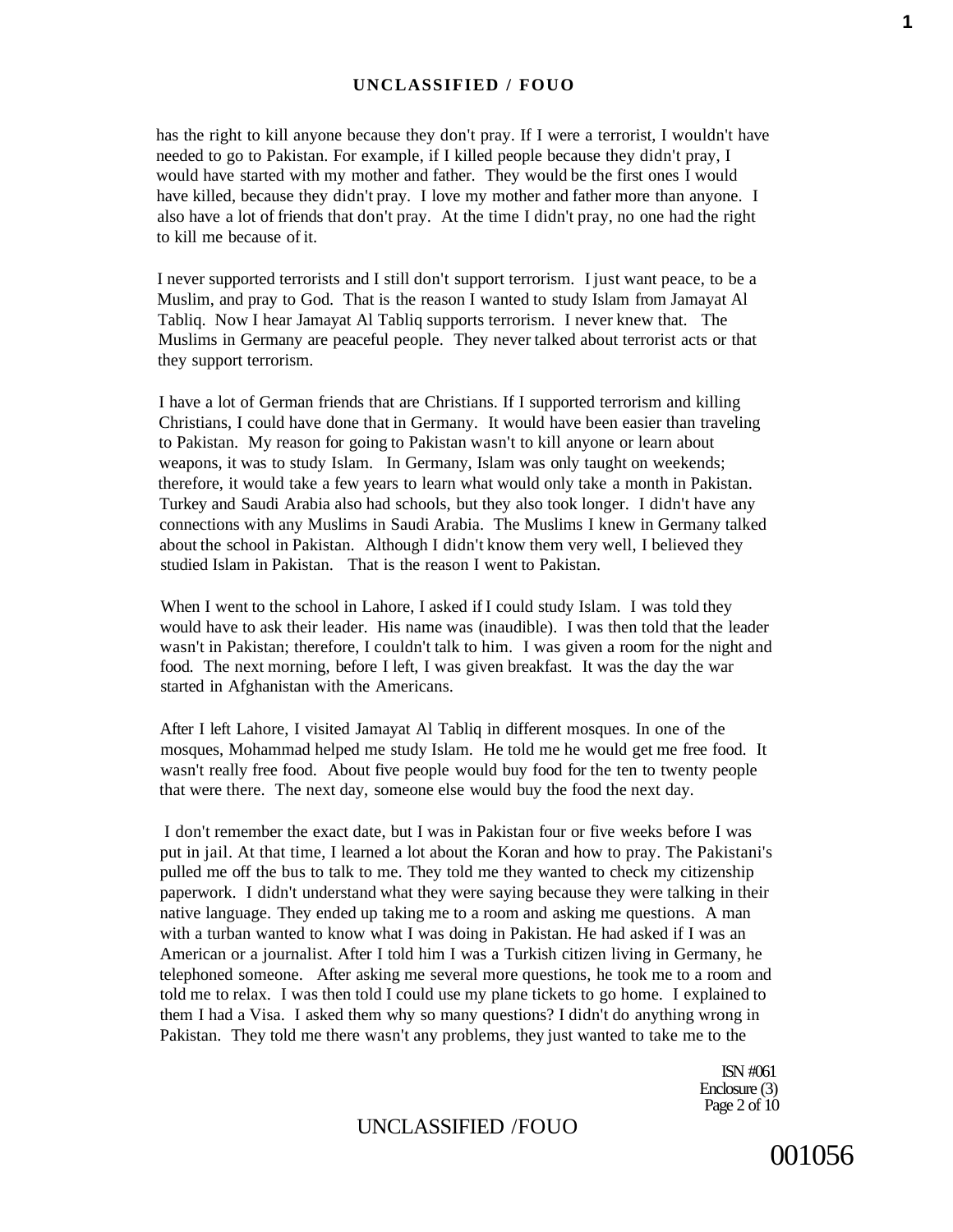airport. Later that evening, I was told I had to sleep with the prisoners. I had no choice the police had guns. The next I knew I was put in chains and my eyes were covered. I was taken to a house and put in isolation for approximately one week. After I was interrogated, I was taken back to the underground jail. Later, Americans came and interrogated me. After two days, a mask was placed over my head and I was handed over to the Americans. I was put on a plane and taken somewhere. I was told it was Kandahar, but I wasn't sure. After a few months, they brought me to Cuba.

I didn't do anything wrong in Pakistan nor did I harm anyone in any country. I have never been to America, before or after 11 September. I didn't have any reason to go to Afghanistan. My Visa was issued in Germany to travel to Pakistan not Afghanistan.

(inaudible) told me Selcuk had blew up himself and someone else. I never knew about that and he had never done anything like that before. When I knew Selcuk, he was a good friend of mine. He exercised a lot; he was a nice guy. After Selcuk got married, we didn't spend much time together. He didn't go to the gym as often and I was busy studying art.

A few weeks after I started going to the Mosque to pray, I saw Selcuk at the mosque praying. I told him about my trip to Pakistan. He told me he thought going to Pakistan was a good idea and he wanted to go with me. I never knew he was a terrorist or that he thought about those kinds of things. I am not an expert in Islamic religion, but I know the Koran says if you kill yourself, you will go to hell. That is one reason why I can't support terrorism. Terrorists kill themselves and several others.

My family is in Germany. A terrorist attack could occur there anytime and my parents could be killed. I have never supported terrorism in anyway. I am smart enough to realize terrorism has nothing to do with Islam. I didn't know Jamayat Al Tabliq supported terrorism because that was never discussed and I never saw anything to indicate they did, I enjoyed living in Germany. I don't hate anyone because of his religion. I have never had problems with Christians or anyone else. Many of my German friends are Christians. We work and eat together.

I have never supported terrorism. I hate terrorist. I am here having lost a few years of my life because of Usama Bin Laden. His beliefs show Islam in the wrong way. I am not angry with Americans. Many Americans died on 11 September in the terrorist attack. I realize the Americans are trying to stop terrorism. I think it is very noble. All countries should do the same thing. Because Usama Bin Laden said he is a Muslim and he has killed many people, several Muslims were arrested. I am a Muslim, but I am not a terrorist. If I could prevent terrorism, I would. Islam is a peaceful religion. It should not be mixed up with terrorism. I don't know why Usama Bin Laden hates certain countries and other religions. Usama Bin Laden wants help from all Muslims. What he is doing has nothing to do with Islam. I am a Muslim, I am fasting, but I don't hate anyone because of his religion. There wasn't a war between America and Saudi Arabia. The

> ISN#061 Enclosure (3) Page 3 of 10

#### **UNCLASSIFIED / FOUO**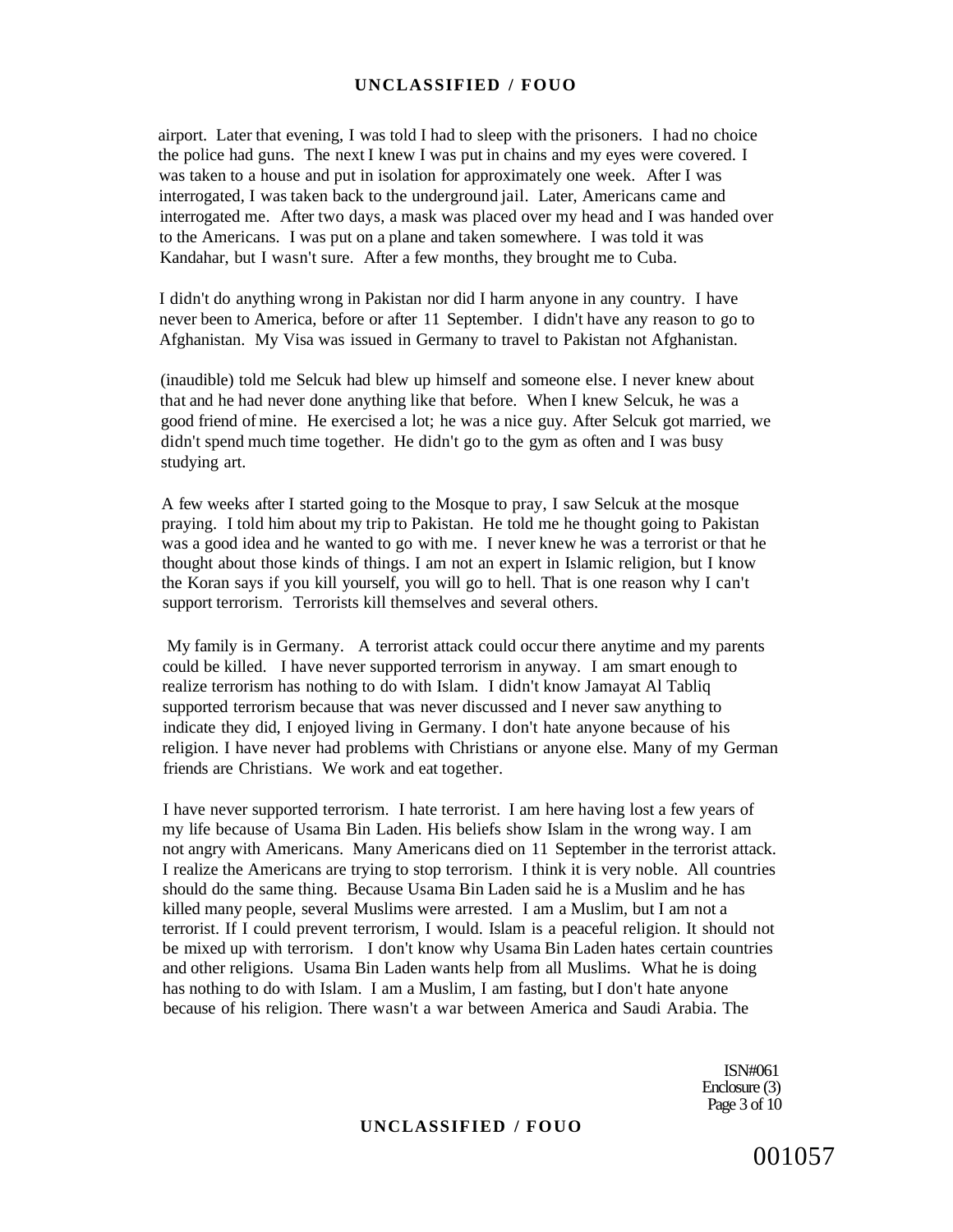Americans have a right to defend themselves after the attack by Muslims on 11 September. I am sure 11 September had nothing to do with Islam.

I have never received any military training. The Turkish Army wanted me in the military. 1 didn't go. I took a few years (inaudible). I don't like the Army. 1 like doing different jobs. I am not a terrorist and I have never supported terrorism. If any Muslim talked to me about terrorism, I would tell them to their face it was wrong. I would do everything I could to stop them. I don't have any proof to show you, but I didn't harm or kill anyone. I didn't steal anything from anyone.

I went to study in Pakistan at the wrong time. I wasn't aware there was a war going on in Afghanistan. I heard on the news Americans wanted to stop Usama Bin Laden with special teams and mortars or something. I didn't know the war had started. When I traveled to Pakistan the war hadn't started. Even if the war was going on in Afghanistan, it had nothing to do with Pakistan. For over twenty years Turkey has been at war with the PKK. 1 went to Turkey several times on vacation but knew there were problems, so I returned to Germany. I never saw any fighting in Pakistan. I was nineteen when I took my trip to Pakistan. It was probably the wrong time to go. I didn't know I would get arrested because of my skin color or because I was from Germany.

I hope you will judge me on the truth. I am not an enemy combatant If I were, 1 would tell you. Enemy combatants go to jail in their own country. I would be much more comfortable in jail in my country, than I am here. I won't lie just to go to jail in my country. I want my freedom back because I am not a terrorist.

Tribunal President: Personal Representative do you have any questions for the detainee?

Personal Representative: No.

Tribunal President: Recorder do you have any questions for the Detainee?

Recorder: Yes Sir.

#### Summarized Answers **in** Response **to the Recorder**

**Q.** You said you did not know that Selcuk Bilgin was a terrorist or involved in suicide bombings. Is that correct?

A. Yes,

Q. How long were the two of you friends?

A. We have been friends since I was sixteen. We were good friends until he got married in 2000. I never knew he experimented with bombs. He never talked about it. We just

> ISN#061 Enclosure (3) Page 4 of 10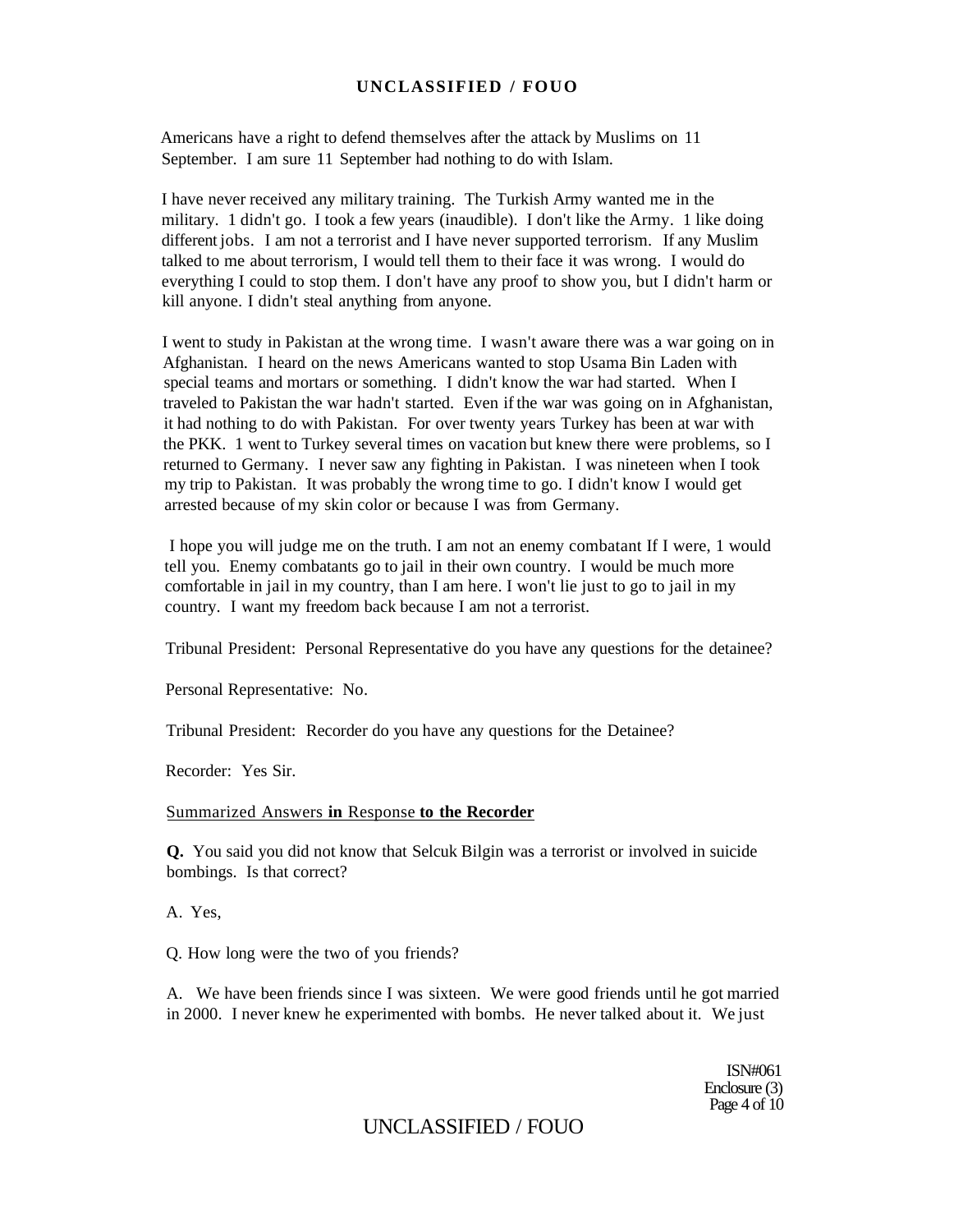exercised and raised dogs together. While we were in Germany, he never had anything to do with explosives. If he had something to do with explosives after my arrest, I'm sure the German government was aware of it. The German government can verify I wasn't in Germany at the time.

Q. Jamayat Al Tabliq supported you in your travels to further your studies in Islam. Did you know Jamayat Al Tabliq supported terrorism?

A. You asked me two questions right?

Recorder: Beginning with the statement the Jamayat Al Tabliq supported you.

Detainee: The Jamayat Al Tabliq in Germany is not the same as it is in Pakistan, In Germany, they talked about Islam in Pakistan and how beautiful it was over there. They also talk about the big school. They didn't help me go to Pakistan, but they did tell me a lot about the school. So, I decided to go.

Q. While at the school, you were supported with food and lodging?

A. I said before, they didn't support me with food. I slept there only one night. They gave me dinner and breakfast. Everything else I paid for myself.

Q. Are you aware that Jamayat Al Tabliq was associated with or supported terrorism?

A. I didn't know anything about it. I am not saying they aren't terrorists, maybe they are, but I wasn't aware of it.

#### Summarized Answers **in Response to** Questions bv **the Tribunal** Members

Q. When you were in Germany, did the Jamayat Al Tabliq have an Imam or a Sheik?

A. The Jamayat Al Tabliq had a mosque, it is called (inaudible) there is a Imam but he is not a (inaudible). He stayed in a mosque and sat with other groups. There are two different groups in the mosque, the Jamayat Al Tabliq and another group, (inaudible)

Q. Did that Imam have the authority to issue Fatwas?

A. That Imam was young. I don't know if he issued Fatwas or not I sat with him many times at the mosque and talked, but I never saw him issue a Fatwa.

Q. So you never heard of a Fatwa for Jihad at any of the mosque you prayed at in Germany?

A. I didn't hear anything about it.

ISN#061 Enclosure (3) Page 5 of 10

#### **UNCLASSIFIED/FOUO**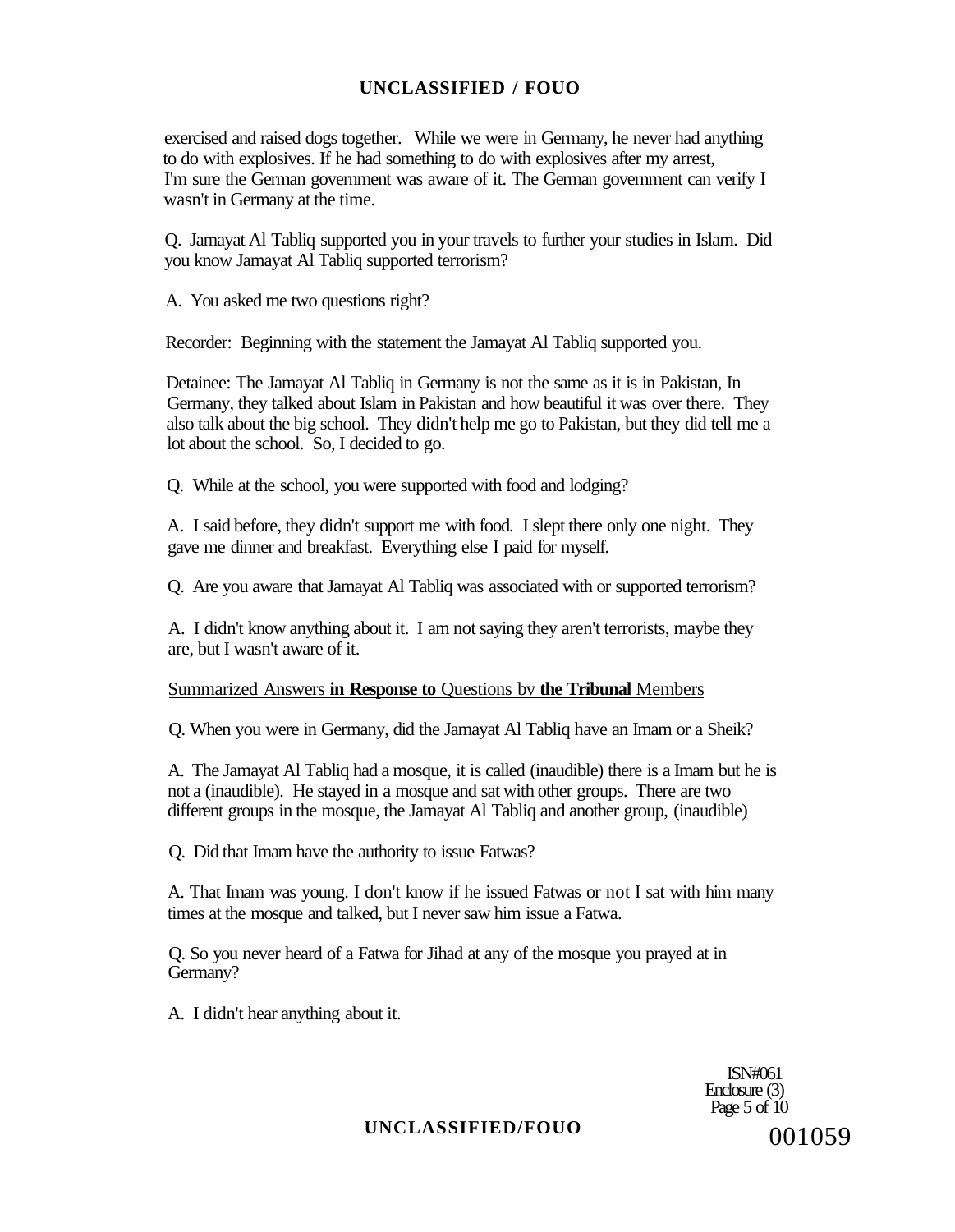Q. Did the Pakistanis say why they arrested you?

A. They told me at first they just wanted to check my citizenship and they asked me a few questions. They were very nice and said they just wanted to send me back to my country. They said they were going to take me to the airport, but they didn't. They put me in isolation, before turning me over to the Americans.

Q. Did you have something on you that they didn't like? Or did they just pull you off the bus because you looked German? Is that the only reason you can think of?

A. I'm not sure. I couldn't understand them. I looked Irish. They told me they wanted to see my citizenship paperwork. I was asked if I was American or British? I told them I was Turkish, but I lived in Germany. I was then asked if I had any cameras or if I was a journalist? After that, they drove me to another place. They asked me different questions than the Americans. The Americans asked me if I was a terrorist.

Q. Did they ask you if you were al Qaida or Taliban?

A. No. The first time I was asked about al Qaida or the Taliban was by the Americans, in Pakistan.

Q. How long were you in Pakistan?

A. I went there on the third of October. I was arrested during the first days of Ramadan. I know this because I was fasting. Maybe it was the third or fourth day of Ramadan.

Tribunal President: Near the middle of November, the third week.

Q. Did you have your Visa with you when the Pakistanis captured you?

A. Yes. I had it. They may have thrown it away, but I have proof. You can ask the German government. I got my Pakistani Visa from the Pakistani Embassy in Germany. I mentioned during my arrest that my Visa was still good. They said they knew it.

Q. The Pakistanis told you they knew?

A. Yes. They told me they had my passport and citizenship paperwork.

Q. As far as you know, the Pakistanis still have it?

A. Yes.

Q. When you were back in Germany, and talking about Jamayat Al Tabliq. Did you ever become a member of that organization?

> ISN #061 Enclosure (3) Page 6 of 10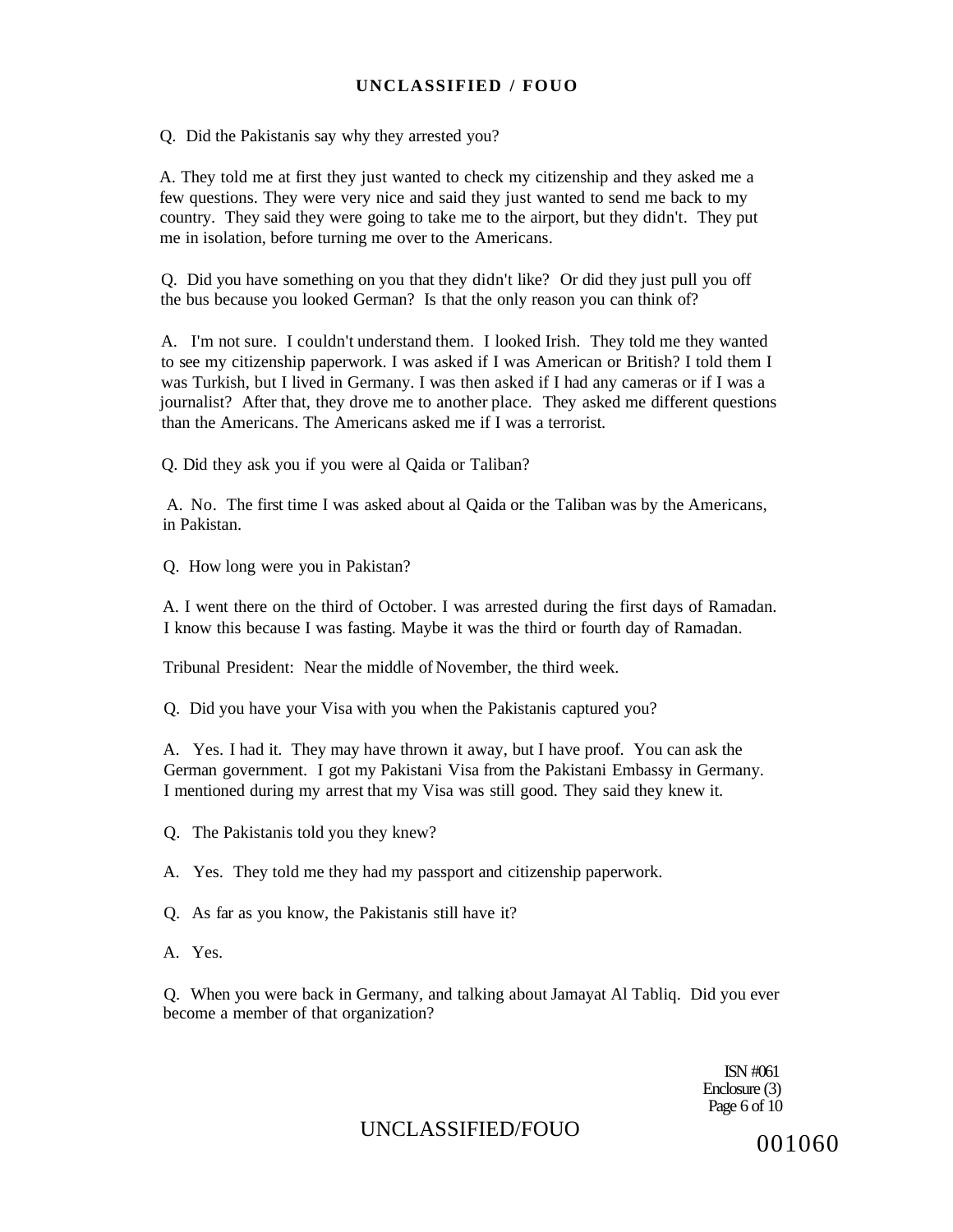A. No, I wasn't a member. Even though I went to Pakistan, I didn't become a member. I lived with them for a few weeks in different mosques.

Q. When you got to Pakistan, they only let you stay in their school for one night?

A. It was not a school. It was a special (inaudible) protected place. When you went through the gates, the place was large. There was a mosque, a school, and a big library. I didn't study there. They just gave me a room to stay in for one night. It was a big hutta with several rooms. I went to the office to see about studying, but they told me they couldn't help me. After that, I went to the Mosque to pray. While I was there, I went to the office, the hutta and the mosque.

Q. After that, you moved on and went to different mosques around Pakistan?

A. Yes.

Q. You lived with other people and it was a communal living arrangement. One person would buy food one day and someone else would buy food the next day depending on who had money?

A. Pakistan is not an expensive country. Food is very cheap. Two or three people would buy fresh bread and other items. They would store the food until it was gone, then someone else would go buy some more. Everyone bought food.

Q. How many other guys were with you?

A. Ten, sometimes thirty. Never less than ten.

Q. You spent one night at the hotel in the school and the rest of the time

Detainee: Now I remember the name of it. Jamayat Al Tabliq School was called Mosul Center. The leaders name was Kaz A (inaudible).

Q. After that one night, the rest of the time, before being taken by the Pakistani authorities, you were moving around the country?

A. Yes, I moved to different mosques until I was arrested. I went to several mosques. I Enjoyed seeing different things. I would go to the market, and I enjoyed watching what they did with the cobras. *I* also studied.

Q. So, you were sightseeing when you weren't studying?

A. I'm not sure what you call it. I would study some and go to the market. In Pakistan, several people who practiced Kung Fu, I saw Ninja and Kung Fu gyms. It was

> ISN#061 Enclosure (3) Page 7 of 10

#### **UNCLASSIFIED / FOUO ,**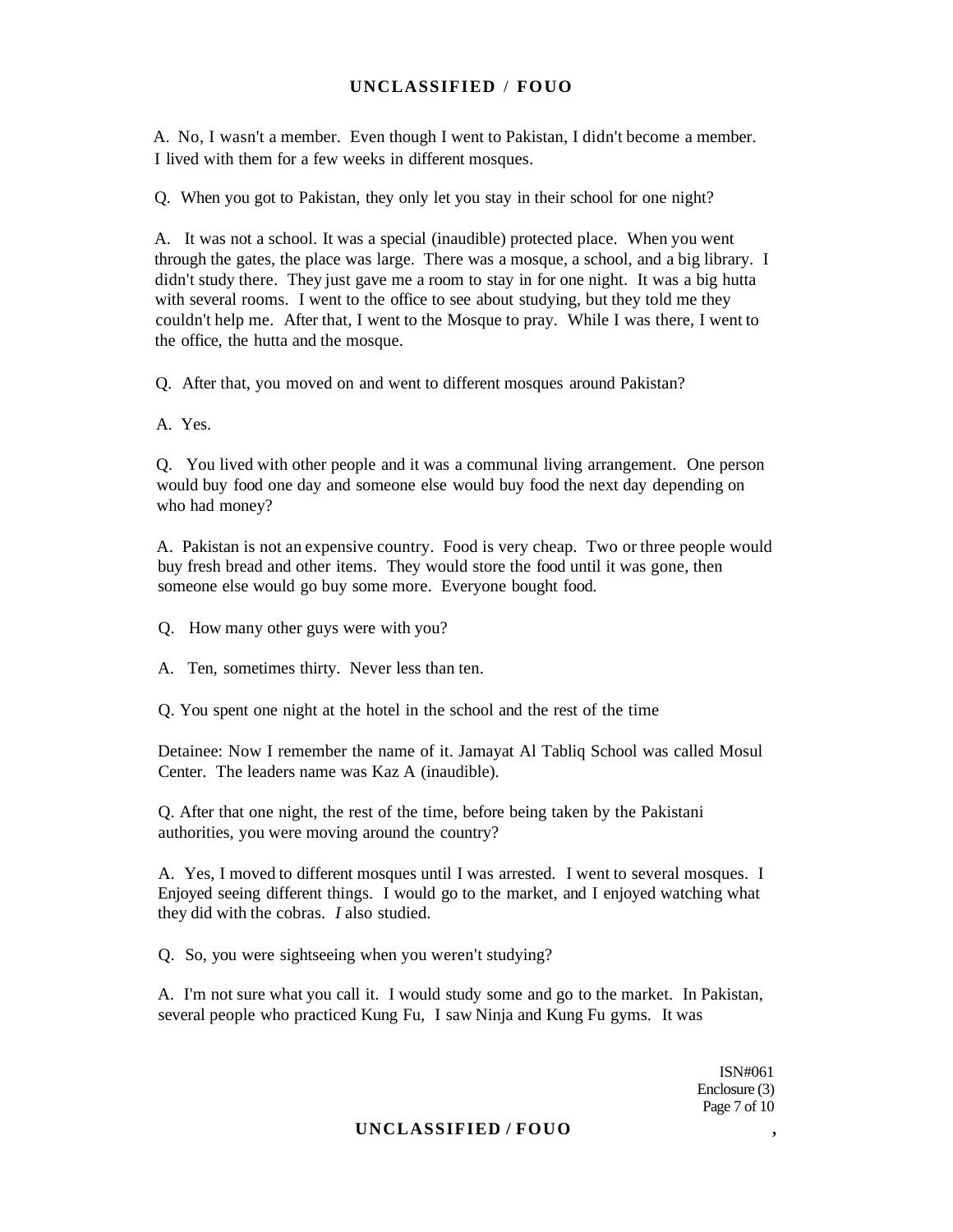interesting because I didn't get to see those things in Germany. I was only nineteen; I couldn't sit in the mosque twenty-four hours a day.

Tribunal member: I would like to talk about Mr. Bilgin for a minute:

Q. You said you were good friends for a while until he got married. You didn't see him very often?

A. Everything about him, from his clothing to his car changed. His wife was veryjealous. I didn't see much of him after his marriage because he stopped going to the gym and I started studying and working. Three times a week I worked at a factory and twice a week I went to school. I didn't have much time to go home and relax. I would go from work to the gym. When I got home, it was time to go to sleep. I had to get up early the next morning. On weekends I would go to the mosque. He didn't like to work. His wife worked.

Q. How often did you see him during that time period? Once a week, once a month, or less than that?

A. Sometimes I saw him twice a week, sometimes twice a month.

Q. Just if you ran into him at the gym or something like that?

A. Sometimes at the gym. Usually if I saw him, it was at the gym.

Q. When you decided you were going to Pakistan to study, you saw him in the mosque after you made that decision and you talked to him about it?

A. Yes, I think I saw him on a Friday prayer. He had started going to the mosque to pray. He said he also made the decision to go to Pakistan to study the Koran. He didn't tell me that day, but the next day, during the weekend.

Q. Did he actually go to Pakistan with you?

A. No, I mentioned before we had dogs. Selcuk had a lot of dogs. The dogs are only loyal to their owners. If the dogs get loose in the city, they are likely to harm someone. One day, Selcuk's dogs escaped and one of them bit somebody. In Germany, if a dog bites someone, the owner is liable. I didn't know it, but Selcuk hadn't paid anything. When we were at the Frankfurt airport, passport control, the German police checked their computers and told Selcuk he had to pay the fine. I don't remember the amount he owed. Selcuk was told he had to pay it before he could leave Germany. Selcuk asked me if I had the money to pay the bill? I told him I didn't. They kept his passport and took him to another room. The police asked me if I was going to stay with Selcuk, or if I was going to leave. I said I was leaving. That was the last time I saw Selcuk. At that time, I didn't know he was involved in terrorism.

> ISN #061 Enclosure (3) Page 8 of 10

#### **UNCLASSIFIED / FOUO**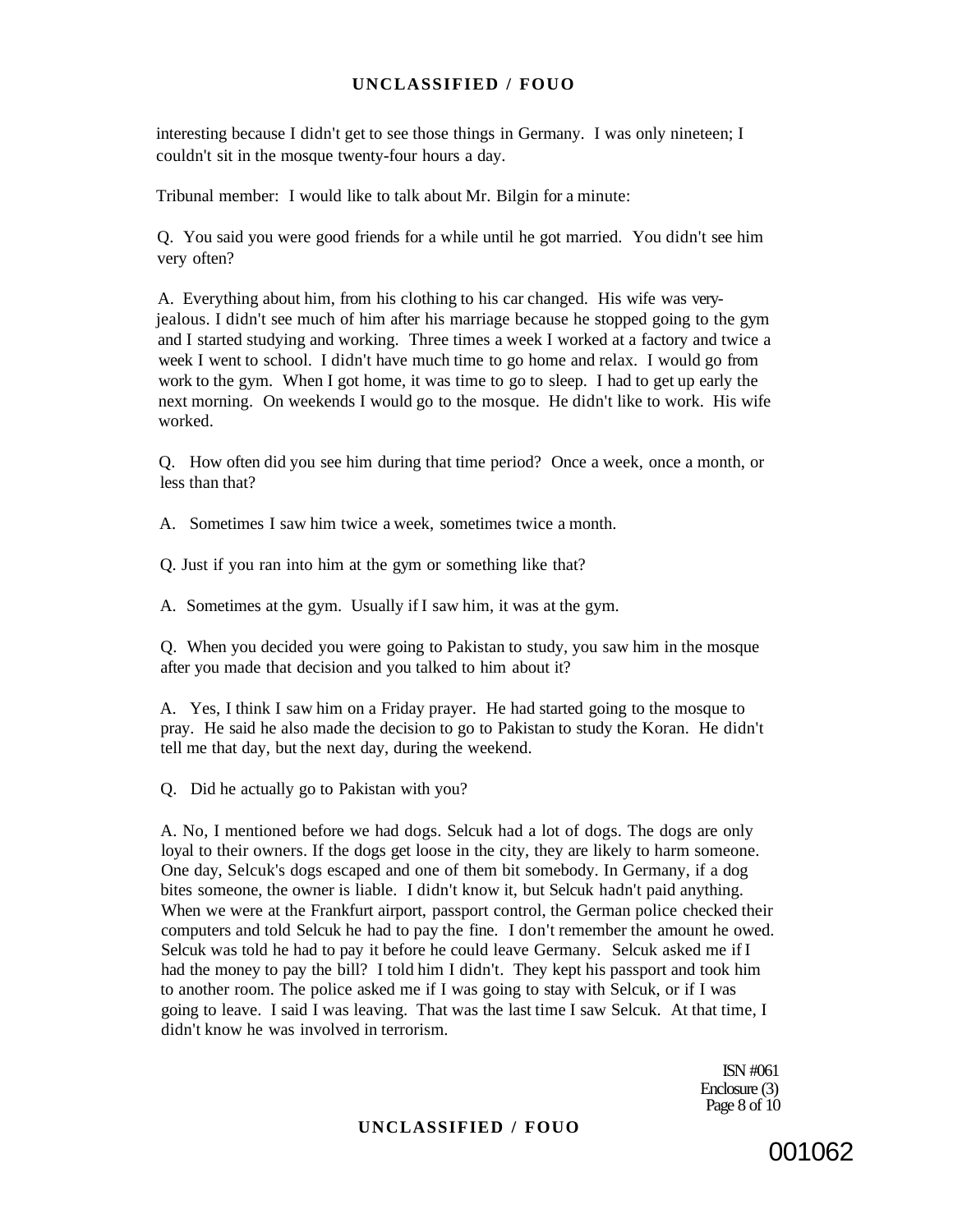Q. Did you ever travel to Afghanistan when you were in Pakistan?

A. I never went to Afghanistan. I didn't even think about it. If I were going to Afghanistan, I would have got a Visa while I was in Germany. If you had my passport, you verify I had a two month Visa for Pakistan. I didn't have a Visa for Afghanistan.

Q. How long did you intend to stay in Pakistan?

A. When I left Germany, I planned on staying a month, or maybe a little longer. Since things with the school didn't work out in Pakistan, it took a bit longer. I was there for about four or five weeks. I was planning on returning to Germany because I had gotten married in Turkey, and I wanted to take my wife to Germany for another ceremony,

Tribunal President: You got there on the third of October, and you were detained approximately on the third or fourth day of Ramadan. That would have been about the twentieth of November. So, that was almost two months that you were in Pakistan. Ramadan started on the sixteenth of November that year.

A. I said before I don't remember the exact time. I may have made a mistake by about one or two weeks.

Tribunal President: It's okay, I understand.

[Tribunal President asked if the Detainee had any further evidence to present to the Tribunal]

Detainee: I want to know if I have to stay here, or if I can go home?

[The Tribunal President explained the process to the Detainee]

Detainee: If I go back home, I will prove that I am innocent. If I learn of any terrorist groups or plots, I will notify the German authorities to show them I don't support terrorism, so I can sleep well.

Q. Personal Representative, do you have any other evidence to present to this Tribunal?

A. No, Sir.

[The Tribunal was reconvened by the President to state for the record the Translator's name and to explain the Translator had taken the Oath during the recess when he took over. The Oath was taken outside of the Tribunal room, because at the time, the press and the Detainee were in the Tribunal room.]

> ISN#061 Enclosure (3) Page 9 of 10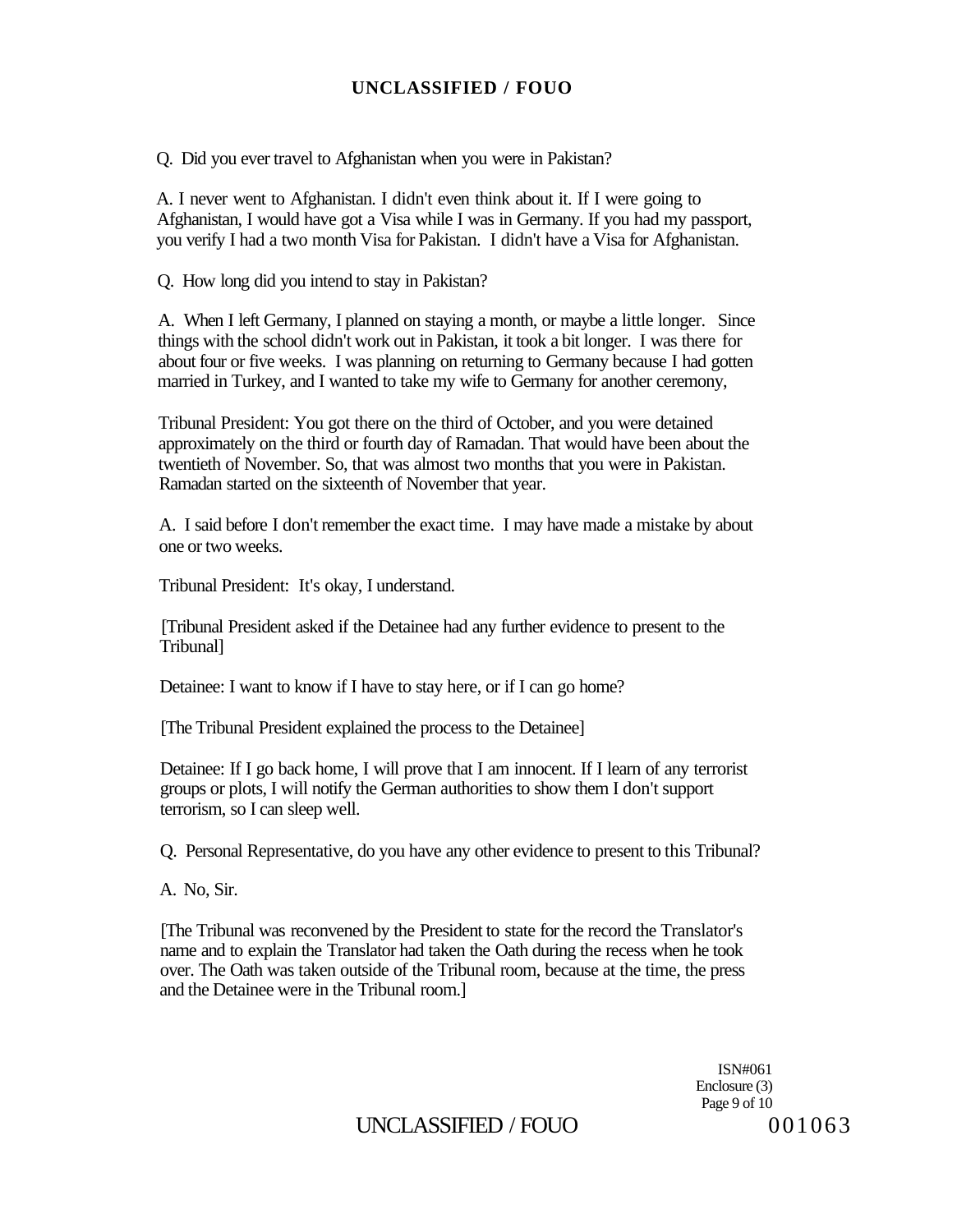# **AUTHENTICATION**

I certify the material contained in this transcript is a true and accurate summary of the testimony given during the proceedings.



Tribunal President

KSN #061 Enclosure (3) Page 10 of 10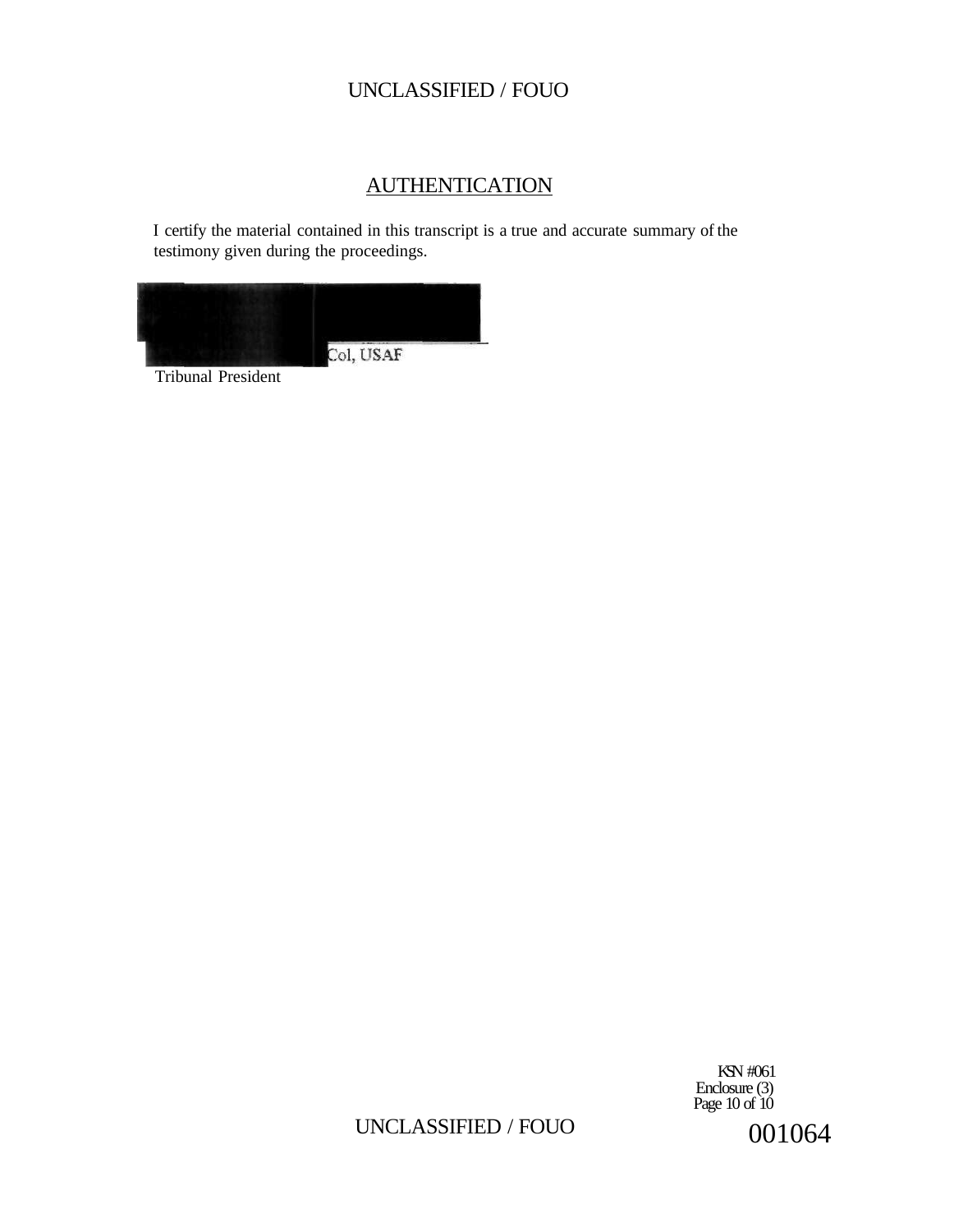Summarized Unsworn Detainee Statement

*The Tribunal President read the Hearing Instructions to the Detainee. The Detainee confirmed that he'understood the process and had no questions.* 

*The Recorder presented the Unclassified Summary of Evidence (Exhibit R-l) to the Tribunal* 

*The Recorder presented Exhibit R-2 into evidence and gave a brief description of the contents of the Unclassified Summary of Evidence (Exhibit R-l).* 

*The Recorder confirmed that he had no further unclassified evidence or witnesses and requested a closed Tribunal session to present classified evidence.* 

*The Personal Representative assisted the Detainee by reading each point on the Unclassified Summary of Evidence and giving the Detainee the opportunity to reply.* 

*The Detainee stated that he would like to make a statement but did not wish to take the oath.* 

Personal Representative: If I may ma'am. On the  $25<sup>th</sup>$  of October the two of us (the Personal Representative and the Detainee) met for the initial interview. The meeting lasted approximately 70 minutes. At the meeting we discussed how we would present the information to the Tribunal. We reviewed each of the four pieces evidence presented on the Unclassified Summary and I have taken written notes based upon the things that he stated. We will present the evidence by, I will review each of the points with the Detainee and he will respond to each piece of evidence and if there is anything additional to add, I will do that based upon my notes. Is that still okay with you (to Detainee)?

Detainee: Yes.

*3(1) The Detainee voluntarily traveled from Saudi Arabia to Afghanistan in November 2001.* 

Detainee: I traveled from August until about the 29<sup>th</sup> of September that was the length of my travel. The purpose for my visit was because I was a tourist going to visit the area and visit the refuge camps.

Personal Representative: Just for clarification. Could you please tell us why did you actually go into Afghanistan?

Detainee: I did not go to Afghanistan.

ISN# 343 Enclosure (3) Page 1 of6

UNCLASSIFIED//FOUO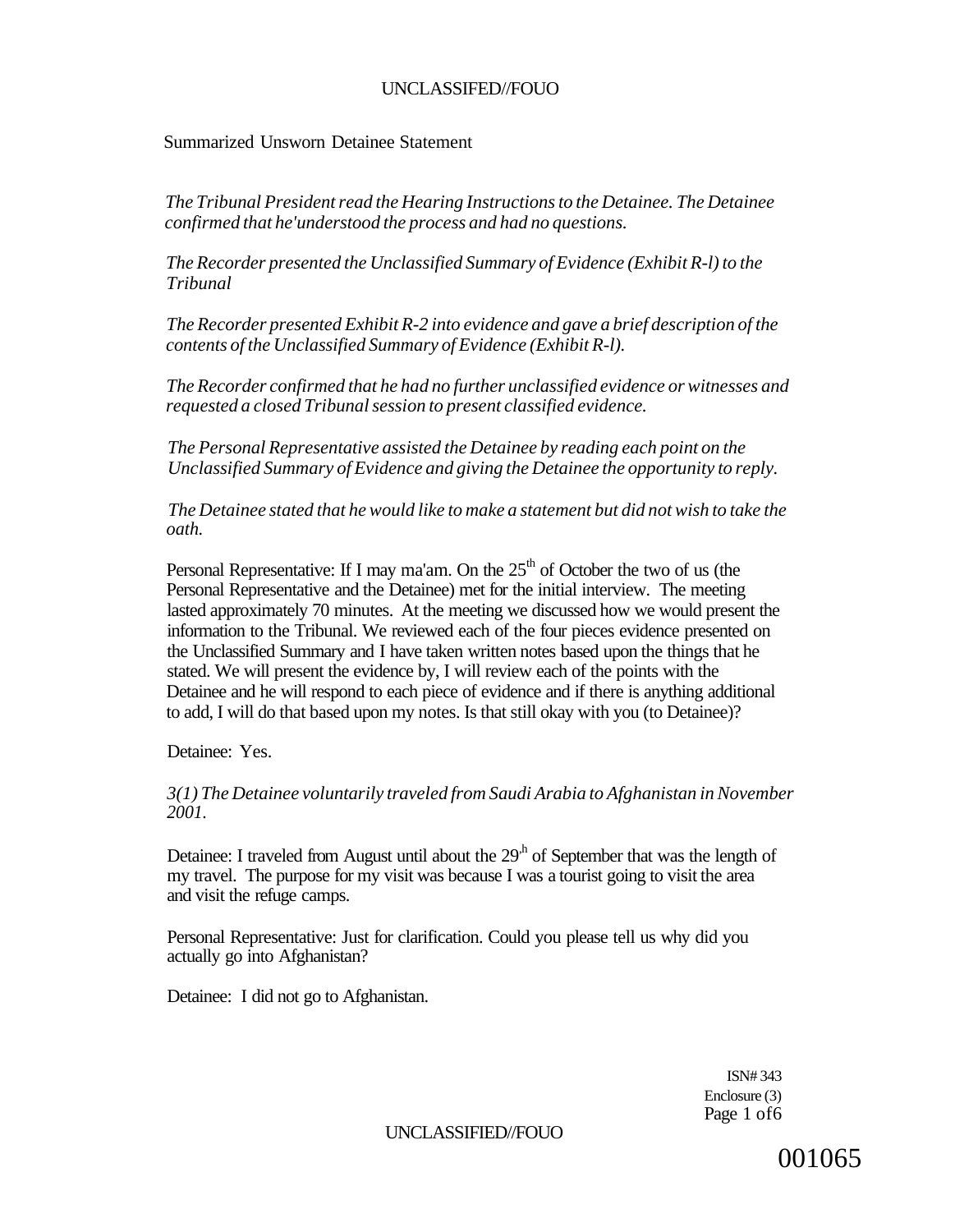Personal Representative: The evidence states that he traveled from Saudi Arabia to Afghanistan. He stated to me and he's reiterating to you that he did not go to Afghanistan. You (to the Detainee) told me you were arrested in Pakistan and as he stated the purpose of his visit was to visit refuge camps in Pakistan.

*3(2) The detainee traveled and shared hotels rooms with an Afghani.* 

*3(3) The Afghani the Detainee traveled with is a member of the Taliban Government.* 

Detainee: He was not Afghani. He's Iranian, I traveled with him to refuge camps in Pakistan. From Iran to Pakistan.

*3(4) The Detainee was captured on 10 December 2001 on the border of Pakistan and Afghanistan.* 

Detainee: I did not go to any border city between Afghanistan and Pakistan. I went to a city called Chaman.

Personal Representative: Some additional notes on our meeting I would like to provide. You say that you were gone on your whole trip from your country to Pakistan for about five weeks? The man that you met was not an Afghani but was an Iranian. You told me that you met him in a store in Iran. You had no previous knowledge of this man. You got acquainted with him in the store and one time you asked him where the refuge camp was. He said he would take you there. I think you also stated that from Iran to Pakistan you did not need a Visa. In most of the five weeks you were gone were not spent in Pakistan but in Syria and Bahrain and that you not arrested you were captured. You also stated that the Pakistanis were capturing every Arab after September 1  $l^1$ . Ma'am, that's the best of my recollection on the notes regarding our meeting on the  $25<sup>th</sup>$  of October.

Tribunal President: Would you like to add anything else to that or does that conclude your statement?

Detainee: No I don't.

#### *The Tribunal President confirmed that the Personal Representative had no questions for the Detainee.*

#### *The Tribunal President confirmed that the Recorder had no questions for the Detainee.*

Tribunal Members' questions

- Q. Are you a citizen of Saudi Arabia?
- A. Yes I am.
- Q. Have you had Military training?

ISN# 343 Enclosure (3) Page 2 of6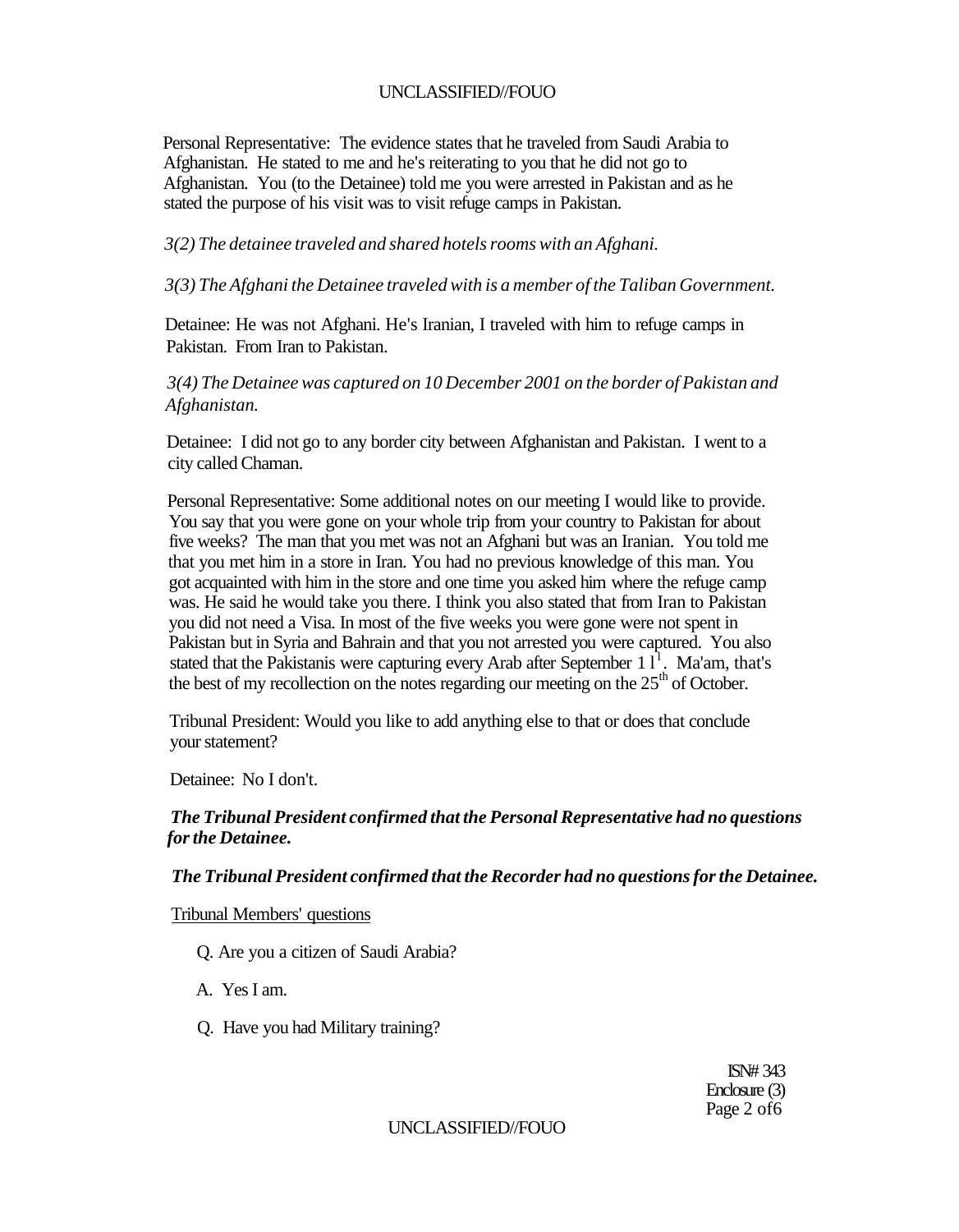- A. No I did not.
- Q. What is your usual occupation in Saudi Arabia?
- A. Cleaning supervisor.
- Q. Would you please tell us how much education you've had?
- A. Ninth grade.
- *Q.* Did you have a Saudi passport?
- A. Yes I did.
- Q. Were you captured with that passport?
- A. The passport was not with me when I got captured.
- Q. It was not with him when he captured. Was anyone else with you when you got captured?
- A. No I was by myself,
- Q. Did you have any weapons with you at the time?
- A. No I didn't have any weapons.
- Q. Did you carry a weapon with you at anytime while you in Pakistan?
- A. No I didn't have any weapons on me.
- Q. You told us the man you traveled with was an Iranian but was he never the less a member of the Taliban government to your knowledge?
- A. No, I don't think so because I don't know him very well.
- Q. Where were you during the attacks against the United States?
- A. In the house.
- Q. In Saudi Arabia?
- A. Yes, in Saudi Arabia.
- Q. How long after the attacks before you traveled to Pakistan?
- A. I don't recall the exact date but it was sometime thereafter. My trip lasted for about one month approximately.

ISN# 343 Enclosure (3) Page 3 of6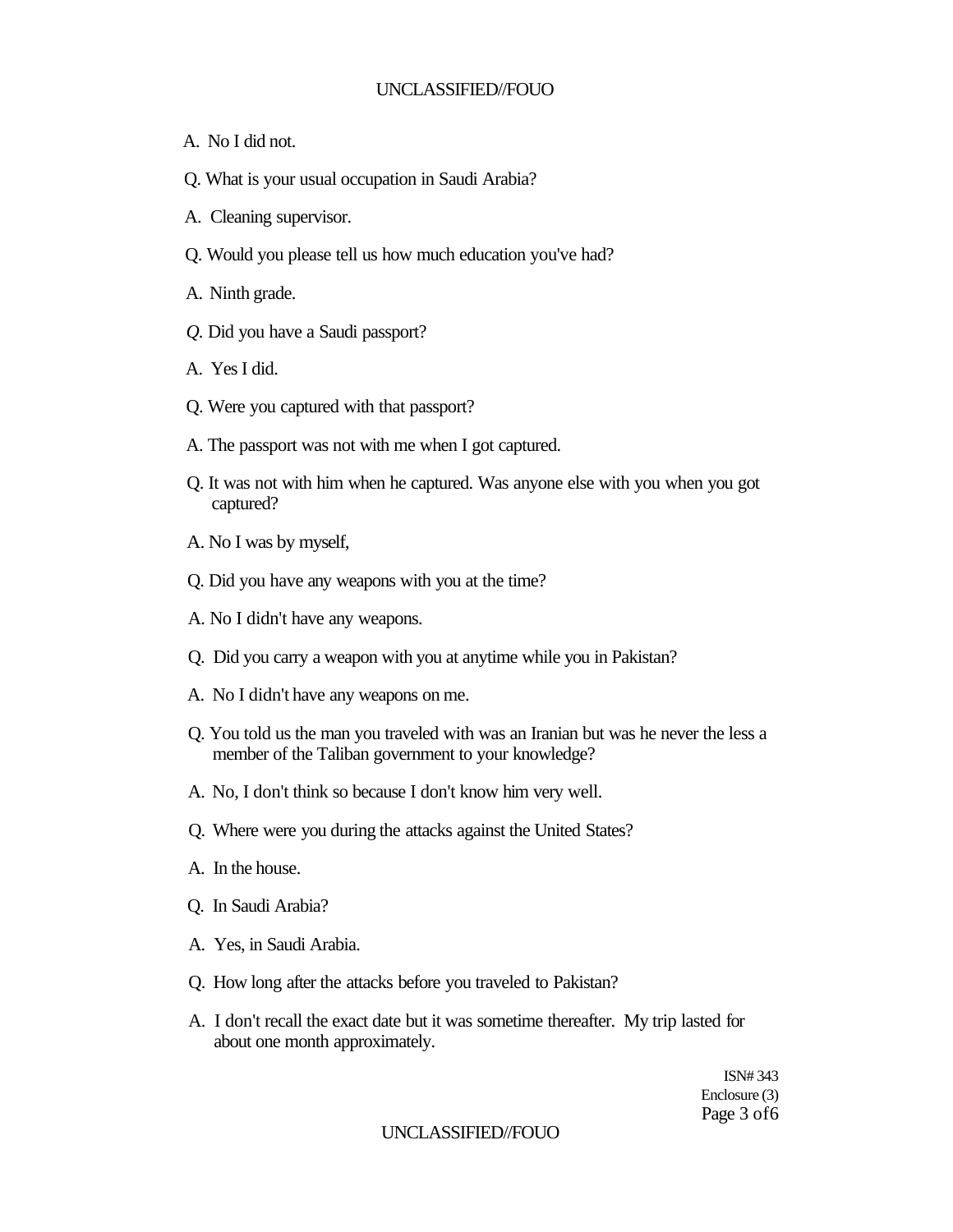- Q. Explain your travel route. How did you get from Saudi Arabia to Pakistan?
- A. I went from my hometown Kohbar to Bahrain and then from Bahrain's airport to Syria. I stayed in Syria and then from I went to Iran. I stayed in Iran and then from I went Pakistan.
- Q. Did you fly, drive, take a bus, take a cab?
- A. To Bahrain I took the car. From Bahrain to Syria I took the plane. From Syria to Iran I took another plane. Then from Iran to Pakistan I used a car.
- Q. Why did you not go direct to Pakistan from Bahrain?
- A. I was touring.
- Q. I take it you were by yourself up to Iran? Did you travel by yourself?
- A. I traveled initially by myself and then I met some other people during my travel.
- Q. Other people, one, two, three?
- A. One.
- Q. Where did you meet this person?
- A. I met the guy because he was the man who was carrying the people to different locations.
- Q. Did you meet him in Syria?
- A. He was going to Syria himself.
- Q. So you met him in Bahrain?
- A. I didn't stay in Bahrain; I went to Bahrain just long enough to hop on the bus and get a taxi to get to where I was going.
- Q. When did you get together with this Iranian?
- A. In Iran.
- Q. Where in Tran?
- A. Do you want the city?
- Q. Yes.
- A. In Zahedan.

ISN# 343 Enclosure (3) Page 4 of6

#### UNCLASSIFIED//FOUO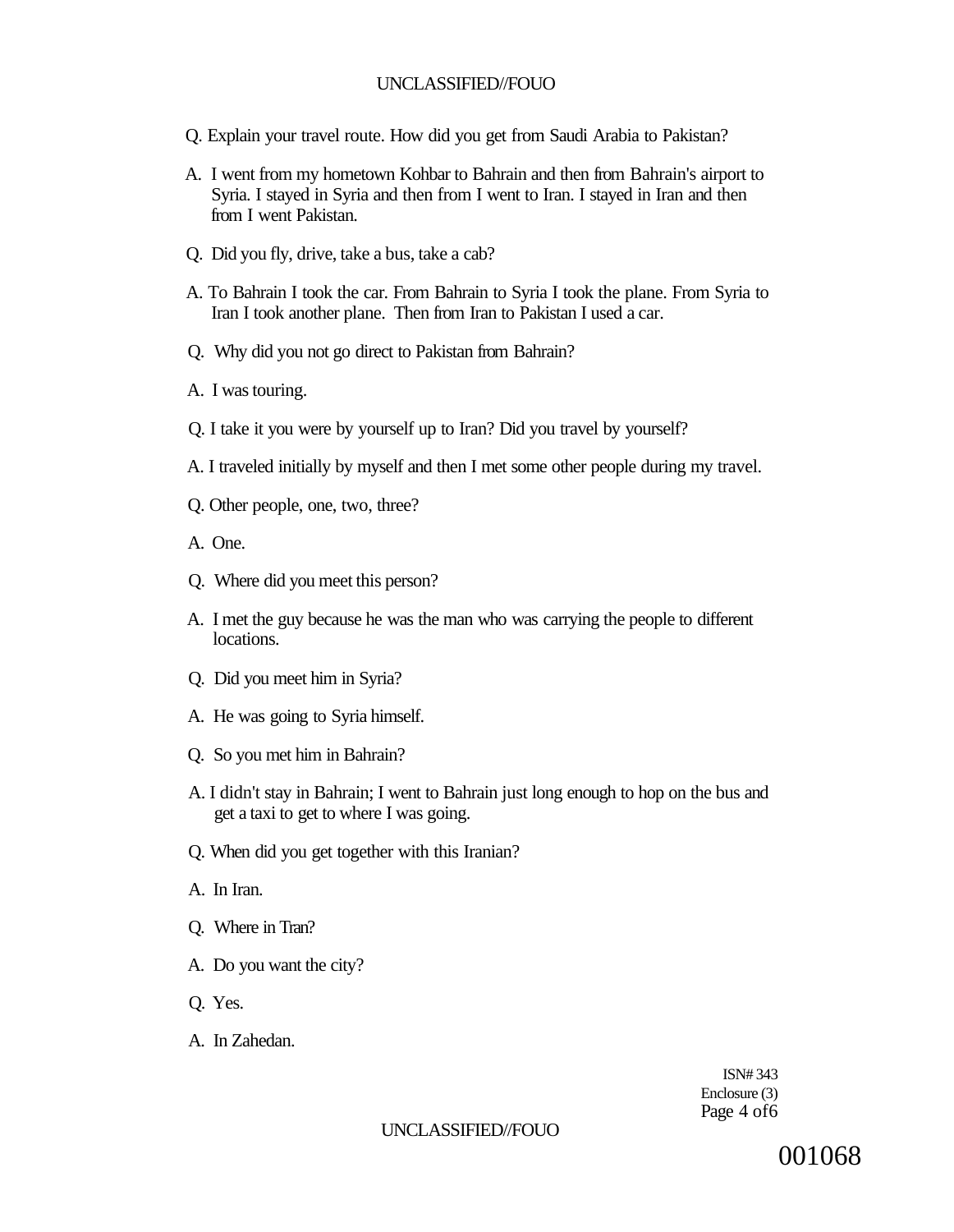#### UNCLAS S1FIED//F0U0

- Q. Is this where you landed when you flew from Syria to Iran?
- A. No. I landed in Tehran. Then from Tehran I went to Zahedan.
- Q. How far away, one hour, two hour, or three hour drive?
- A. I took the plane.
- Q. Took a plane from Tehran to Zahedan, Iran?
- A. Yes.
- Q. How did you meet this man? Did you know him? Was he at the airport?
- A. In the market. He had a store in the market. I went to the market and that's where I met him.
- Q. What motivated you to travel to Pakistan?
- A. I wanted to visit the camp, the refuge camp.
- Q. Did any fatwa motivate you to go to Pakistan?
- A. No.
- Q. Who paid for your travels?
- A. I paid it myself.
- Q. What happened to your passport?
- A. I lost it when I got captured.
- Q. Lost prior to being captured?
- A. My passport was in the car. When they captured me they asked me to get out of the car and told the taxi to takeoff.

#### Tribunal President questions

- Q. Typically, when you stayed places during your trip you said you stayed in certain places, where did you stay? Did you stay in hotels or private homes?
- A. In a hotel.
- Q. You said that you were going to visit the refuge camps, was this still sight seeing or were looking for someone or were you going to provide help?

ISN# 343 Enclosure (3) Page 5 of 6

UNCLASSUIED//FOUO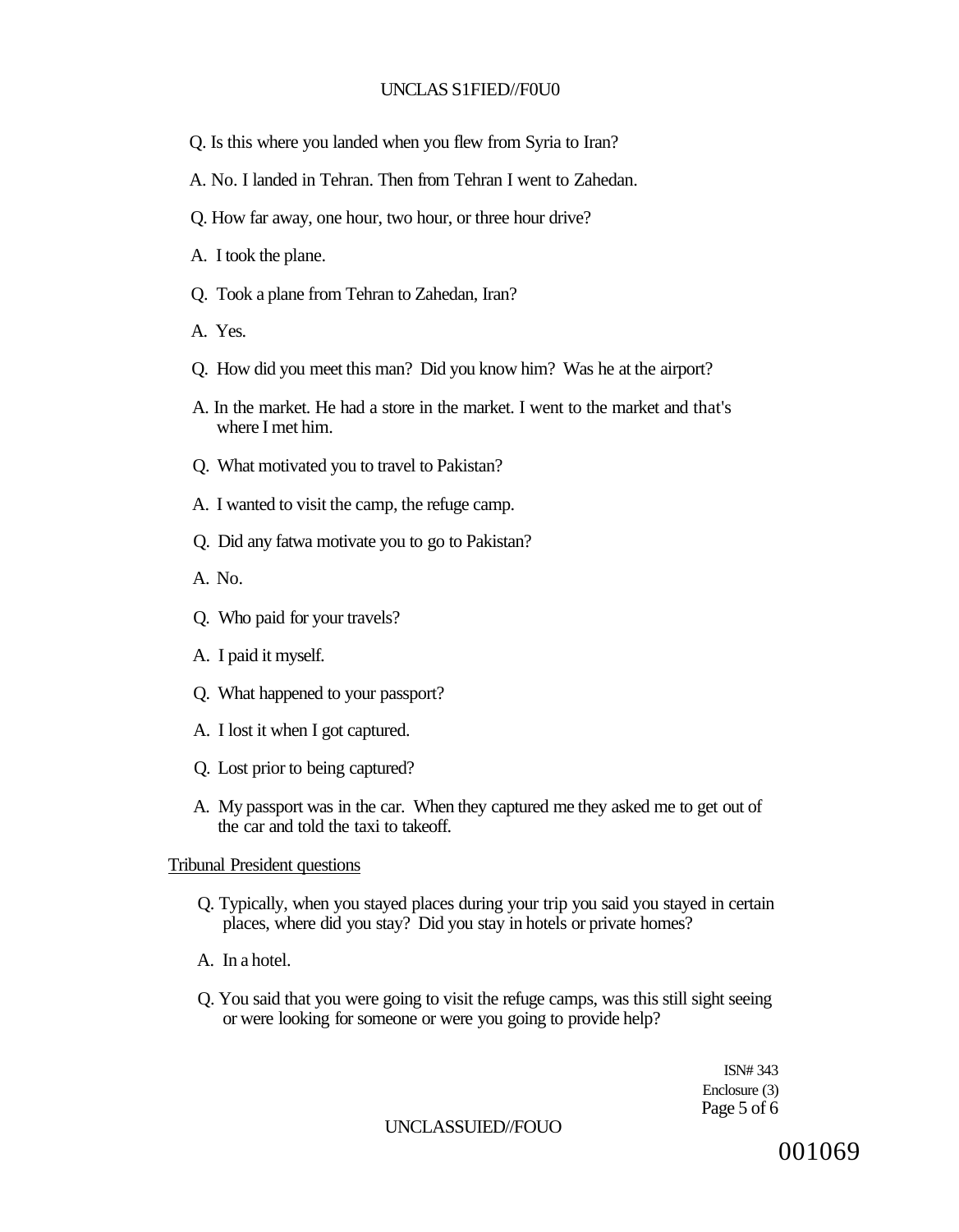A. I went there to visit I didn't have a lot of money but if I found out that their conditions were bad, I would help them in the future.

*The Tribunal President confirmed that the Detainee had no further evidence or any additional statements to present to the Tribunal* 

*The Tribunal President confirmed that the Personal Representative had no further evidence or previously approved witnesses to present to the Tribunal, The Personal Representative stated that he had no further evidence but made the following statement:* 

Personal Representative: He had told me that he went to the camp out of curiosity to see if he could help with the return back to Saudi Arabia. I just want the record to reflect the content of our meeting. No more additional evidence.

*The Tribunal President explained the remainder of the Tribunal process to the Detainee and adjourned the open session.* 

#### AUTHENTICATION

I certify the material contained in this transcript is a true and accurate summary of the testimony given during the proceedings.



Colonel, United States Army Tribunal President

> ISN# 343 Enclosure (3) Page 6 of 6

UNCLASSIFIED//FOUO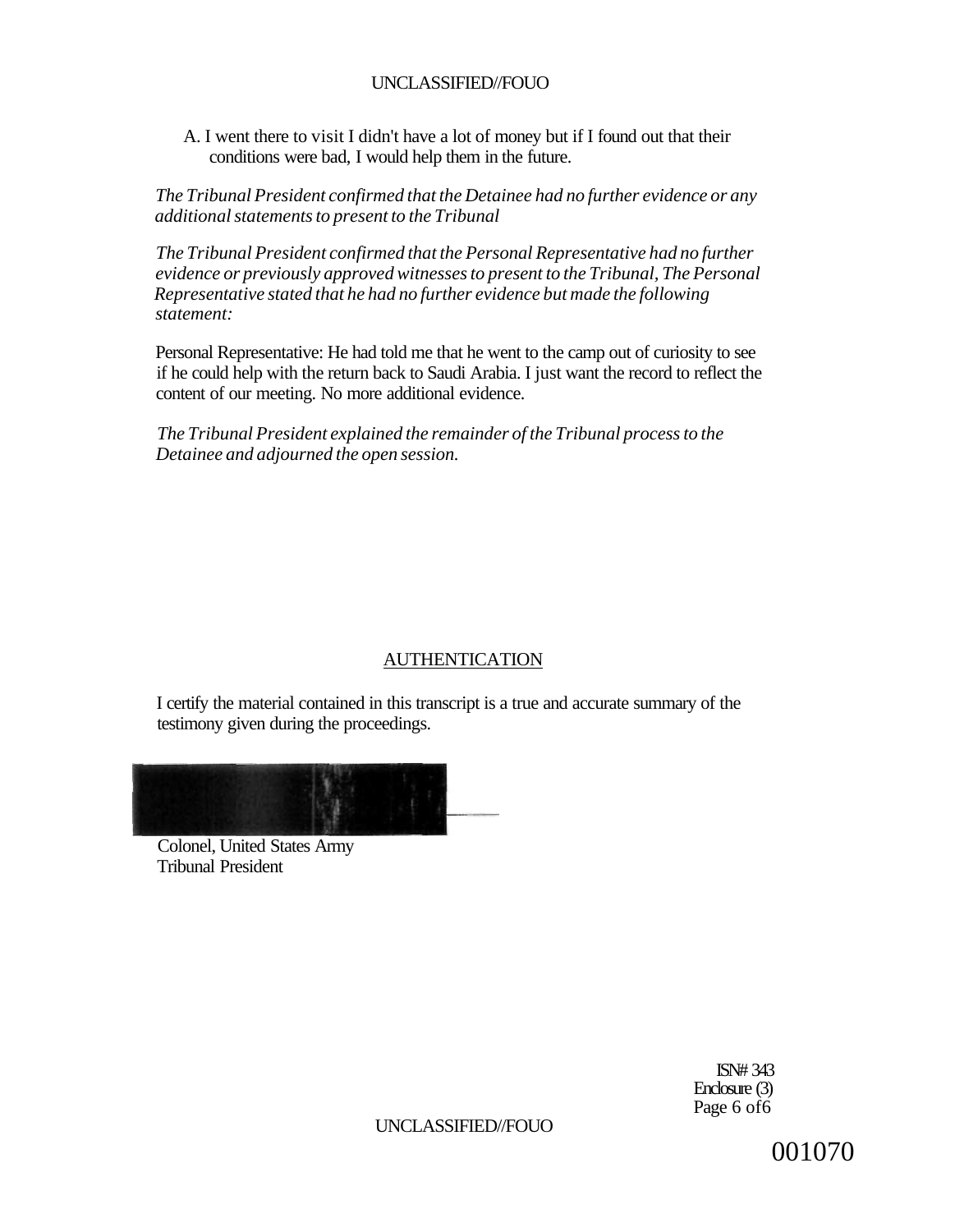#### **Summarized Unsworn Detainee Statement**

# *The Personal Representative made the following statement on behalf of the detainee;*

The Detainee will contest his enemy combatant status in the courts in January.

# **AUTHENTICATION**

I certify the material contained in this transcript is a true and accurate summary of the testimony given during the proceedings.

| Col, USAF |
|-----------|

**Tribunal President** 

ISN #762 Enclosure (3) Page 1 of 1 001071

**UNCLASSIFIED^^ptfd**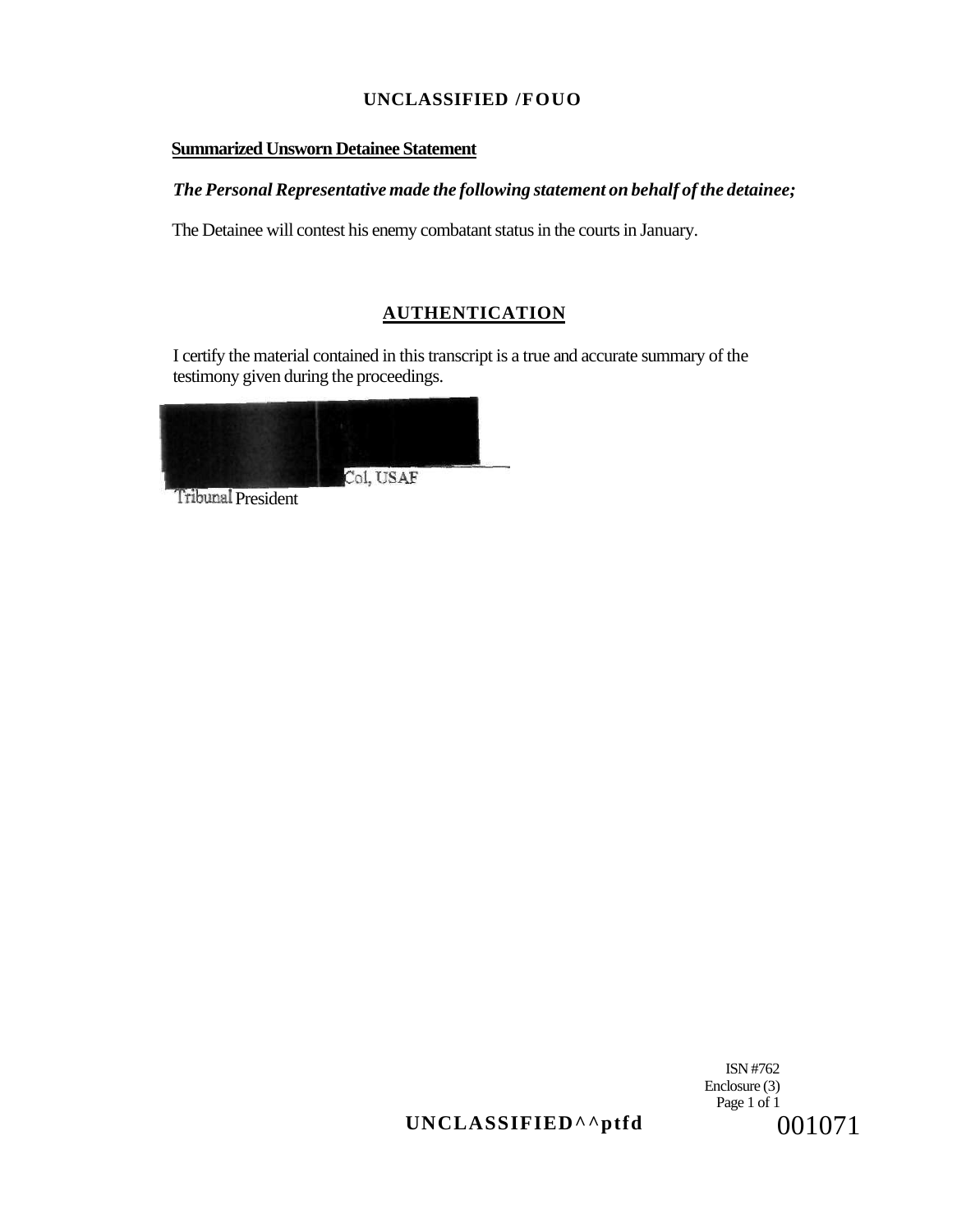#### **Summarized Detainee Statement**

Tribunal President: Adil, you may now present any evidence you have to the Tribunal.

Detainee: I have nothing else but the letter,

Personal Representative: Right, but if you please we would like to go through the points. We talked about this earlier one by one so that the Detainee can give his side of the story.

Tribunal President: Okay.

Personal Representative: Then after that I would like to introduce and have the letter read.

Tribunal President: You will have the assistance of your Personal Representative with presenting the information. Adil, would you like to make your statement under oath?

Detainee: In Islam, we don't do this type of swearing.

Tribunal President: So that means no?

Detainee: Yes.

#### **The Detainee elected to make an unsworn statement to the Tribunal. The Detainee testified to the Tribunal in substance as follows:**

Detainee: Everything that I say now will be the truth. I will say just the truth.

Tribunal President: You may begin.

Personal Representative: As a reminder, the first letter "A" says that you are associated with Al-Qaeda.

Detainee: This is not true.

Personal Representative:  $3(a)(1)$  says that the Detainee traveled to Afghanistan by way of Iran in late September or early October 2001.

Detainee: That is true.

Personal Representative: 3(b) says that you participated in military operations against the coalition.

Detainee: This is not true.

iSN #060 Enclosure (3) Page! of 16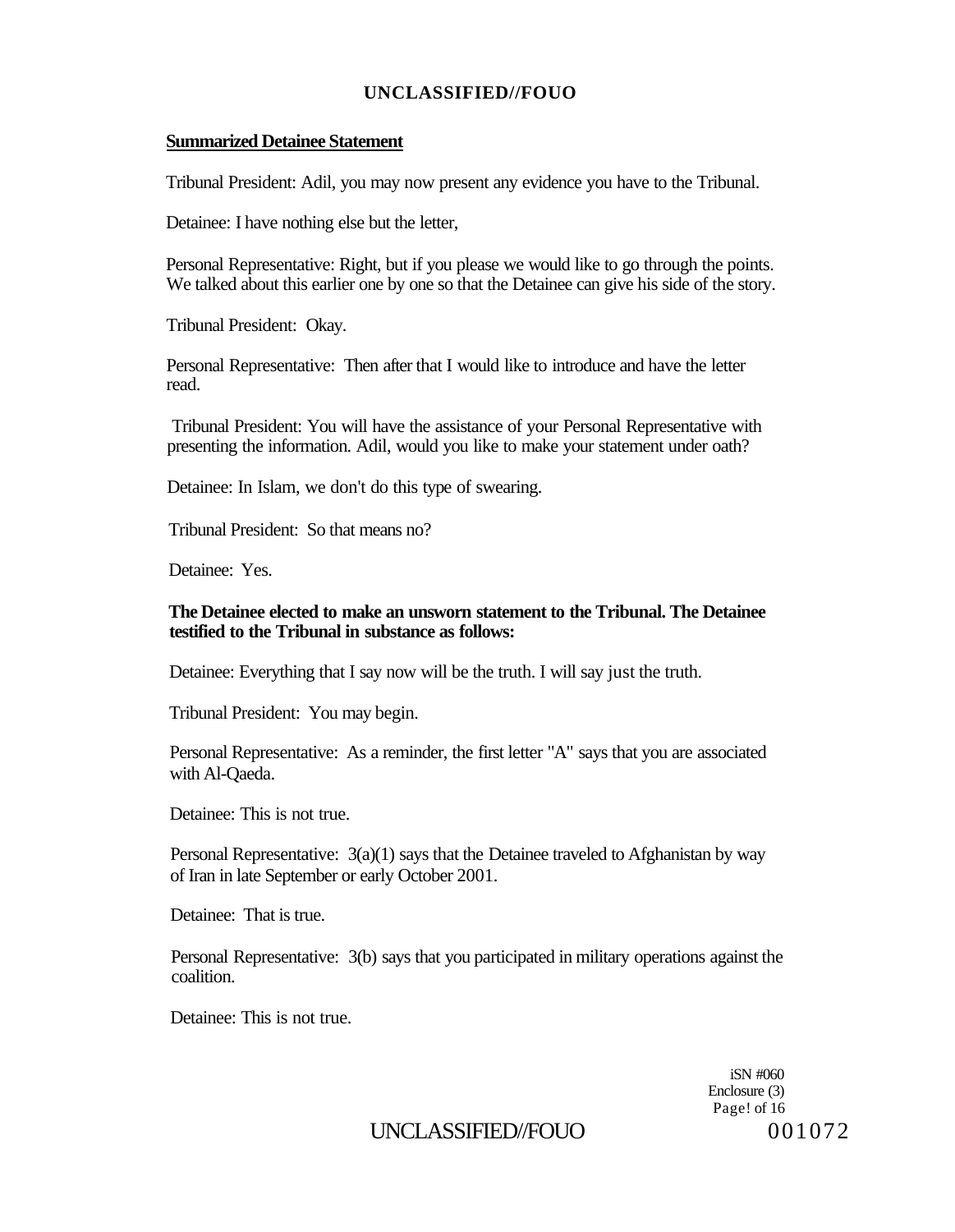Personal Representative: Okay. 3(b)(1) says that you are a fighter at Tora Bora.

Detainee: This is not true.

Persona! Representative: Okay, earlier you said that you had never heard of Tora Bora before this point.

Detainee: I don't know what is Tora Bora period. I heard about it from the guys here. But before that I did not know what that means, Tora Bora.

Personal Representative: Okay. And 3(b)(2) says that you were captured by Pakistani military after leaving Afghanistan.

Detainee: They did not capture me. I went and delivered myself to whatever they have there. Be it a police station or checkpoint. But I went and delivered myself. They did not capture me. I was very legal. I had my visa. I had my passport. I had all my papers to show I was legally there.

Personal Representative: Okay. In addition to this, there are two points. Please tell the Tribunal why you went to Afghanistan. The second will be the reading of the letter. Please talk in short sentences so the Translator can translate.

Detainee: Okay. Good, Can I talk now?

Tribunal President: Yes.

Detainee: My role for going to Afghanistan was to help the refugees and the poor who suffered from the war. The reason was because I saw it on the news that thousands of refugees going and leaving their country. The winter was approaching and the refugees were having very harsh times. All the newspapers and media were showing this. I did not see it with my own eyes, but I saw it on TV and in the newspaper everywhere. I want you to know that in Islam, we are encouraged; well actually it is the obligation of every Muslim to help others by doing charity work and doing whatever we can to help the poor and the needy. That year, it coincided with Ramadan period.

Personal Representative: Okay. Do you have anymore to say about the reason you went to Afghanistan?

Detainee: Nothing at all. Just what I just said. The reason was really just to help the refugees, the poor and the needy. That is all.

Tribunal President: Adil, does that conclude your statement?

ISN #060 Enclosure (3) Page 2 of 16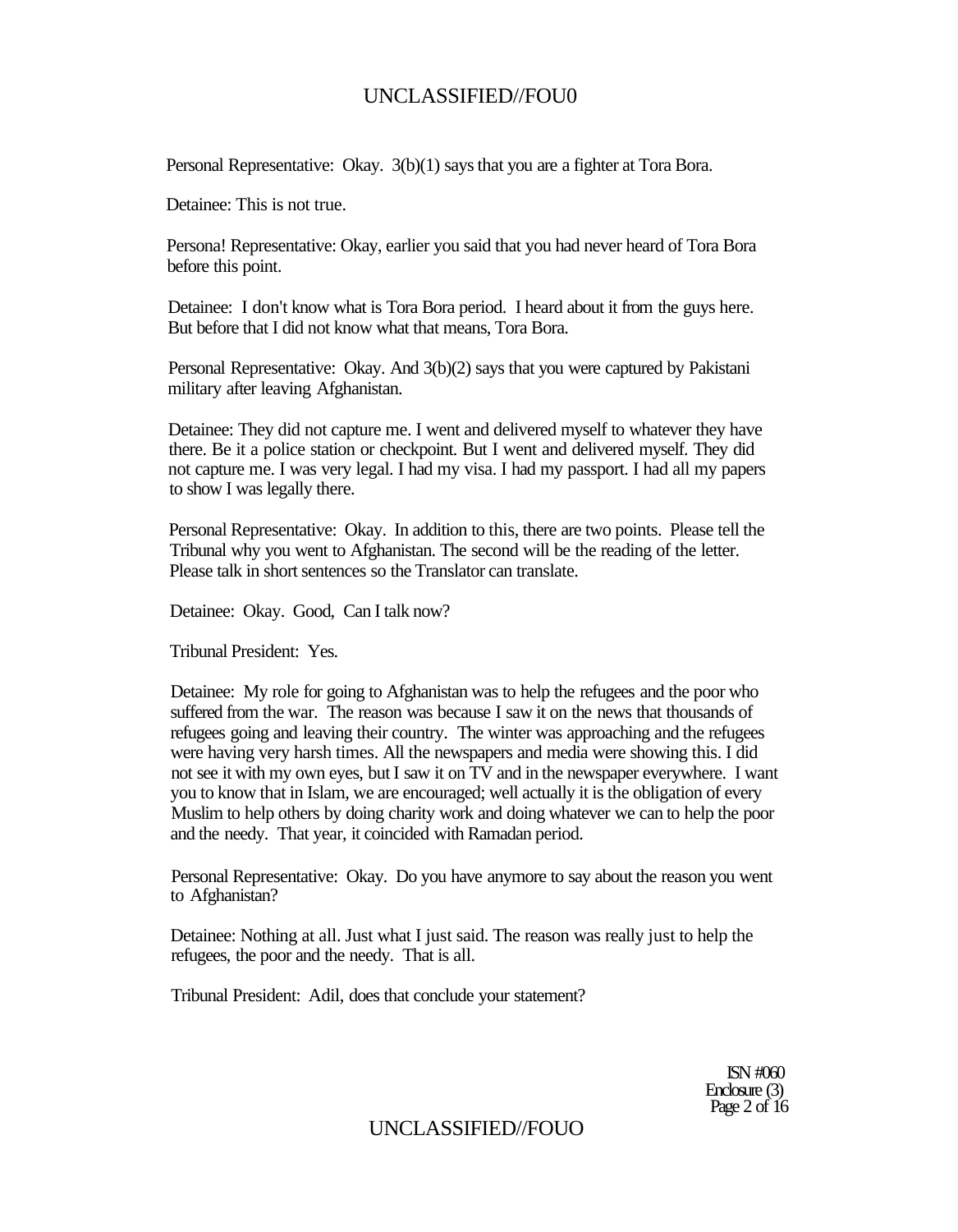Detainee: I don't know. What do you want me to tell you? Do you want me to tell you something else? Do you want me to go any further on this?

Tribunal President: We will ask you questions later.

Detainee: No problem.

Tribunal President: P/R, you said you had one other thing you would like to present?

Personal Representative: Yes, Ma'am. The second part is the reading of the letter by the Translator. A letter from the Detainee's brother, which supports his story about going for an impassioned trip to help the poor.

Tribunal President: Translator, would you read the letter please.

Personal Representative: Again, as a point, the Detainee requested one particular paragraph was of most importance. The rest of the letter will be read for completeness.

Detainee: That is true. That is good.

Translator: In the name of Allah, the most compassionate and the most merciful. Dear brother Adil Kamil, Allah protects you. Greetings and peace upon you. We received your letter and we thank Allah that you are fine and in good health. We are all certain that you will be back to us soon, God willing. Everyone knows that you went there to help refugees and the poor. This is a noble act. Allah will compensate you for it and help you because of it, God willing. You mother, Wife, daughter, father, all of your brothers and sisters all say hello. Everyone is in good health and all miss seeing you. Thanks to Allah, you brother Maher, went this year to Al-Haj. Your Wife sends you her greetings and is waiting for your return impatiently. We contacted the foreign ministry of Bahrain and they are very concerned about your case and promised us to contact the American authorities to return you to your country. I am attaching to this letter a letter from your daughter, Hajin. She wrote it herself. We wanted to send it to you because she loves you so much. At the end if you need anything, please write to me. Again my greetings and those of the family. And if with Allah willing, we will see you soon in Bahrain. Your Brother, Abdel Abdullah.

Tribunal President: Does that conclude the letter?

Detainee: Yes.

ISN #060 Enclosure (3) Page 3 of 16

#### **UNCLASSIFIED//FOUO**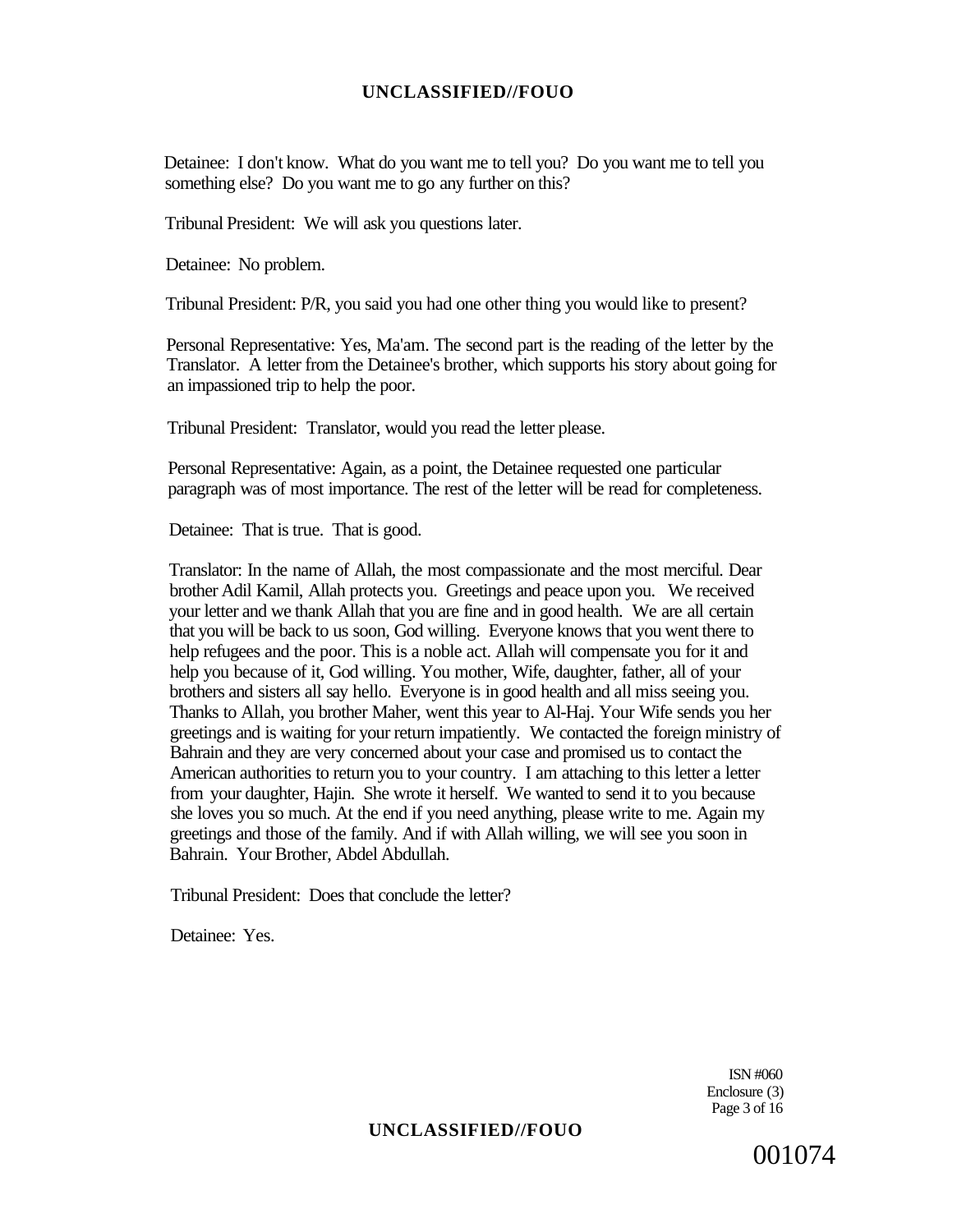Tribunal President: P/R, would you like to submit the letter into evidence?

Personal Representative: Yes, Ma'am. I'd like to submit this. It will be marked as exhibit "D-B." Collectively the letter and the translation. I am handing the Tribunal President the exhibit.

Tribunal President: Personal Representative, do you have any questions for the Detainee?

Personal Representative: No, Ma'am. 1 do not.

Tribunal President: Recorder, do you have any questions for the Detainee?

Recorder: No, Ma'am.

Tribunal President: Do any Tribunal Members have any questions for the Detainee?

Tribunal Member: Yes, Ma'am. When you traveled to Afghanistan, where in Afghanistan did you travel to?

Detainee: I went to the city of Herat. From Herat, I went to Kandahar. From Kandahar, I went to Kabul. From Kabul, I went back to Pakistan.

Tribunal Member: When you were in Afghanistan, what type, if any, people did you meet or associate with?

Detainee: I did not get what you meant by contacted. Do you mean contacted my Wife back home?

Tribunal Member: No, no. When you were in Afghanistan, the people you met and were with in Afghanistan. Who were they?

Detainee: Really I did not meet a whole lot of people. I met some Afghanis and only one Arabic person.

Tribunal Member: To the best of your knowledge, none of these were Taliban or Al-Qaeda people?

Detainee: I encountered only the people in the hotel; the cab drivers; the people if I wanted to go make phone calls. That is all I met.

> ISN #060 Enclosure (3) Page 4 of 16

> > CJU1U75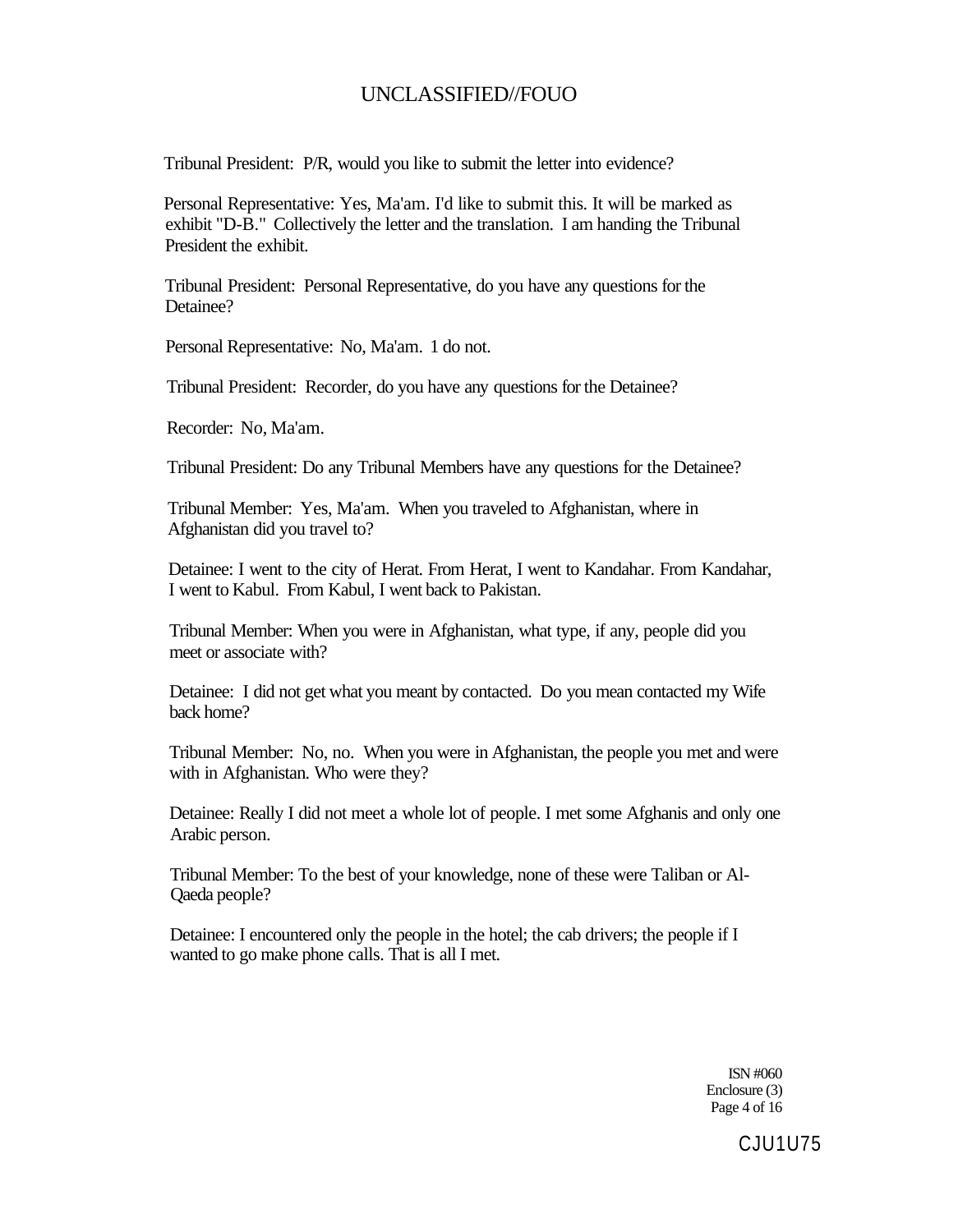Tribunal Member: When you traveled to Afghanistan, how did you travel? Was it by plane and how did you pay for it? v

Detainee: It's simple. I went and I got my ticket from the travel agency in Bahrain. I went to Afghanistan through Iran. That's all.

Tribunal Member: So you did it all on your own accord or all yourself?

Detainee: Yes, that is true.

Tribunal Member: In the unclassified summary where it talks about the Detainee was a fighter at Tora Bora, were you in that region of Afghanistan?

Detainee: First of all, I don't know where this place is. Second of all, I really did not know Afghanistan very well. That was my first time going there. All I knew of Kabul was from the TV and the media because that is what was focused on.

Tribunal Member: When you went from Kabul to Pakistan, how did you go there and who were you with?

Detainee: I was in the hotel when Kabul fell. The owner of the hotel spoke very good Arabic. He told me that the area had become very dangerous. His advice to me was to leave and go to Pakistan. 1 told the owner I did not know where to go or how to get there. The owner told me that he would bring someone who could take me out in the car. That person took me in the car and on the way, I saw a lot of people and a lot of cars. Everyone was fleeing the area. I did not know where I was going, but there were lots of villages in which we stopped. We did not stop in any cities. There were all villages. We were passing through lots of villages here and there. Then the driver stopped on the road and told me just to continue this way and I would get to Pakistan. It was not a paved road, but a dirt road. So I started walking even without knowing where I was or the area and I had a briefcase with me. On my way, I met this person named Omar. He had a car. Omar had an Afghani guy who was driving the car for him. Omar saw my clothes and my features, which looked familiar to him, so he stopped. Omar asked me where I was going. I told him that I really don't know. I am just leaving. I don't know where I am going but I am headed outside to go out. Omar offered for me to go with him. I went with Omar and the Afghani driver. We went to a village. In that village, the people took care of us. They received us and we stayed there. We left that village with the knowledge and directives of the people of that village. They showed us the way and they told us the ways and the roads to get to Pakistan. This is a summary of how things happened.

> ISN #060 Enclosure (3) Page 5 of 16

# **UNCLASSIFIED//FOUO** U01U76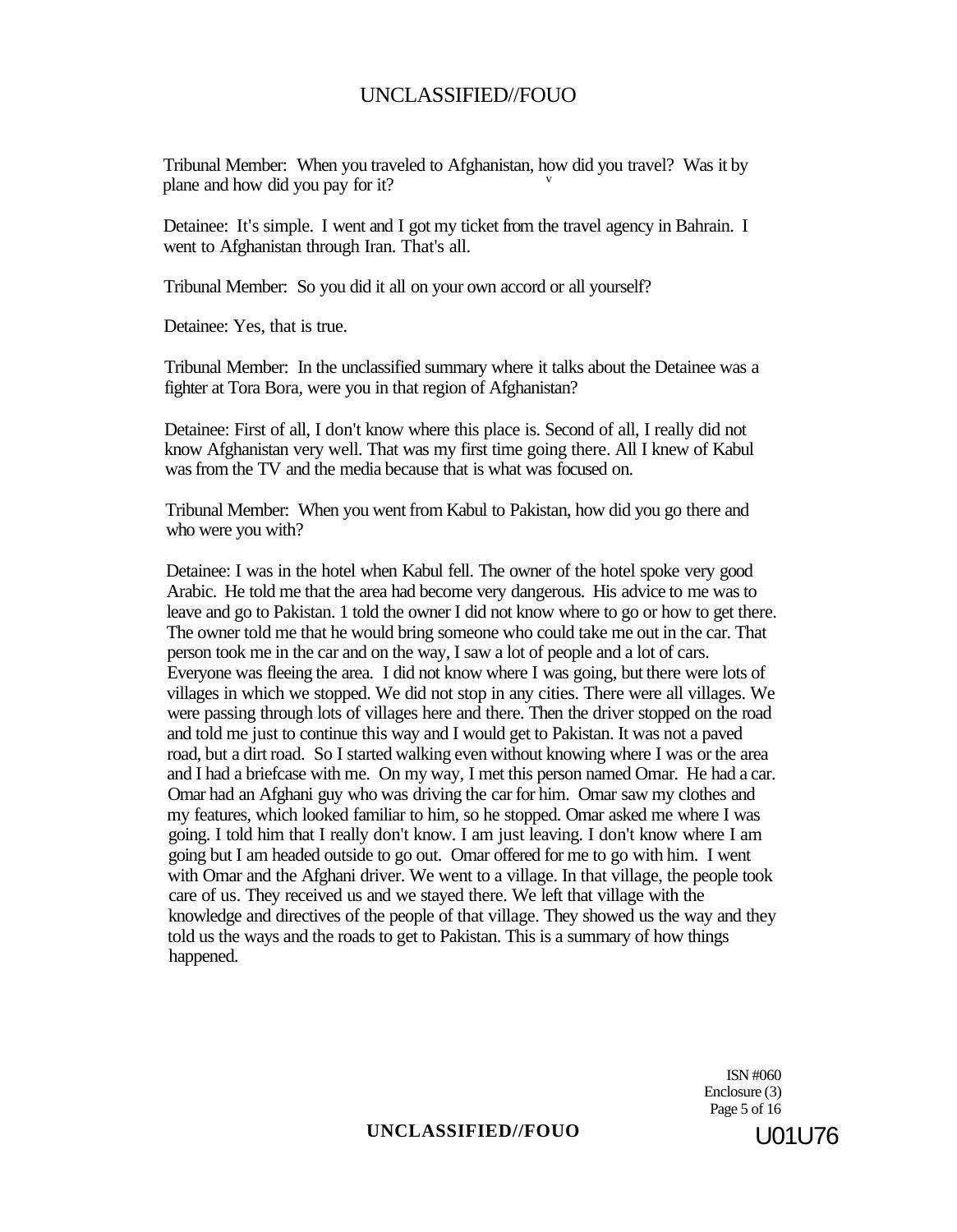Tribunal Member: These folks who you traveled with or going through Pakistan with, did anyone have any weapons?

Detainee: Do you mean like the guide and the Afghani driver?

Tribunal Member: Yes.

Detainee: No, they did not have any weapons.

Tribunal Member: Did you ever have a weapon?

Detainee: No, I don't carry weapons.

Tribunal Member: When you turned yourself in to the Pakistani military, were you alone or with that group?

Detainee: No. There were three of us. Me and two other people. I said that delivering ourselves to the authorities was the best tiling to do. It was our only chance. We could not go back to Afghanistan.

Tribunal Member: When did you go to Afghanistan? Before or after the September  $11<sup>th</sup>$ , 2001 attacks in the United States?

Detainee: After. I went solely because what I saw on TV and in the media. Basically because of the situation of the refugees and what happened to the people after the war.

Tribunal Member: So had the conflict with the US already begun?

Detainee: Yes, I believe so. There was war and the refugees were leaving.

Tribunal Member: So you knew the US bombing had already started?

Detainee: Yes, I believe so because in the papers they all talked about war. On the TV also.

Tribunal Member: Are you from Bahrain? Are you a Bahraini citizen?

Detainee: Yes.

Tribunal Member: What do you do in Bahrain?

Detainee: I am an employee.

ISN #060 Enclosure (3) Page 6 of 16

UNCLASSIFIED//FOUO

 $\omega$  i(i« $\tau$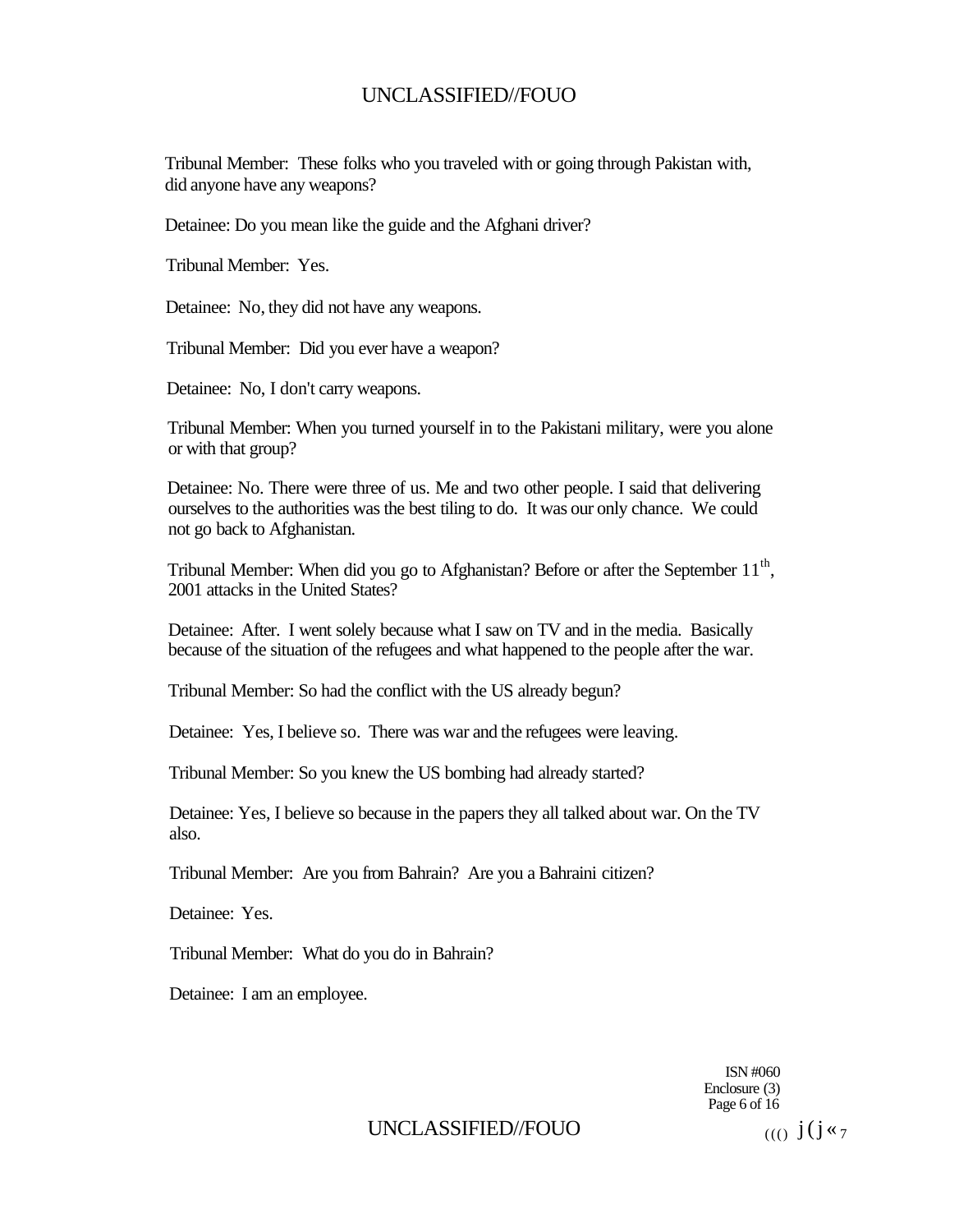Tribunal Member: Employee of what?

Detainee: 1 work for the Government. Do you want to know which ministry I work for?

Tribunal Member: Yes.

Detainee: I work in the Defense Ministry. I have to make it clear, lam a civilian employee with Ministry of Defense, not a military person.

Tribunal Member: Have you ever had any military training?

Detainee: No, never.

Tribunal Member: Did you receive any military training when you went to Afghanistan?

Detainee: As you know, my stay in Afghanistan did not even get to be two weeks. I did not even stay two weeks there.

Tribunal Member: So from the time you entered Afghanistan until the time that you turned yourself in; that was only two weeks?

Detainee: No. All that I know is I entered Afghanistan in very short period of time before the fall of Kabul; from what 1 recall. When I went to Kabul, I stayed there only a few days, then Kabul fell.

Tribunal Member: How long between the time Kabul fell and the time you turned yourself into the Pakistani authorities? How long was that?

Detainee: All that I remember was that it was the period of Ramadan. So that is why because we were fasting and we could not walk for long periods of time or things like that. That's what I really remember.

Tribunal Member; Just a few minutes ago you said you were only in Afghanistan for two weeks. So now I am confused about how long you were actually there. Can you tell me how long you were in Afghanistan?

Detainee: It is very hard for me to remember precisely because it has been three years now. All what I remember really was it was near the beginning of Ramadan. I know that for sure.

Tribunal Member: So you went to Afghanistan near the beginning of Ramadan?

Detainee: No. I went there before Ramadan. Maybe two or three weeks before Ramadan. 1 am not sure. But that frame of time.

> ISN #060 Enclosure (3) Page 7 of 16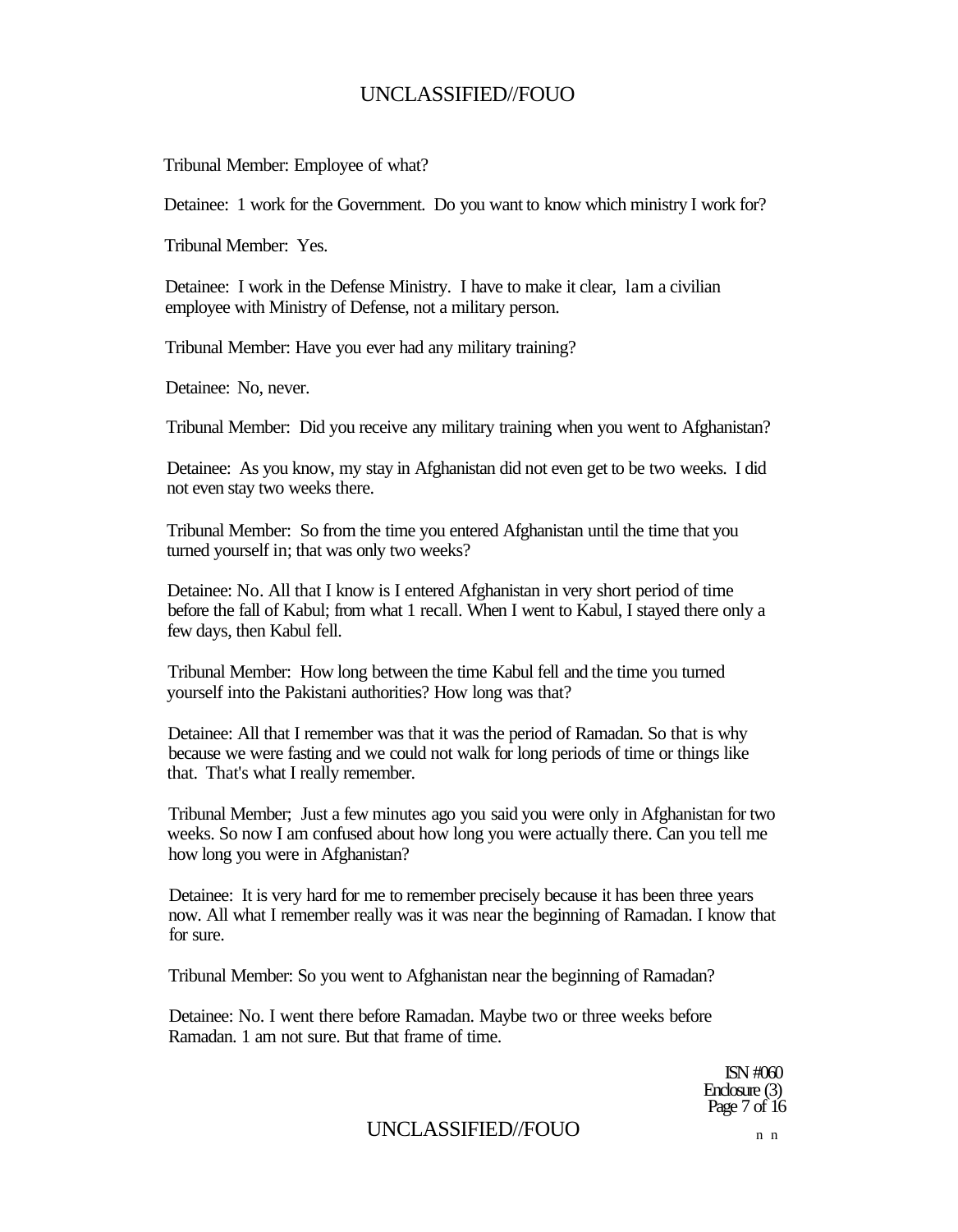Tribunal Member: So you went to Afghanistan two or three weeks before Ramadan; then you turned yourself in to the Pakistani authorities about the beginning of Ramadan?

Detainee: No, that is not true. I left Kabul in the beginning of Ramadan. So how could I have surrendered at the same time?

Tribunal Member: When did you turn yourself into the Pakistani authorities? Was it during Ramadan or after Ramadan?

Detainee: At the end of Ramadan, yes a little bit after that. I remember now that we celebrated the end of the fasting in one of the villages.

Tribunal Member: Did your employer, the Bahraini Defense Minister, allow you to go to Afghanistan to help the refugees?

Detainee: I was on my vacation. I did not present any official demand for me to go help. We don't have such a thing to ask for official permission to go do things like that

Tribunal Member: How long was your vacation?

Detainee: Two months.

Tribunal Member: Did you make arrangements with an organization in Afghanistan to help them ahead of time?

Detainee: No, I did not do any contacts before leaving with any international organization. But my intention was to go there and contact the Red Cross who is experienced in those things.

Tribunal Member: How long were you in Herat?

Detamee: I was in transition. From Iran, Herat is the closest city where there are taxicabs and drivers who transport people where they need to go.

Tribunal Member: So you came across the border in a taxi?

Detainee: Yes. The checkpoint or border point between Iran and Afghanistan.

Tribunal Member: How long were you in Herat?

Detainee: I don't remember exactly. Should have been around two days, no more than that. I just wanted to give myself a day to continue on.

> ISN #060 Enclosure (3) Page 8 of 16

i

#### **UNCLASSIFIED//FOUO**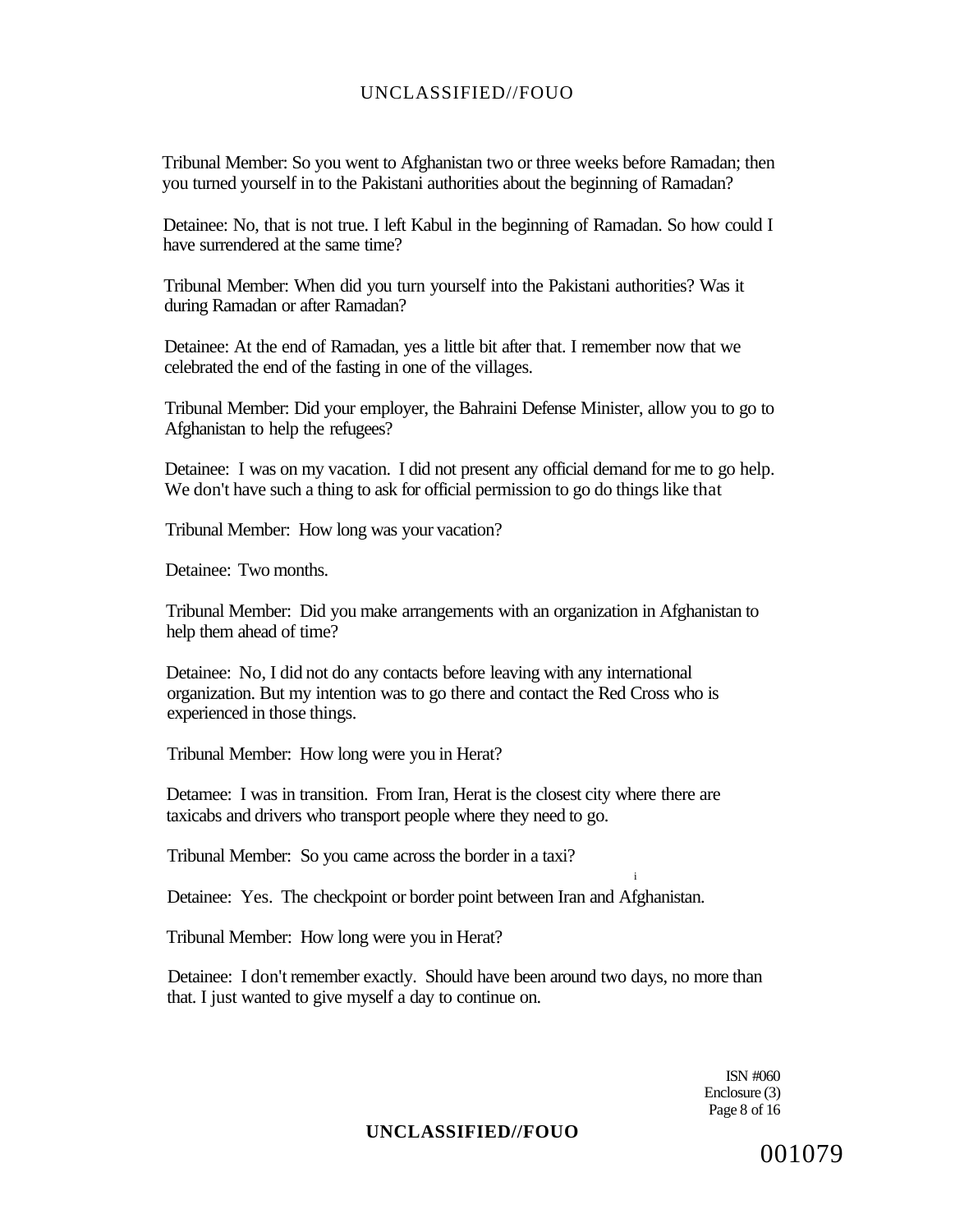Tribunal Member: What did you do in Herat?

Detainee: I was trying to get in touch with some refugees, but I did not see any in that area.

Tribunal Member: Where was the Red Cross in Afghanistan?

Detainee: When I got to Kandahar I went to the hotel and I saw the office of the Red Cross. I went to their office but was told it had been closed for a few days.

Tribunal Member: Where did you stay in Herat?

Detainee: I really don't know what the name of that area is, but I believe it is in the city.

Tribunal Member: Was it a hotel or guesthouse?

Detainee: I stayed in a very small, old hotel,

Tribunal Member: Was it mostly Arabs staying there?

Detainee: I did not see any Arabs, but I saw some Afghanis.

Tribunal Member: Were any of the people armed at the place you were staying?

Detainee: No. Nobody was armed.

Tribunal Member: How did you travel from Herat to Kandahar?

Detainee: I traveled on the bus that you pay. It's public bus, so anyone can take it.

Tribunal Member: Why did you go to Kandahar?

Detainee: Because I wanted to go to Kabul. The hotel manager told me that I had to go to Kandahar and from there I could get to Kabul.

Tribunal Member: How long did you stay in Kandahar?

Detainee: I really don't remember exactly, but I believe it was a bout a week or a little bit over.

> ISN #060 Enclosure (3) Page 9 of 16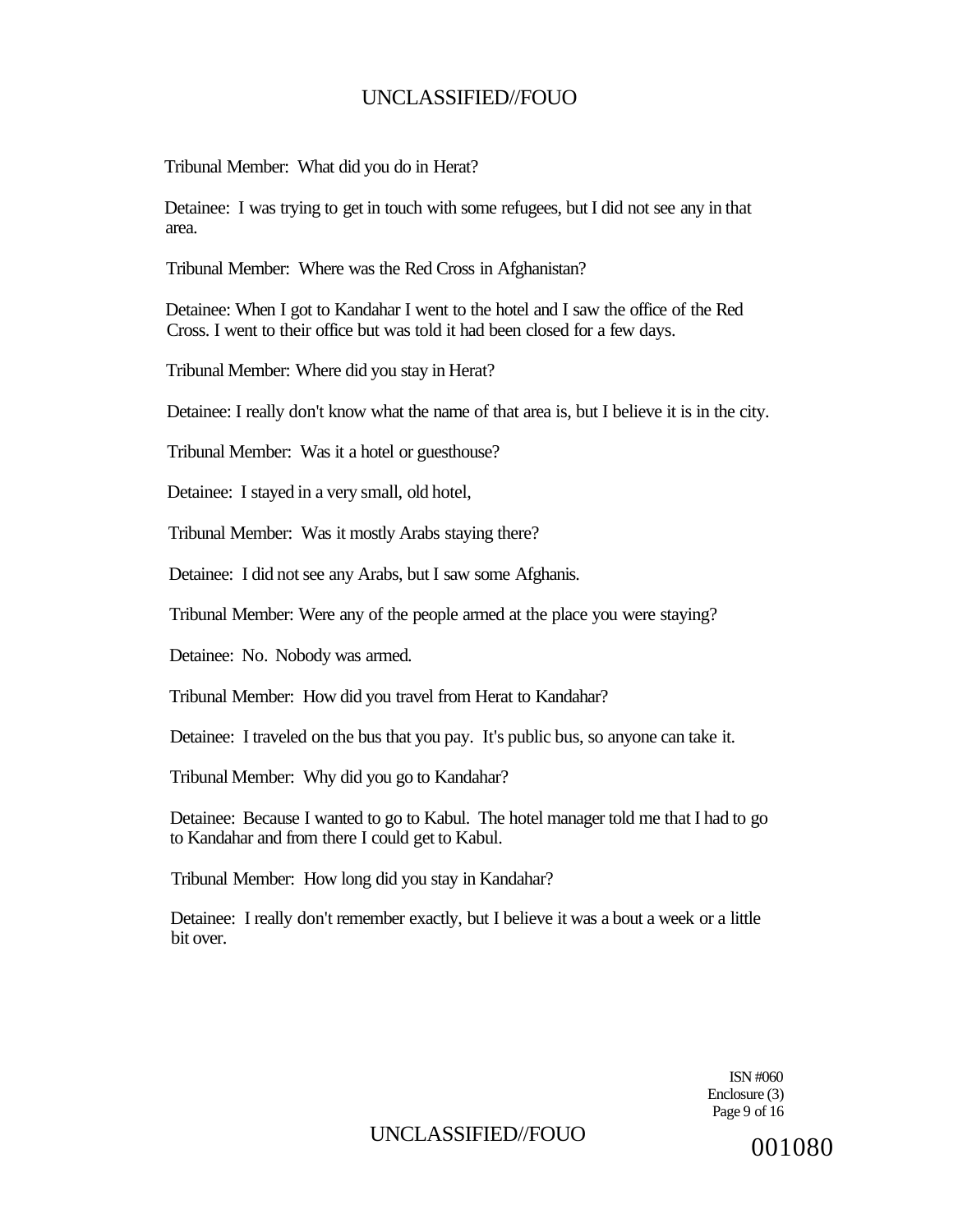Tribunal Member: What did you do in Kandahar?

Detainee: When I got there I remember going to a communications office there. I got in touch with my family and informed them I was doing fine. When I was at the communications office, I saw a person that looked like an Arab standing nearby. I greeted the person and we started talking. It turned out this person was an Arab. He asked me my reason for coming to Afghanistan and I told him I was there to help the poor and do some good with the refugees.

Tribunal Member: So what else? Did you do anything with this person?

Detainee: Yes, yes. Remember I told you that when I went to the Red Cross office, it was closed. This person told me since I wanted to help the poor and needy, that he could show me where some of those people lived in the Kandahar area. For about two days, this person made rounds with me in his car. I transferred some money into Pakistani currency. The person was with me and I gave the poor people some money. After that, the person excused himself because he had other things to do.

Tribunal Member: What was the name of that person?

Detainee: I really don't remember but I think you have it written in my file somewhere.

Tribunal Member: I have not seen anything or your file.

Detainee: No, I gave them the name of this person before. I don't recall the name now, but I am sure I gave them this name before.

Tribunal Member: Why did you go to Kabul?

Detainee: It is the capitol of the country. Most of the organizations, offices, administrations, things like this are in the capitol city. So this was the right place for me to go.

Tribunal Member: But you just mentioned the Red Cross was in Kandahar. Why did you not just stay in Kandahar and assist the Red Cross there?

Detainee: As I told you, it was closed. Remember?

Tribunal Member: Yes, but you said it was going to open back up in a few days. Since you were there a week anyway, why didn't you just wait for a few more days for the Red Cross to open back up?

Detainee: No. I told you I was told the office had been closed for a few days. I did not know how much longer the office was going to be closed up.

> ISN #060 Enclosure (3) Page 10 of 16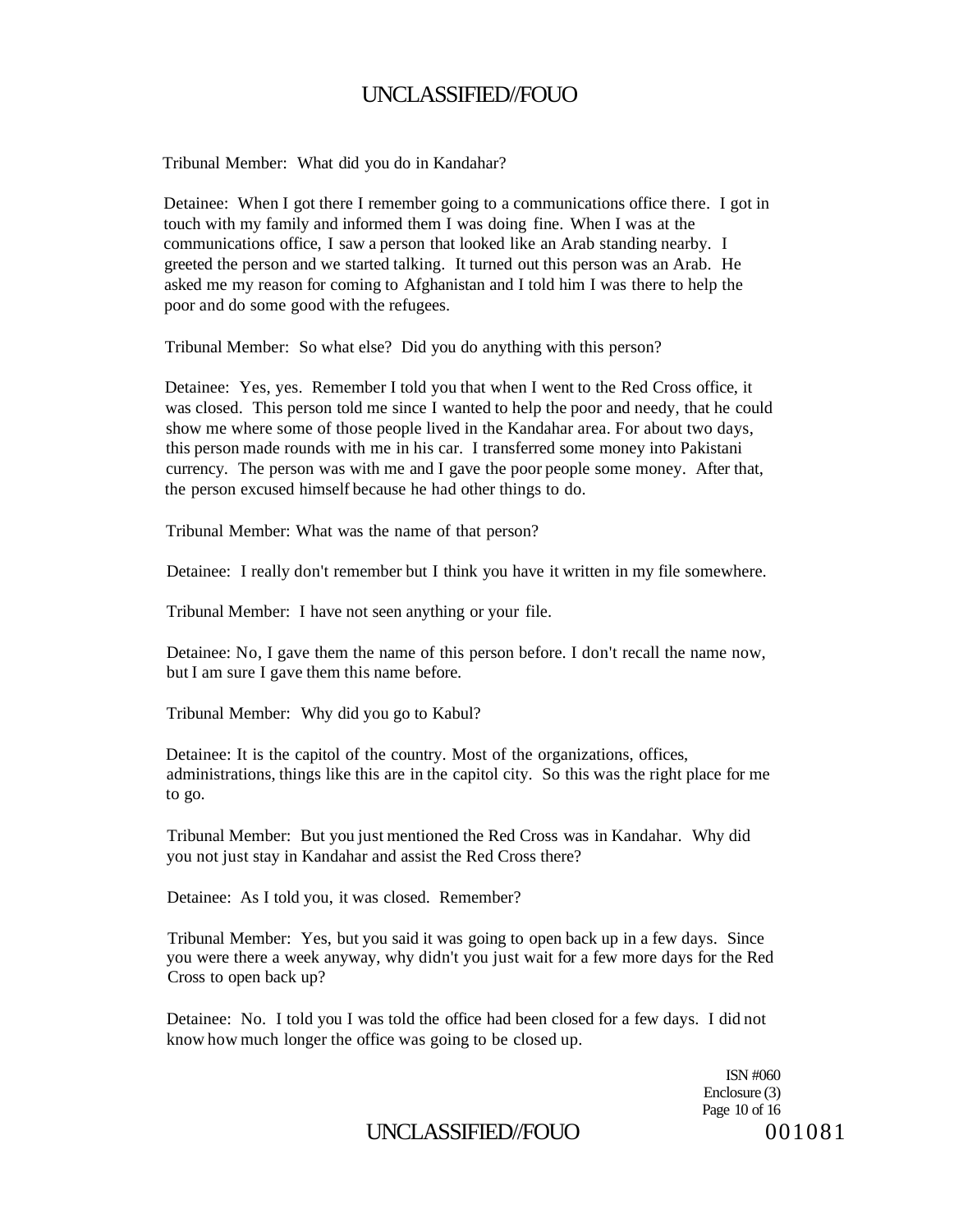Tribunal Member: Was the man that escorted you around in Kandahar to visit the poor people, was he associated or part of the Taliban or an Al-Qaeda member?

Detainee: No. I did not talk to him about this subject at all.

Tribunal Member: How did you get from Kandahar to Kabul?

Detainee: As I told you the same way with hired cars and cabs.

Tribunal Member: Where did you stay in Kabul?

Detainee: In a small hotel.

Tribunal Member: Was it an Arab hotel?

Detainee: No, it was all Afghanis. The administrator was Afghani. The people were Afghanis.

Tribunal Member: Were there any people who were armed there?

Detainee: No, because this hotel was in the middle of a very busy market Everything was right there.

Tribunal Member: What did the Red Cross say when you talked to them?

Detainee: Where?

Tribunal Member: In Kabul.

Detainee: As I told 3'ou, the administrator of the hotel spoke Arabic. Remember I told you that? The administrator told me the Red Cross office was closed there also. I told the administrator the reason I was there in Kabul was to help the refugees, poor and needy people. So the administrator offered to show me people areas outside the city where people were in need of help. Like in the suburb areas.

Tribunal Member: So did he show you those people?

Detainee: Yes, that is true. He did.

Tribunal Member: What did you do?

Detainee: I went and gave money to families living in poor small houses and things like that. Not to individuals.

> ISN #060 Enclosure (3) Page 11 of 16

UNCLASSIFIED//FOUO 0 U10 8 2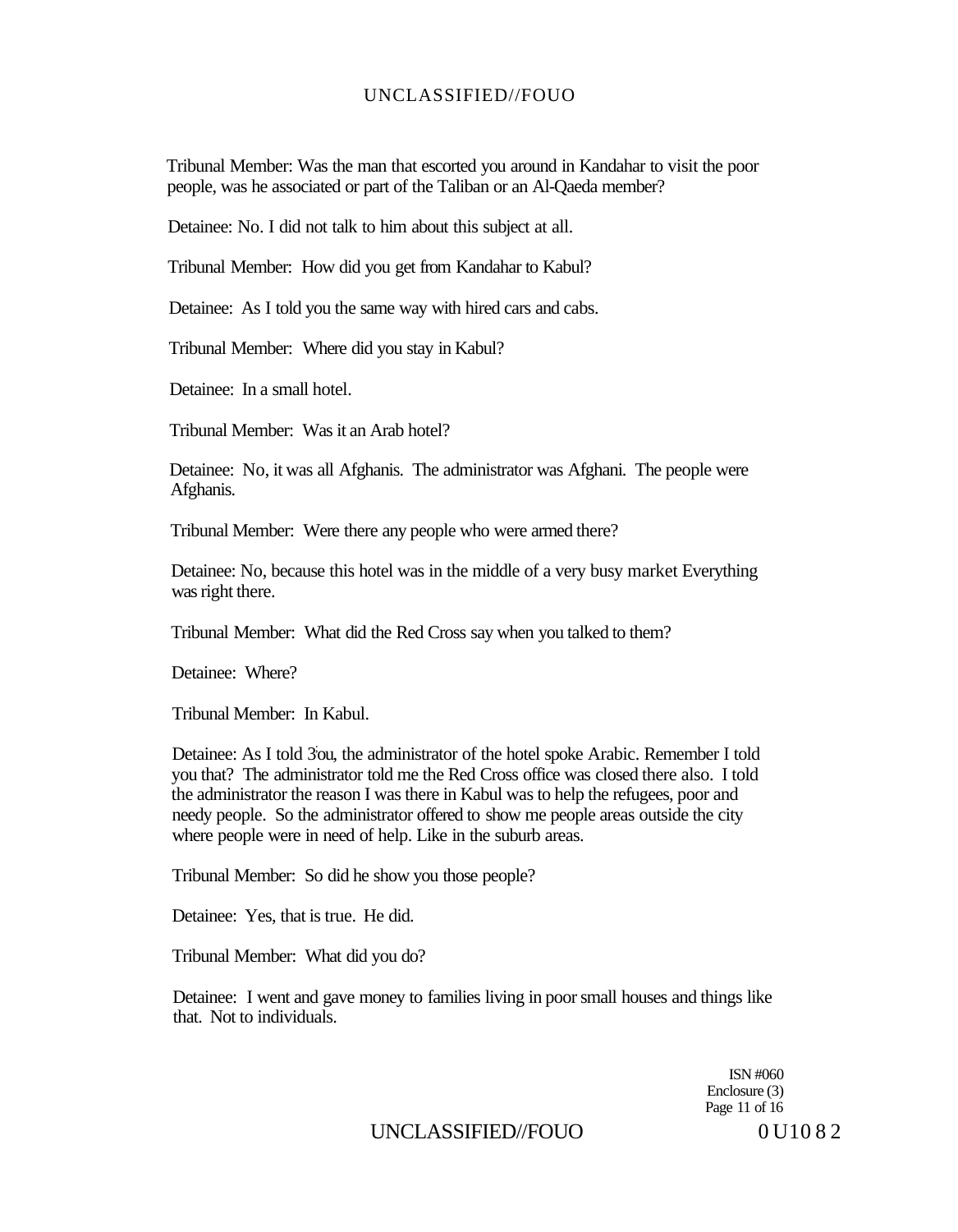Tribunal Member: When you left through the mountains to Pakistan, did you see many people armed with weapons?

Detainee: No. We were going through the small villages. I saw normal, regular people, but I saw no arms or weapons.

Tribunal Member: Did you see any fighting at all in the mountain area on the way out of Afghanistan?

Detainee: No, I did see anything.

Tribunal Member: Are you a member of Al-Qaeda or the Taliban? Did you help them in any way?

Detainee: No, I did not have anything to do with them. I really don't know this Taliban or Al-Qaeda. I do not know anyone in those organizations.

Tribunal President: Why would you go to Afghanistan when you knew there was fighting there and it was dangerous?

Detainee: The area I went to, there was no fighting or war in that area. My intention was when I went, I wanted to inquire and see. If there was fighting or if it was dangerous, I was going to go back home. The area I went to first was peaceful and there was no fighting going on.

Tribunal President: But you said earlier in you statement, that the news said the US was bombing in Afghanistan. So before you left Bahrain, you said you knew there was fighting and the US was bombing.

Detainee: Yes, you are right. I knew. But I knew also that a lot of international organizations, like the Red Cross, were busy helping out On top of that, we are obligated as Muslims to help even if it is in bad conditions. Especially other Muslims. We have to help. Afghanistan was the area that needed the most help.

Tribunal President: What was your plan? Which city did you plan to go to first?

Detainee: Where?

Tribunal President: In Afghanistan?

Detainee: It was Kabul.

ISN #060 Enclosure (3) Page 12 of 16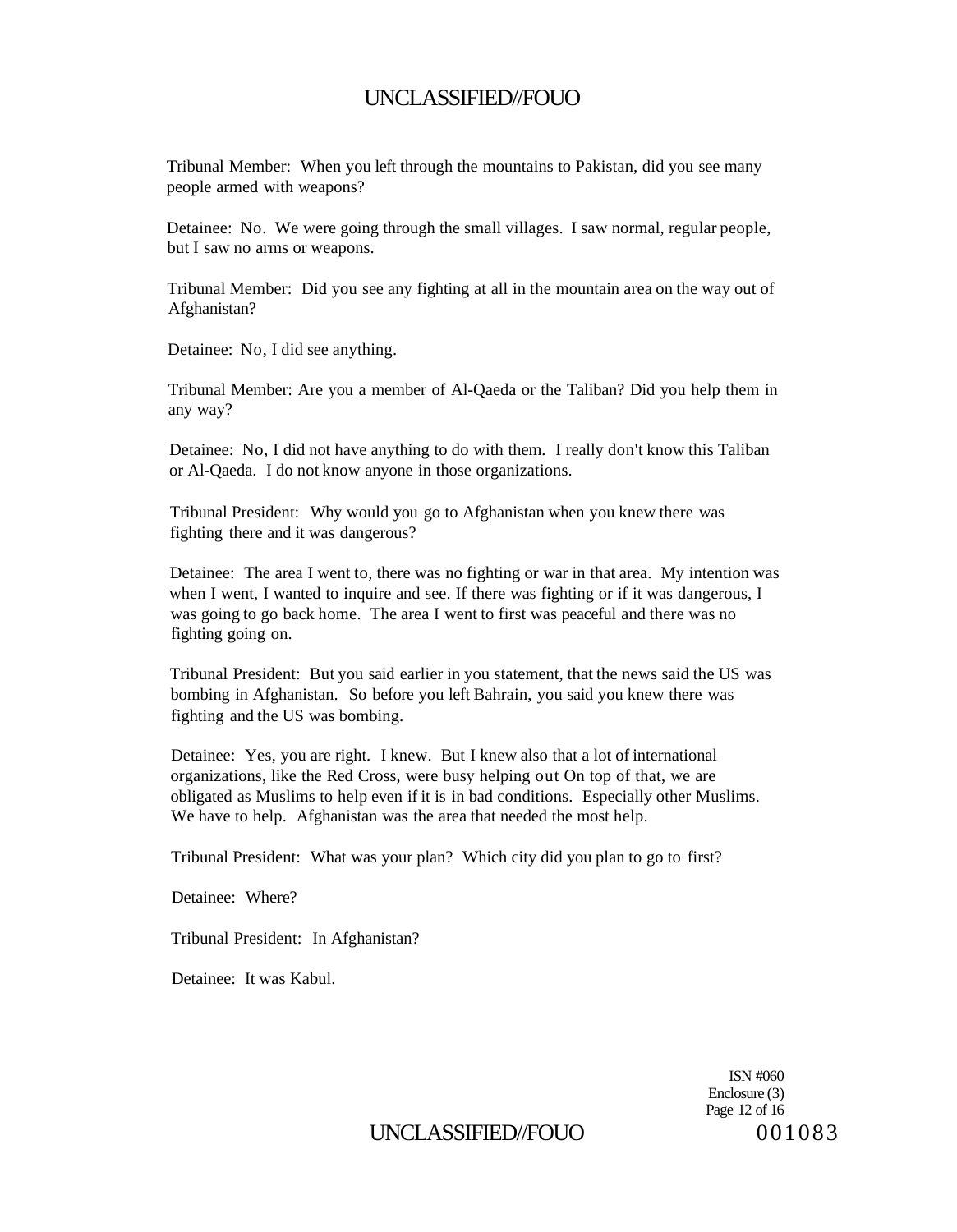Tribunal President: Did you expect to spend you entire two-month vacation in Kabul?

Detainee: Yes, my vacation request was put in before I went to Afghanistan. I had a job back in Bahrain.

Translator: I don't think he understood the question. May I re-phrase it to him and ask again?

Tribunal President: Yes, please do so. Thank you,

Detainee: No, when I requested my vacation a while back I was not really planning to go to Afghanistan. I had a few things to do and take care of in Bahrain. But these problems with these things in Afghanistan just happened in coincidence. 1 had planned my vacation way before anything happened in the United States.

Tribunal President: The day that you left Bahrain to go to Afghanistan, was it your plan to spend the two months helping the refugees?

Detainee: No.

Tribunal President: How long did you plan to stay there to help the refugees?

Detainee: My intention was to stay two or three weeks and then come back to Bahrain.

Tribunal President: Did you ever work for the Red Cross?

Detainee: No. I was a volunteer in a humanitarian organization for a short period of time.

Tribunal President: Do you remember the name of the organization?

Detainee: It's called A-L-A-S-L-A-H organization. It is very well known in Bahrain for helping the poor.

Tribunal President: That is an organization that is founded in Bahrain, but goes out to other countries to help?

Detainee: No. All the work of this organization was in Bahrain. It did not help outside of Bahrain.

Tribunal President: So the work that you did with this organization, was it in Bahrain or Afghanistan?

Detainee: It was in Bahrain.

ISN #060 Enclosure (3) Page 13 of 16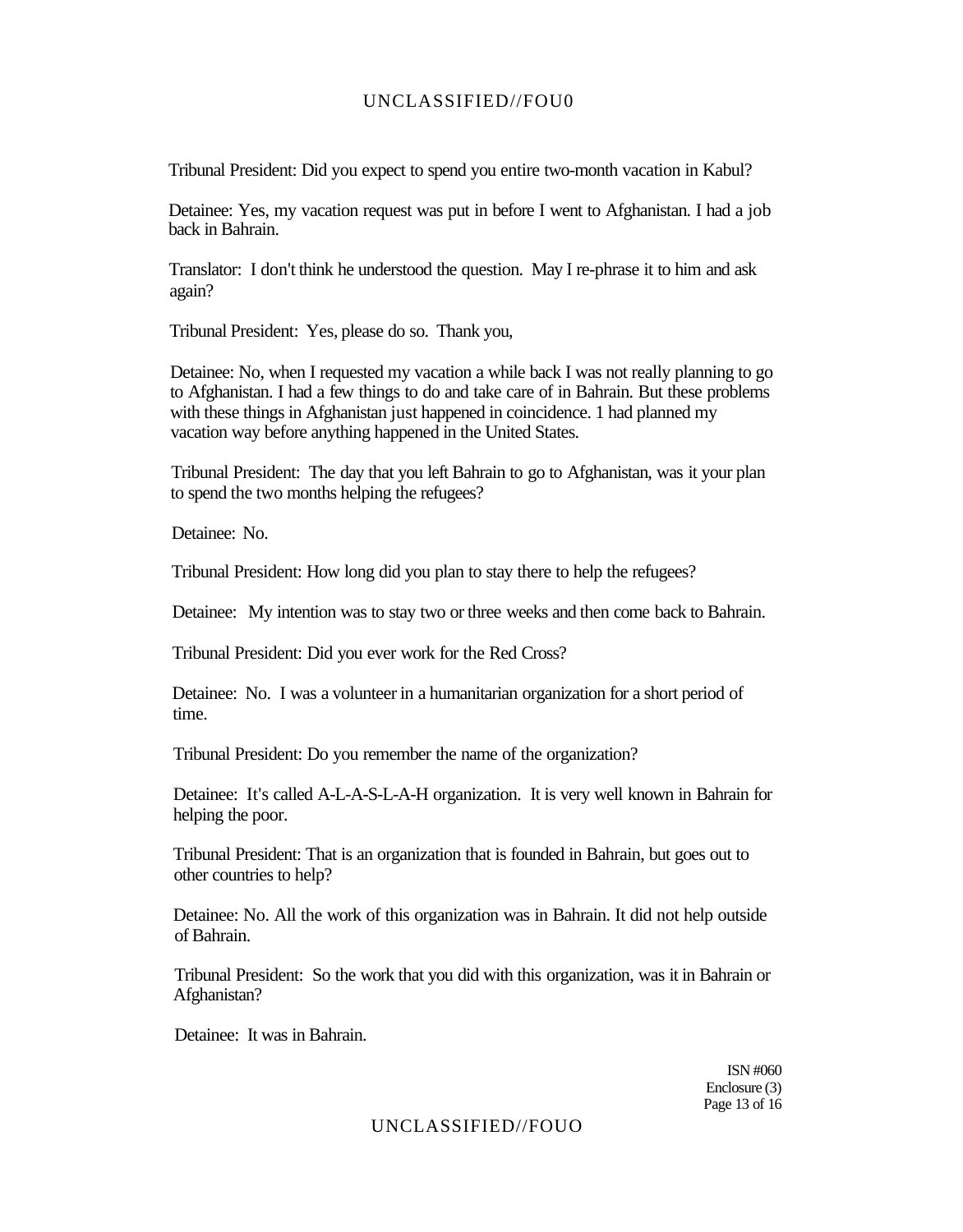Tribunal President: In your statement, you said that you were given money to give to the poor. Who gave you the money?

Detainee: No, that was my money. I have to give it as an azakat.

Translator: I think I need to explain what azakat is so that you understand.

Tribunal President: Yes, please do. Thank you.

Translator: Azakat in Islam is every year during Ramadan, if you have money on top of the taxes you pay; you are obligated to give the money to the needy and the poor. Everybody gives that money, every year. The more you give, the more God will quadruple that for you. So Muslims are encouraged and eager to give a lot of money every year.

Tribunal President: Okay. Thank you. How much money did you give?

Detainee: It was about twenty five hundred Bahraini dinars.

Tribunal President: Translator, can you please translate to the Detainee what you explain to me earlier about the money.

Translator: Speaking in Arabic to Detainee about his explanation of azakat.

Detainee: That is true what he said, but some people try to put a percentage of their money. Usually it comes to exactly two and a half percent of all your net worth.

Tribunal President: Did you give money to an organization?

Detainee: No. I did not.

Tribunal President: Only to the poor?

Detainee: Yes.

Tribunal President: How were to the poor all identified to you? Were they in one location? Were they in a church or a particular place?

Detainee: As I told you before, I met the Arabic person and he took me around in his car. We went to house of people that needed help. That was how I did it.

> 1SN#060 Enclosure (3) Page 14 of 16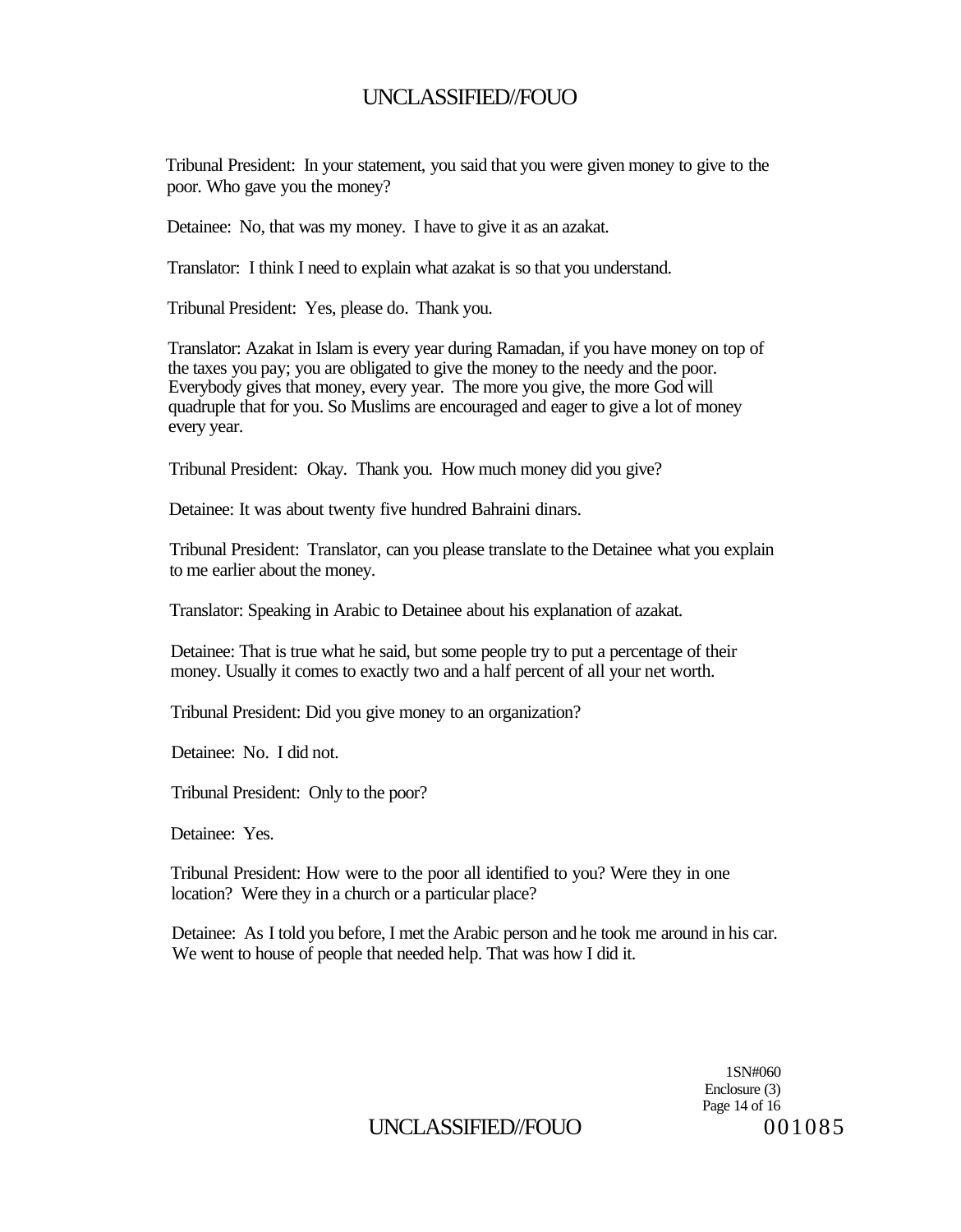Tribunal President: Okay.

Detainee: In Kabul, the manager of the hotel took me around too. Remember I told you that earlier. That is how I did the same thing.

Tribunal President: Did you provide money to refugees in other city other than Kabul?

Detainee: I went only to Kabul and Kandahar. Those were the only place I know.

Tribunal President: You gave money to refugees in Kandahar?

Detainee: As I told you, remember I gave only to the poor. I did not see any refugees in Kandahar area. If you remember, I told you that. So I maybe gave to the poor, but I did not see any refugees.

Tribunal President: So you gave money to the poor in Kandahar?

Detainee: Yes.

Tribunal President: Does any of the other Tribunal members have any other questions.

Tribunal Members: No, Ma'am.

Tribunal President: Adil, do you have any other evidence to present to this Tribunal?

Detainee: I don't have any other proof or evidence. All what I have is my biography. Everybody knows me in Bahrain. I am a very correct person. I have never had any problems with the Government or anything,

Tribunal President: Anything else?

Detainee: I have no proof. I have been here for two years. I don't have anything.

Tribunal President: Personal Representative, do you have any other evidence or does the Detainee have any previously approved witnesses to present to the Tribunal?

Personal Representative: No, Ma'am.

ISN #060 Enclosure (3) Page 15 of 16  $Q_0 1$  {! 8 R

UNCLASSIFIED//FOUO Q()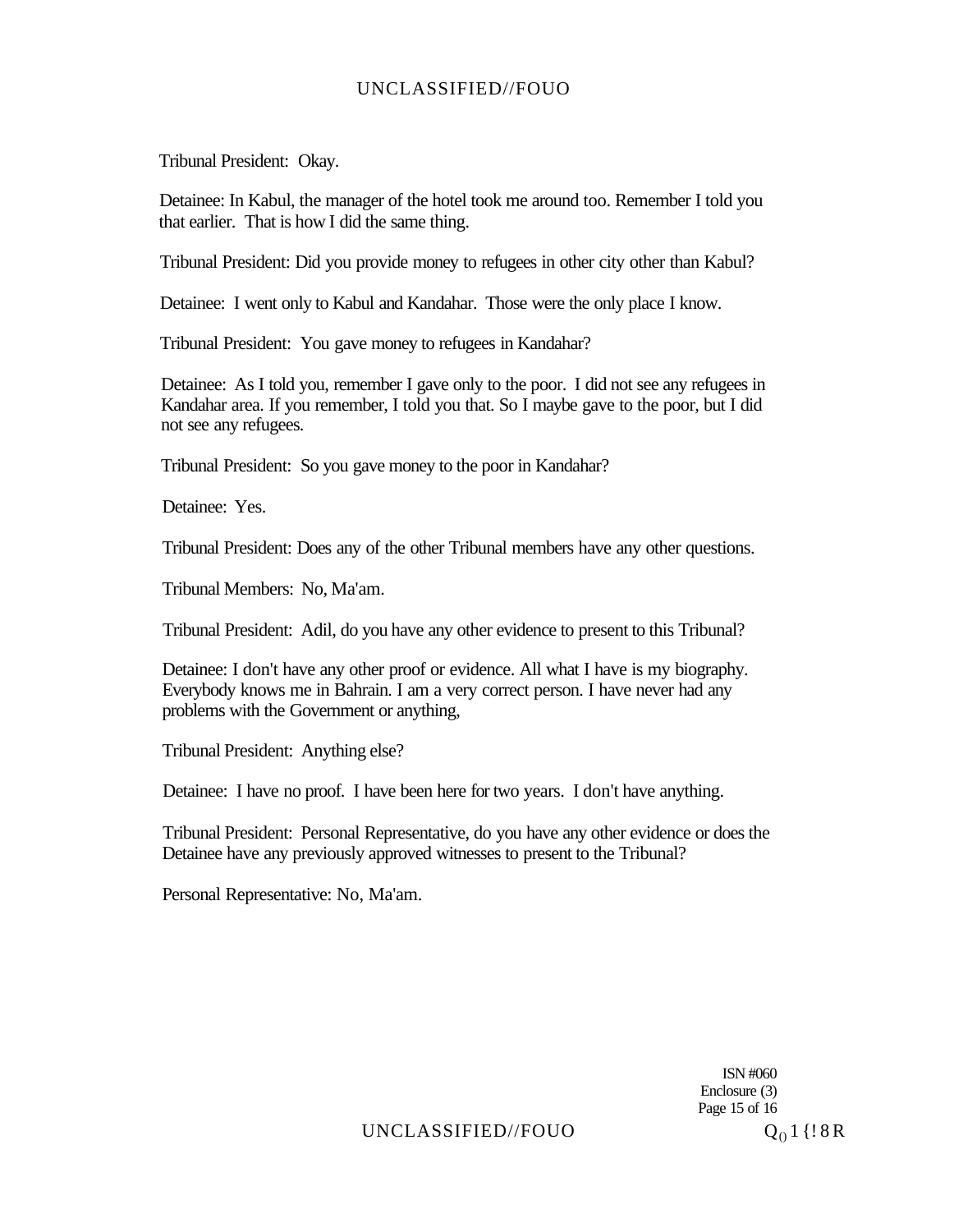Tribunal President: All unclassified evidence having been provided to this Tribunal, this concludes this Tribunal session.

# **AUTHENTICATION**

**I** certify the material contained in this transcript is a true and accurate summary of **the**  testimony given during the proceedings.



COL, US Army Tribunal President

> **ISN** #060 Enclosure **(3) Page 16 of 16**

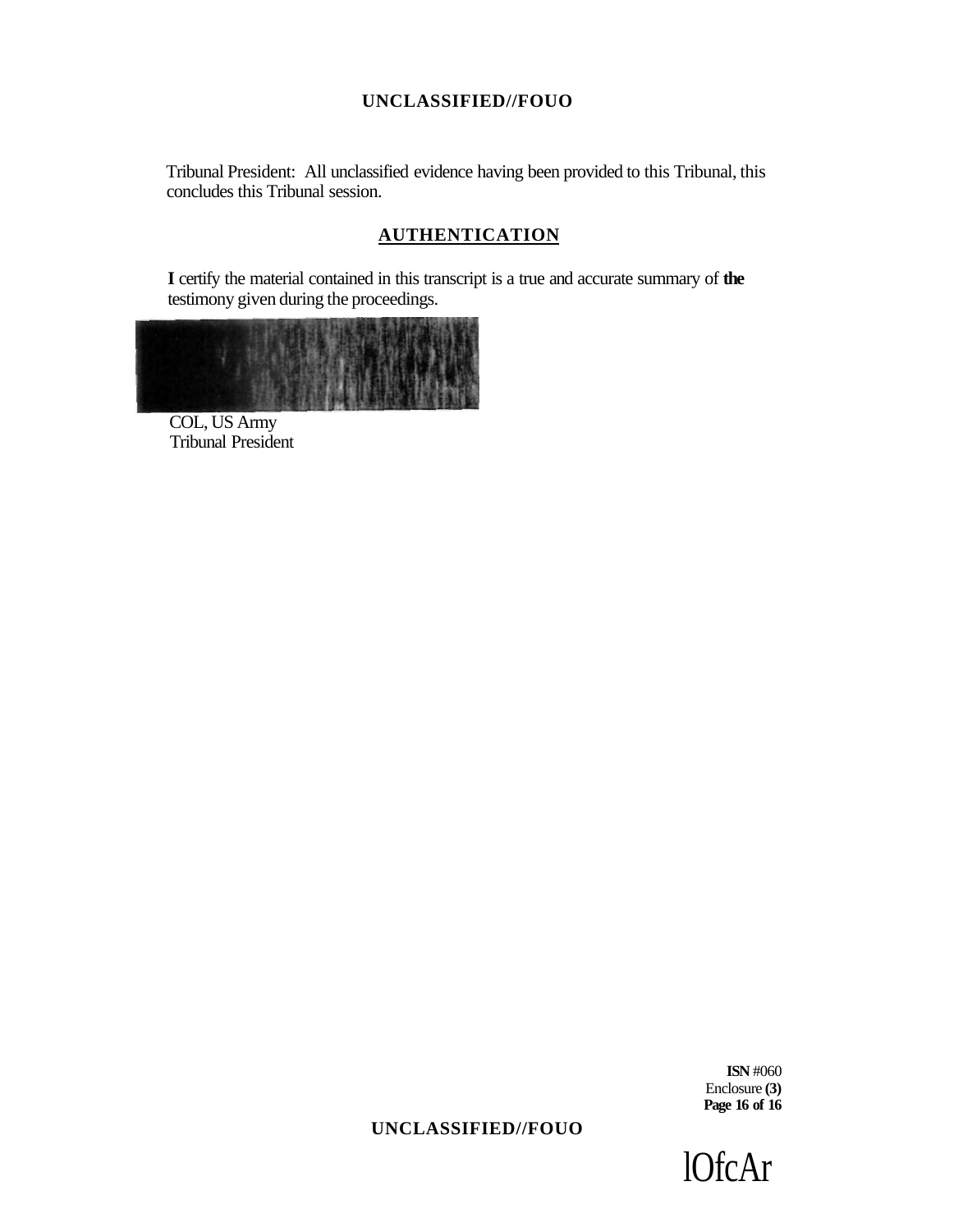# *W-* W\$W rVW *kvw\*t MA f\*U\*J\* ytu )*



EXHBIT J 2 ^ J ^

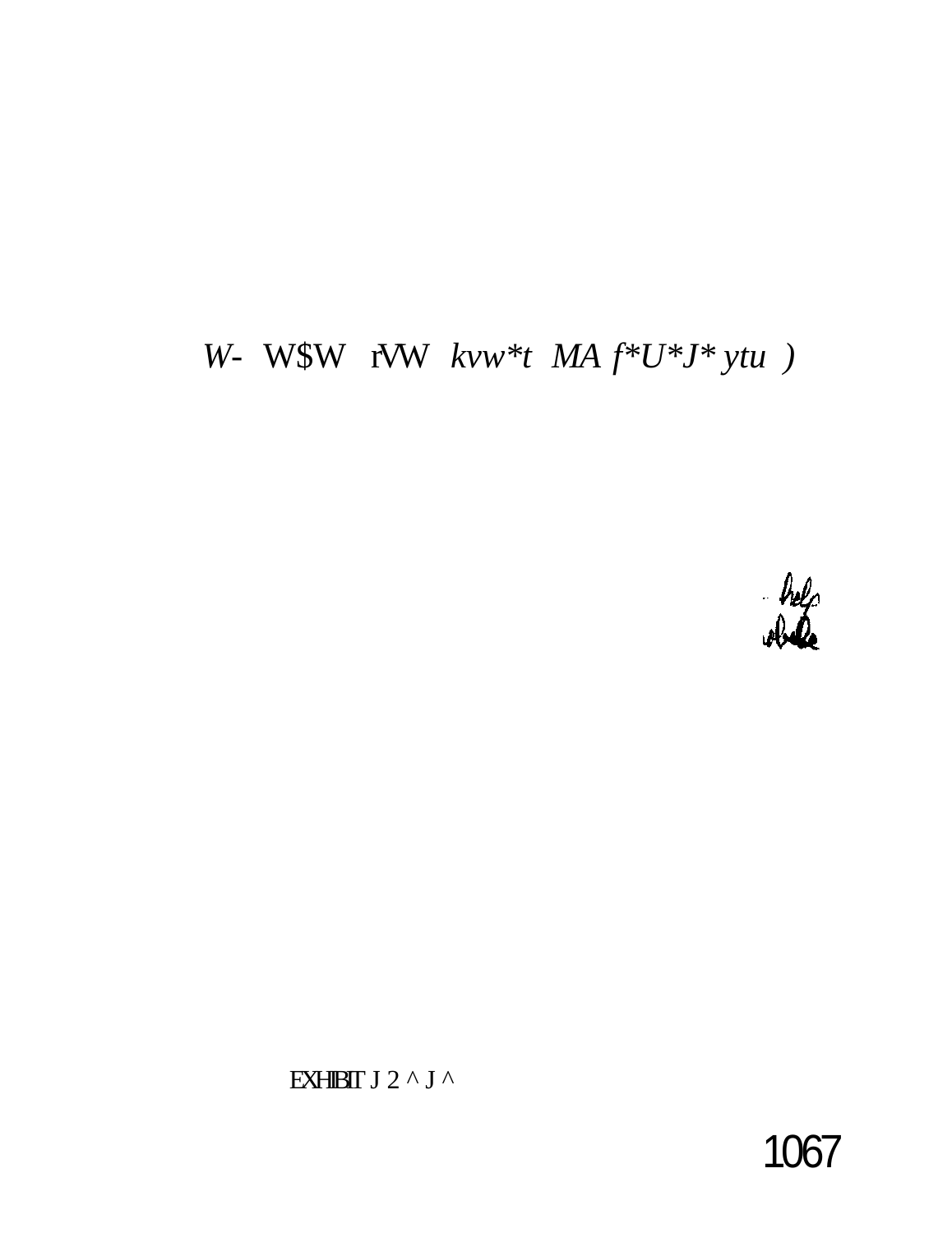JU^W\ v^U/VL .^tflv\* SiS\$\$J-- \*&B WA&k Jih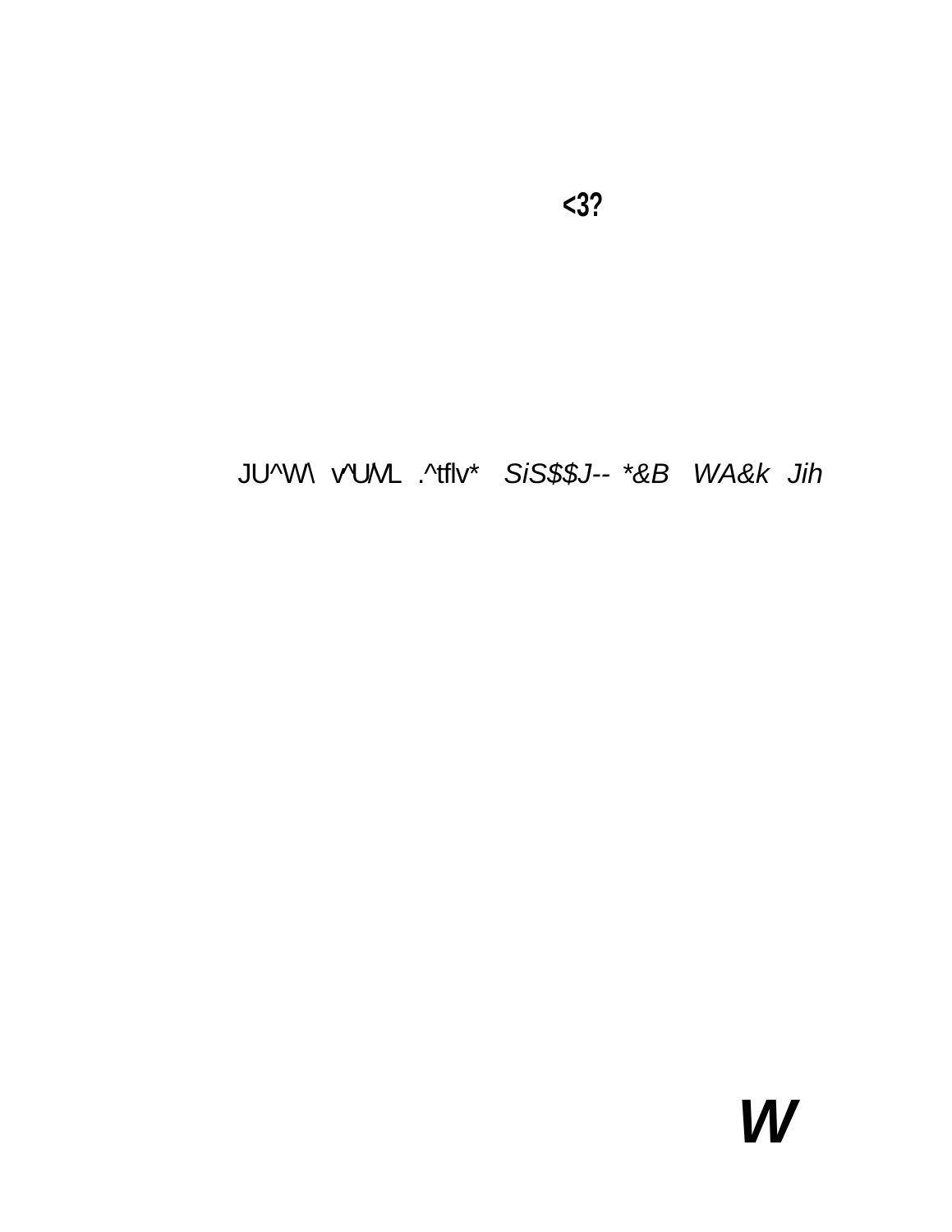

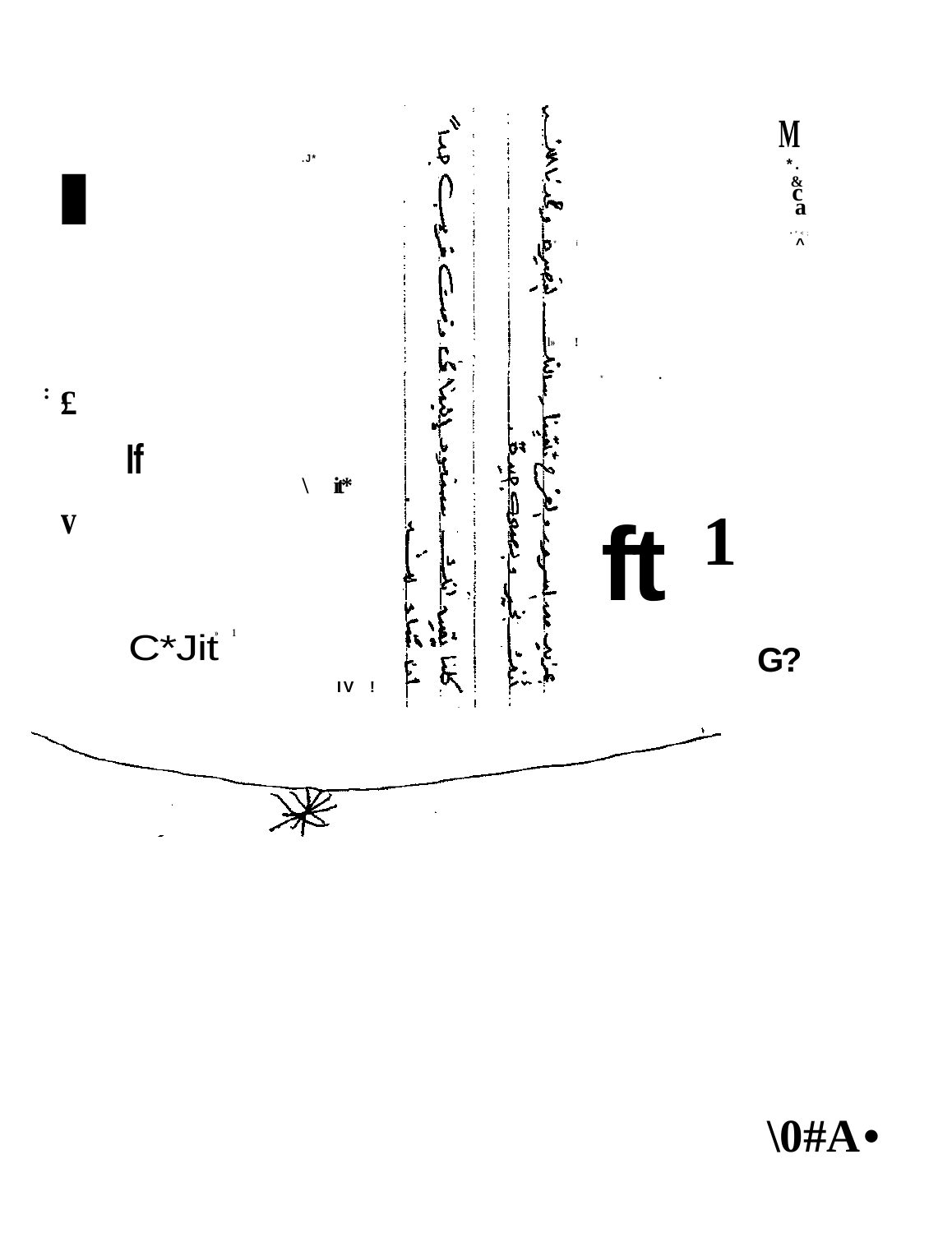<u>န</u> رفيات المعربة いかか ディー بالمصر سابق بين النكف بع<br>ح  $\frac{\%}{tPt}$ : Change Change بوس ا<br>مساحة الم ے ان ر  $\mathbf{\hat{g}}$  $\mathcal{E}$ Suit de la Seine **ALICI** " > - Lease رف في ريمه h  $\pmb{\mathsf{I}}$  $\mathbf{i}$ クローミント  $\sim$ FTE Letter L THAT CHAT CHAT المنكب يتملد بالملفهات بو المستعليه المحاسبة بالمستعملة  $-4\pi r$  $-20$ يتدا و اللب  $\hat{\mathbf{I}}$  $\mathbf{I}$  $\begin{array}{c} \mathbf{i} \\ \mathbf{j} \\ \mathbf{k} \end{array}$ in Content  $\mathbf{I}$  $\overline{1}$  $\mathbb{C}% _{n}^{X}\times\mathbb{C}_{n}^{X}\times\mathbb{C}_{n}^{X}$  $\frac{1}{1}$  $\frac{1}{3}$  $! \times \bullet \star \star \bullet \quad i$ 

 $10^{\Lambda}$ 

 $\alpha$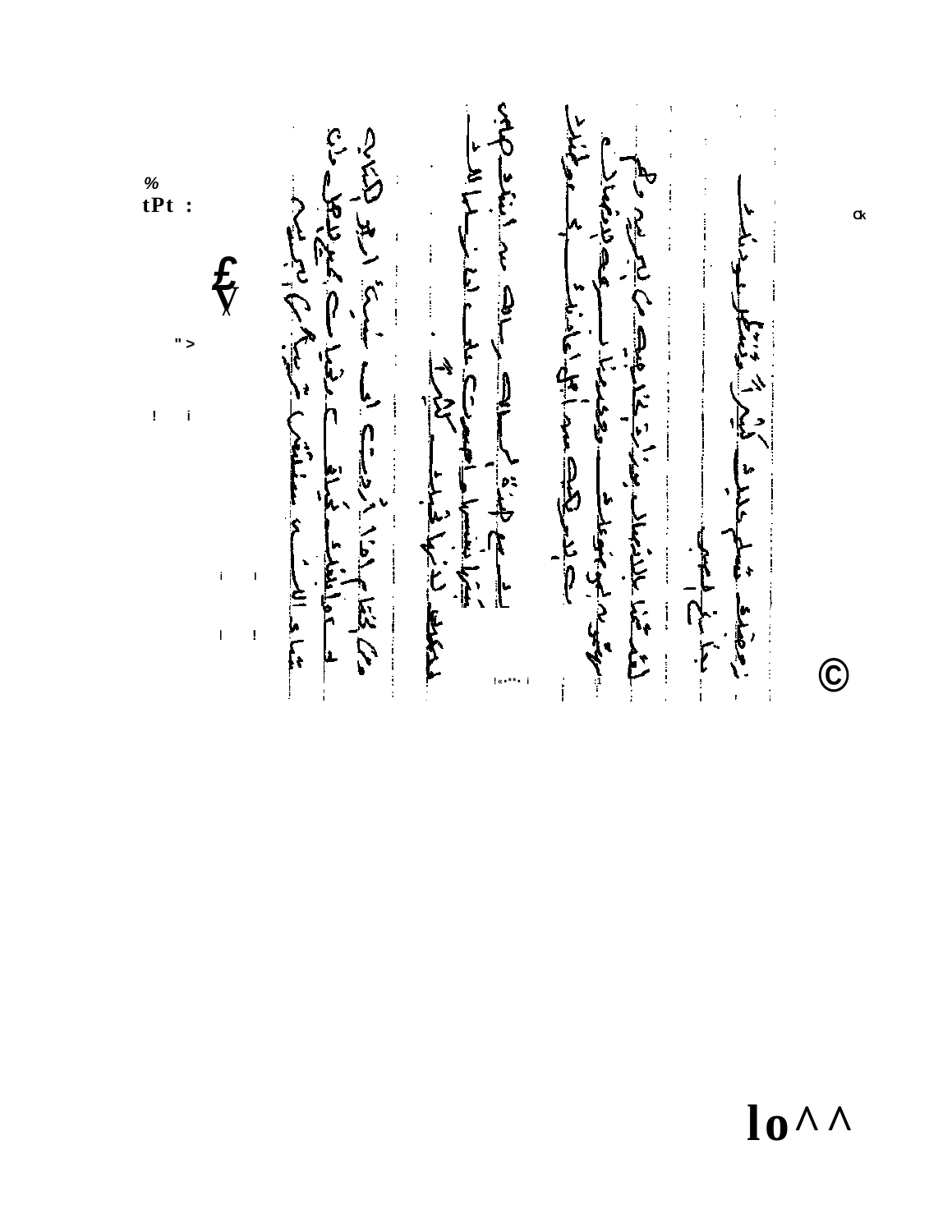if

1

 $t-$ 



 $^{\prime}$  S.

**\0#A'**